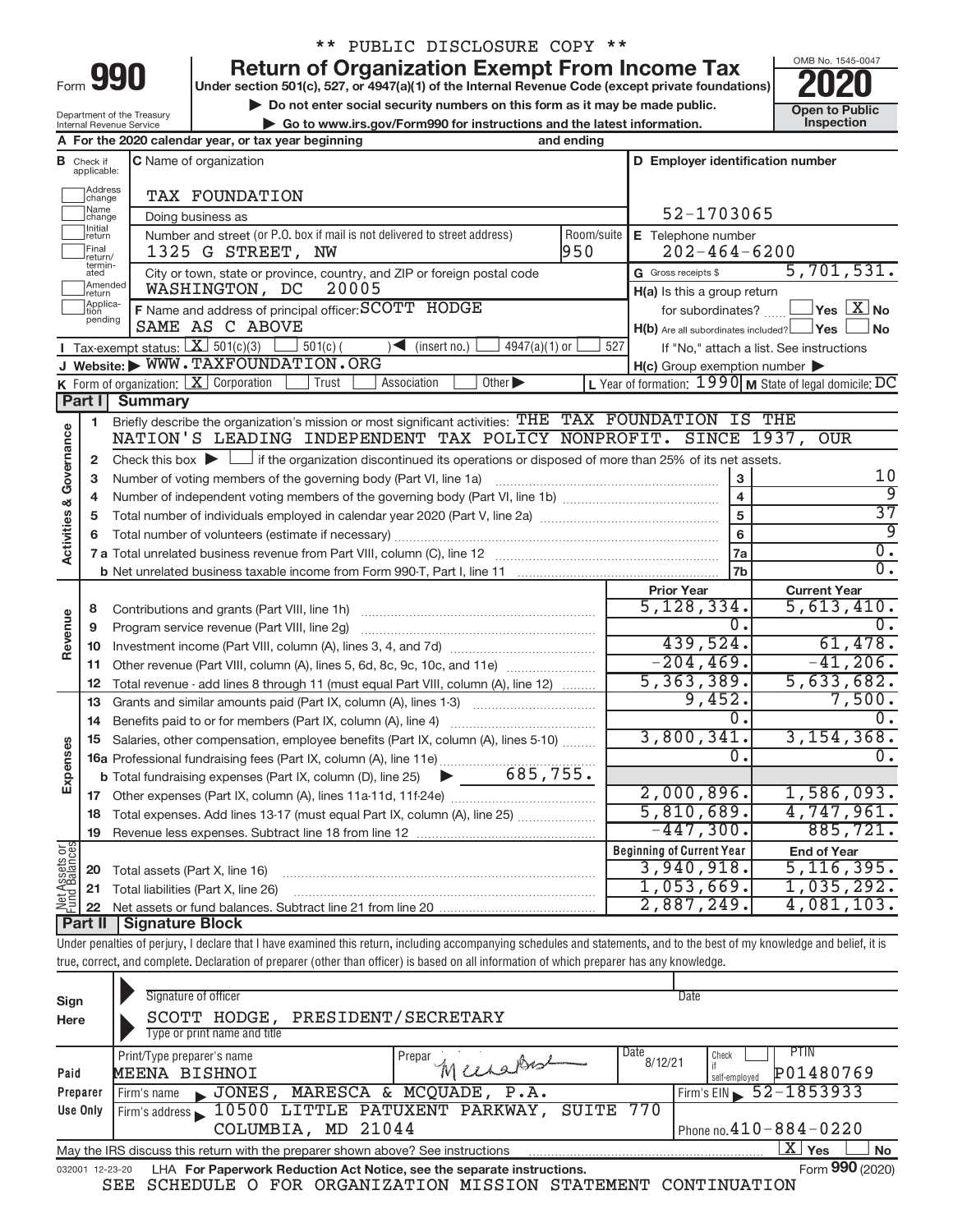|              | 52-1703065<br>TAX FOUNDATION<br>Page 2<br>Form 990 (2020)                                                                                    |
|--------------|----------------------------------------------------------------------------------------------------------------------------------------------|
|              | <b>Statement of Program Service Accomplishments</b><br>Part III<br>$\overline{\mathbf{X}}$                                                   |
|              |                                                                                                                                              |
| 1            | Briefly describe the organization's mission:                                                                                                 |
|              | TO ACHIEVE SIMPLE, SENSIBLE TAX POLICY AT THE FEDERAL AND STATE LEVELS                                                                       |
|              | BY PRODUCING AND DISSEMINATING BASIC INFORMATION AND ECONOMICALLY                                                                            |
|              | PRINCIPLED ANALYSIS OF TAX POLICY ISSUES AND THE SIZE OF THE TAX                                                                             |
|              | BURDEN BORNE BY AMERICANS AT ALL LEVELS OF GOVERNMENT.                                                                                       |
| $\mathbf{2}$ | Did the organization undertake any significant program services during the year which were not listed on the                                 |
|              | $\sqrt{\mathsf{Yes}\mathord{\;\mathbb{X}}\mathord{\;\mathsf{No}}}$<br>prior Form 990 or 990-EZ?                                              |
|              | If "Yes," describe these new services on Schedule O.                                                                                         |
| 3            | $X$ Yes $L$<br>Did the organization cease conducting, or make significant changes in how it conducts, any program services?                  |
|              | If "Yes," describe these changes on Schedule O.                                                                                              |
| 4            | Describe the organization's program service accomplishments for each of its three largest program services, as measured by expenses.         |
|              | Section 501(c)(3) and 501(c)(4) organizations are required to report the amount of grants and allocations to others, the total expenses, and |
|              | revenue, if any, for each program service reported.                                                                                          |
|              | 1, 305, 296. including grants of \$<br>) (Expenses \$<br>4a (Code:<br>) (Revenue \$                                                          |
|              | FEDERAL TAX POLICY PROGRAMS PROMOTES SOUND TAX POLICY IN WASHINGTON                                                                          |
|              | D.C. THE FOUNDATION PROVIDES OBJECTIVE DATA AND ANALYSIS ON TAX POLICY,                                                                      |
|              | USING SEVERAL TOOLS, INCLUDING MODELING OF ECONOMIC AND BUDGETARY                                                                            |
|              | EFFECTS, RESEARCH AND WRITING, CAPITOL HILL BRIEFINGS, AND                                                                                   |
|              | CONGRESSIONAL TESTIMONY. THE FOUNDATION ESTABLISHED ITSELF AS THE GO-TO                                                                      |
|              | RESOURCE ON FEDERAL TAX ISSUES FOR POLICYMAKERS. IN 2020, DESPITE                                                                            |
|              | IN-PERSON LIMITATIONS, THE STAFF CONDUCTED MORE THAN 45 CAPITOL HILL                                                                         |
|              | MEETINGS AND BRIEFINGS AND PRODUCED DOZENS ON REPORTS AND BLOG POSTS ON                                                                      |
|              | A VARIETY OF ISSUES THAT RECEIVED 9,060 CITATIONS IN LEADING MEDIA                                                                           |
|              | <b>OUTLETS.</b>                                                                                                                              |
|              |                                                                                                                                              |
|              |                                                                                                                                              |
|              | 1,049,296. including grants of \$<br>4b (Code:<br>(Expenses \$<br>) (Revenue \$                                                              |
|              | RESEARCH AND COMMUNICATION - THE FOUNDATION'S MARKETING TEAM MAKES TAX                                                                       |
|              | POLICY ENGAGING AND ACCESSIBLE TO TAXPAYERS, LEGISLATORS, AND THE MEDIA                                                                      |
|              | THROUGH INNOVATIVE, MULTICHANNEL CAMPAIGNS. THE FOUNDATION'S TEAM                                                                            |
|              | DELIVERS HIGH-QUALITY CONTENT TO THE RIGHT PEOPLE, AT THE RIGHT TIME,                                                                        |
|              | IN A FORMAT THAT PROMOTES DEEPER UNDERSTANDING USING TOOLS LIKE SOCIAL                                                                       |
|              | MEDIA, DIGITAL ADVERTISING, INTERACTIVE WEB EXPERIENCES, AND EMAIL.<br>IN                                                                    |
|              | 2020, THE FOUNDATION EARNED 20,370 MEDIA CITATIONS IN THE WORLD'S TOP                                                                        |
|              | NEWS OUTLETS, INCLUDING THE WALL STREET JOURNAL, THE WASHINGTON POST,                                                                        |
|              |                                                                                                                                              |
|              | THE NEW YORK TIMES, NBC, FOX NEWS, AND NPR; ITS EXPERTS CONDUCTED 104                                                                        |
|              | RADIO AND TV INTERVIEWS; TAXFOUNDATION.ORG WAS VISITED 26.7 MILLION                                                                          |
|              | TIMES, LEADING TO 486,852 REPORT DOWNLOADS; ITS SOCIAL MEDIA ACCOUNTS                                                                        |
|              | EARNED 27 MILLION IMPRESSIONS; ITS DIGITAL ADVERTISING RESULTED IN 12.8                                                                      |
|              | $706, 371$ $\cdot$ including grants of \$<br>) (Expenses \$<br>) (Revenue \$<br>4c (Code:                                                    |
|              | STATE TAX POLICY PROGRAMS PROMOTES STATE TAX REFORM WITH COMPREHENSIVE                                                                       |
|              | ANNUAL REPORTS, RESEARCH, POLICY ANALYSIS, AND IN-DEPTH STATE-SPECIFIC                                                                       |
|              | STUDIES. IN 2020, THE FOUNDATION TESTIFIED OR PRESENTED TO                                                                                   |
|              | OFFICIALS--MOSTLY VIRTUALLY--IN 35 STATES AND THE DISTRICT OF COLUMBIA.                                                                      |
|              | THE FOUNDATION IS OFTEN LOOKED TO BY LEGISLATORS, TAXPAYERS, AND THE                                                                         |
|              | MEDIA TO RECOMMEND TAX REFORM OPTIONS OR PROVIDE ANALYSIS OF TAX PLANS.                                                                      |
|              | THE FOUNDATION'S ANALYSIS, AND STUDIES SUCH AS THE STATE BUSINESS TAX                                                                        |
|              | CLIMATE INDEX, INFORM THE TAX REFORM DEBATE ACROSS THE COUNTRY AND HAVE                                                                      |
|              | BEEN CRUCIAL TO MAJOR TAX CHANGES IN MANY STATES, AND THE FOUNDATION                                                                         |
|              | EXPERTS WERE A VITAL RESOURCE TO POLICYMAKERS AND JOURNALISTS AS STATES                                                                      |
|              | NAVIGATED TAX POLICY DURING THE PANDEMIC.                                                                                                    |
|              |                                                                                                                                              |
|              |                                                                                                                                              |
|              | 4d Other program services (Describe on Schedule O.)<br>7,500.) (Revenue \$<br>399, 389. including grants of \$                               |
|              | (Expenses \$<br>3,460,352.                                                                                                                   |
| 4e           | Total program service expenses                                                                                                               |
|              | Form 990 (2020)<br>SEE SCHEDULE O FOR CONTINUATION(S)                                                                                        |
|              | 032002 12-23-20<br>2                                                                                                                         |
|              | 10100804 793927 17685<br>2020.04010 TAX FOUNDATION<br>17685 1                                                                                |
|              |                                                                                                                                              |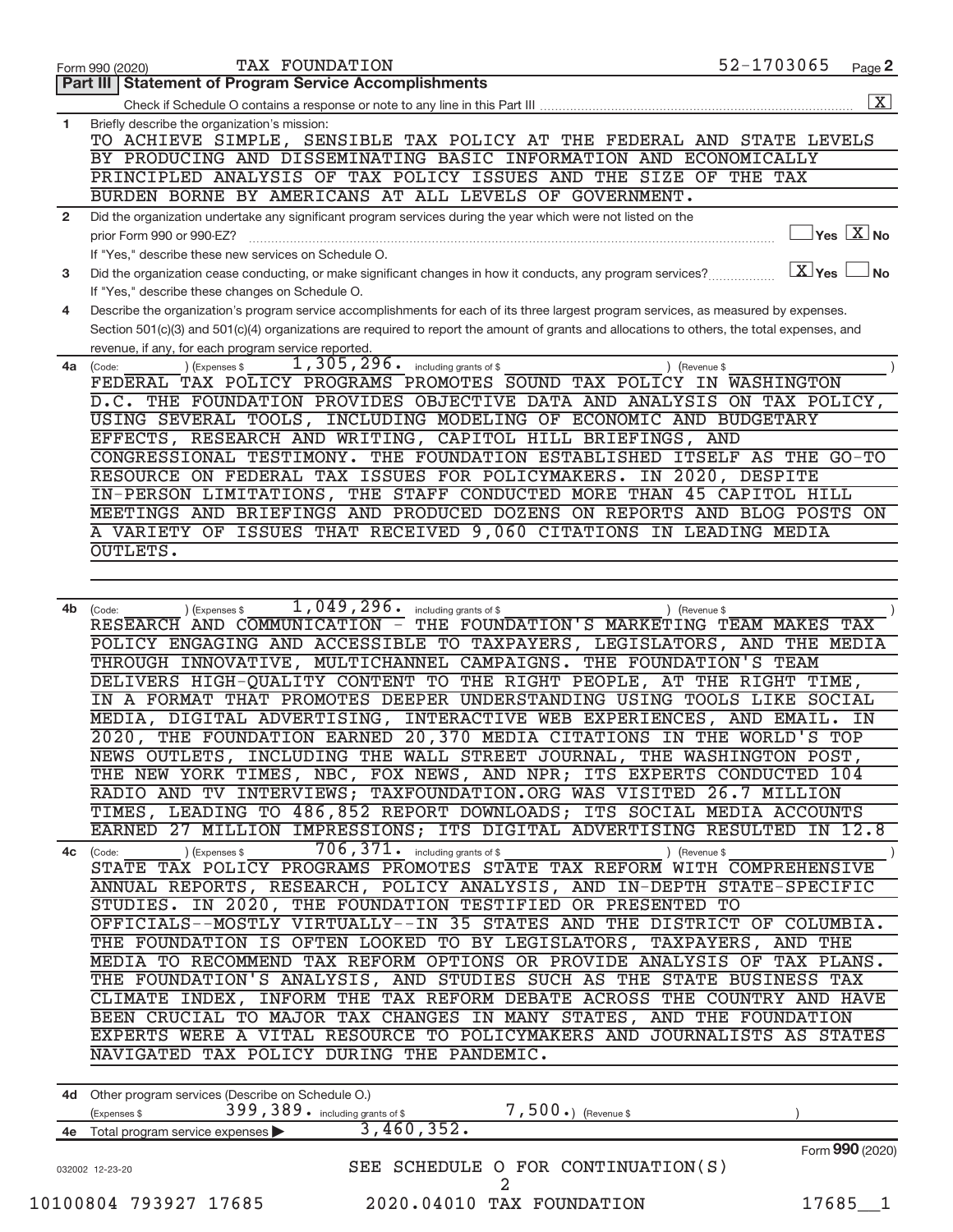|  | Form 990 (2020) |
|--|-----------------|

TAX FOUNDATION

**Part IV Checklist of Required Schedules**

|    |                                                                                                                                                     |                 | Yes                     | No.                     |
|----|-----------------------------------------------------------------------------------------------------------------------------------------------------|-----------------|-------------------------|-------------------------|
| 1  | Is the organization described in section 501(c)(3) or 4947(a)(1) (other than a private foundation)?                                                 | 1               | х                       |                         |
| 2  |                                                                                                                                                     | $\overline{2}$  | $\overline{\textbf{X}}$ |                         |
| 3  | Did the organization engage in direct or indirect political campaign activities on behalf of or in opposition to candidates for                     | 3               |                         | x                       |
| 4  | Section 501(c)(3) organizations. Did the organization engage in lobbying activities, or have a section 501(h) election in effect                    |                 |                         |                         |
|    |                                                                                                                                                     | 4               |                         | Χ                       |
| 5  | Is the organization a section 501(c)(4), 501(c)(5), or 501(c)(6) organization that receives membership dues, assessments, or                        |                 |                         |                         |
|    |                                                                                                                                                     | 5               |                         | х                       |
| 6  | Did the organization maintain any donor advised funds or any similar funds or accounts for which donors have the right to                           |                 |                         |                         |
|    | provide advice on the distribution or investment of amounts in such funds or accounts? If "Yes," complete Schedule D, Part I                        | 6               |                         | Χ                       |
| 7  | Did the organization receive or hold a conservation easement, including easements to preserve open space,                                           |                 |                         |                         |
|    |                                                                                                                                                     | $\overline{7}$  |                         | х                       |
| 8  | Did the organization maintain collections of works of art, historical treasures, or other similar assets? If "Yes," complete                        |                 |                         |                         |
|    |                                                                                                                                                     | 8               |                         | x                       |
| 9  | Did the organization report an amount in Part X, line 21, for escrow or custodial account liability, serve as a custodian for                       |                 |                         |                         |
|    | amounts not listed in Part X; or provide credit counseling, debt management, credit repair, or debt negotiation services?                           | 9               |                         | Χ                       |
| 10 | Did the organization, directly or through a related organization, hold assets in donor-restricted endowments                                        |                 |                         |                         |
|    |                                                                                                                                                     | 10              |                         | Χ                       |
| 11 | If the organization's answer to any of the following questions is "Yes," then complete Schedule D, Parts VI, VIII, VIII, IX, or X<br>as applicable. |                 |                         |                         |
|    | a Did the organization report an amount for land, buildings, and equipment in Part X, line 10? If "Yes," complete Schedule D,                       |                 |                         |                         |
|    |                                                                                                                                                     | 11a             | Х                       |                         |
|    | <b>b</b> Did the organization report an amount for investments - other securities in Part X, line 12, that is 5% or more of its total               |                 |                         |                         |
|    |                                                                                                                                                     | 11 <sub>b</sub> |                         | x                       |
|    | c Did the organization report an amount for investments - program related in Part X, line 13, that is 5% or more of its total                       |                 |                         |                         |
|    |                                                                                                                                                     | 11c             |                         | x                       |
|    | d Did the organization report an amount for other assets in Part X, line 15, that is 5% or more of its total assets reported in                     |                 |                         |                         |
|    |                                                                                                                                                     | 11d             |                         | Χ                       |
|    |                                                                                                                                                     | 11e             | х                       |                         |
| f. | Did the organization's separate or consolidated financial statements for the tax year include a footnote that addresses                             |                 |                         |                         |
|    | the organization's liability for uncertain tax positions under FIN 48 (ASC 740)? If "Yes," complete Schedule D, Part X                              | 11f             | Х                       |                         |
|    | 12a Did the organization obtain separate, independent audited financial statements for the tax year? If "Yes," complete                             | 12a             | х                       |                         |
|    | <b>b</b> Was the organization included in consolidated, independent audited financial statements for the tax year?                                  |                 |                         |                         |
|    | If "Yes," and if the organization answered "No" to line 12a, then completing Schedule D, Parts XI and XII is optional                               | 12 <sub>b</sub> |                         | х                       |
| 13 |                                                                                                                                                     | 13              |                         | $\overline{\textbf{X}}$ |
|    |                                                                                                                                                     | 14a             |                         | х                       |
|    | <b>b</b> Did the organization have aggregate revenues or expenses of more than \$10,000 from grantmaking, fundraising, business,                    |                 |                         |                         |
|    | investment, and program service activities outside the United States, or aggregate foreign investments valued at \$100,000                          |                 |                         |                         |
|    |                                                                                                                                                     | 14b             |                         | x                       |
| 15 | Did the organization report on Part IX, column (A), line 3, more than \$5,000 of grants or other assistance to or for any                           |                 |                         | х                       |
|    |                                                                                                                                                     | 15              |                         |                         |
| 16 | Did the organization report on Part IX, column (A), line 3, more than \$5,000 of aggregate grants or other assistance to                            | 16              |                         | X                       |
| 17 | Did the organization report a total of more than \$15,000 of expenses for professional fundraising services on Part IX,                             |                 |                         |                         |
|    |                                                                                                                                                     | 17              | Х                       |                         |
| 18 | Did the organization report more than \$15,000 total of fundraising event gross income and contributions on Part VIII, lines                        |                 |                         |                         |
|    |                                                                                                                                                     | 18              | X                       |                         |
| 19 | Did the organization report more than \$15,000 of gross income from gaming activities on Part VIII, line 9a? If "Yes,"                              | 19              |                         | x                       |
|    |                                                                                                                                                     | 20a             |                         | X                       |
|    |                                                                                                                                                     | 20 <sub>b</sub> |                         |                         |
| 21 | Did the organization report more than \$5,000 of grants or other assistance to any domestic organization or                                         |                 |                         |                         |
|    |                                                                                                                                                     | 21              |                         | x                       |
|    | 032003 12-23-20                                                                                                                                     |                 |                         | Form 990 (2020)         |

032003 12-23-20

10100804 793927 17685 2020.04010 TAX FOUNDATION 17685\_\_1 3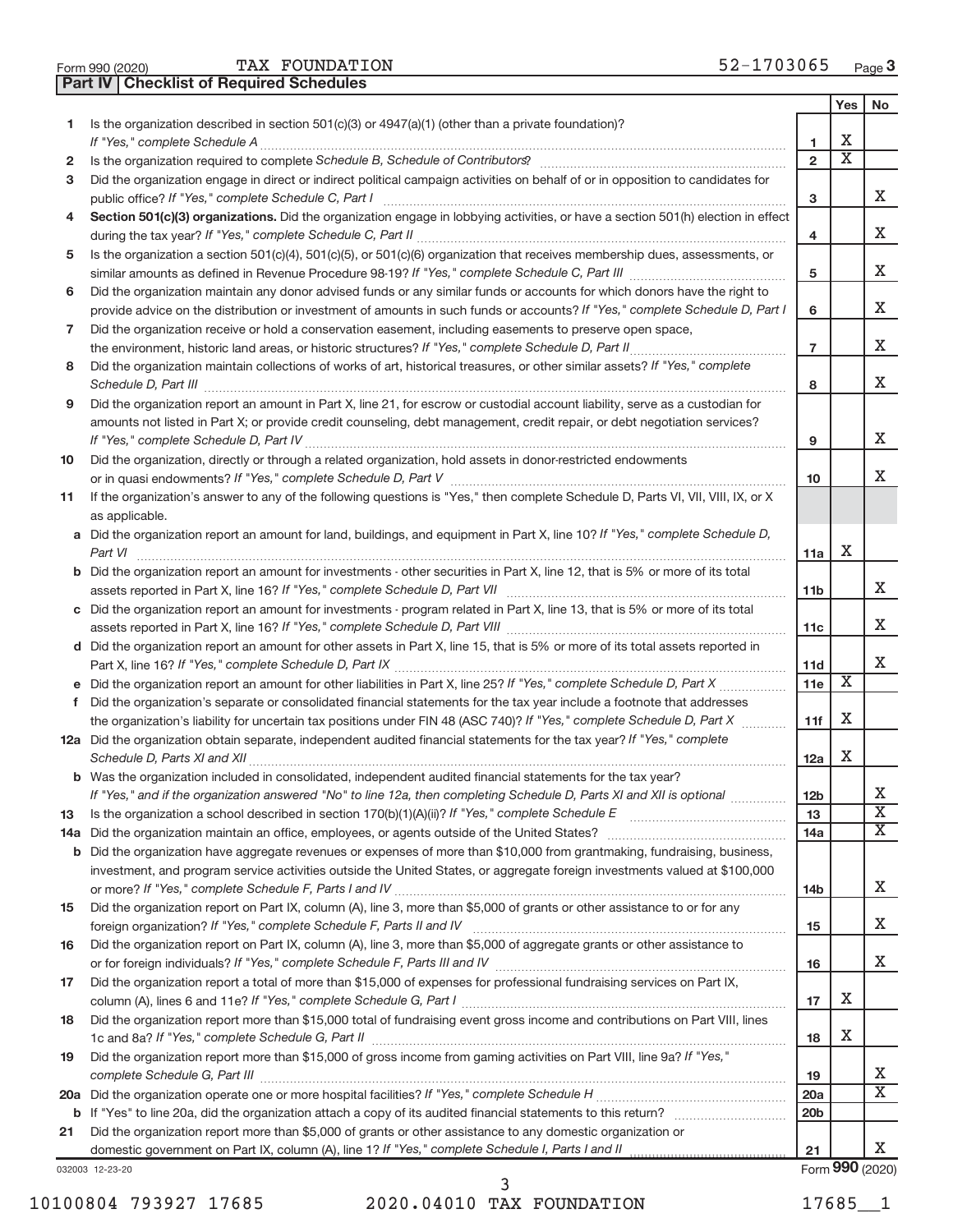|  | Form 990 (2020) |
|--|-----------------|
|  |                 |

TAX FOUNDATION

*(continued)* **Part IV Checklist of Required Schedules**

|        | <b>Part IV   Checklist of Required Schedules</b> (continued)                                                                 |                 |     |                             |
|--------|------------------------------------------------------------------------------------------------------------------------------|-----------------|-----|-----------------------------|
|        |                                                                                                                              |                 | Yes | No                          |
| 22     | Did the organization report more than \$5,000 of grants or other assistance to or for domestic individuals on                |                 |     |                             |
|        |                                                                                                                              | 22              |     | Χ                           |
| 23     | Did the organization answer "Yes" to Part VII, Section A, line 3, 4, or 5 about compensation of the organization's current   |                 |     |                             |
|        | and former officers, directors, trustees, key employees, and highest compensated employees? If "Yes," complete               |                 |     |                             |
|        | Schedule J                                                                                                                   | 23              | х   |                             |
|        | 24a Did the organization have a tax-exempt bond issue with an outstanding principal amount of more than \$100,000 as of the  |                 |     |                             |
|        | last day of the year, that was issued after December 31, 2002? If "Yes," answer lines 24b through 24d and complete           |                 |     |                             |
|        |                                                                                                                              | 24a             |     | X                           |
|        | b Did the organization invest any proceeds of tax-exempt bonds beyond a temporary period exception?                          | 24 <sub>b</sub> |     |                             |
|        | c Did the organization maintain an escrow account other than a refunding escrow at any time during the year to defease       |                 |     |                             |
|        |                                                                                                                              | 24c             |     |                             |
|        |                                                                                                                              | 24d             |     |                             |
|        | 25a Section 501(c)(3), 501(c)(4), and 501(c)(29) organizations. Did the organization engage in an excess benefit             |                 |     |                             |
|        |                                                                                                                              | 25a             |     | х                           |
|        | b Is the organization aware that it engaged in an excess benefit transaction with a disqualified person in a prior year, and |                 |     |                             |
|        | that the transaction has not been reported on any of the organization's prior Forms 990 or 990-EZ? If "Yes," complete        |                 |     |                             |
|        | Schedule L, Part I                                                                                                           | 25 <sub>b</sub> |     | х                           |
| 26     | Did the organization report any amount on Part X, line 5 or 22, for receivables from or payables to any current              |                 |     |                             |
|        | or former officer, director, trustee, key employee, creator or founder, substantial contributor, or 35%                      |                 |     |                             |
|        |                                                                                                                              | 26              |     | x                           |
| 27     | Did the organization provide a grant or other assistance to any current or former officer, director, trustee, key employee,  |                 |     |                             |
|        | creator or founder, substantial contributor or employee thereof, a grant selection committee member, or to a 35% controlled  |                 |     |                             |
|        | entity (including an employee thereof) or family member of any of these persons? If "Yes," complete Schedule L, Part III     | 27              |     | х                           |
| 28     | Was the organization a party to a business transaction with one of the following parties (see Schedule L, Part IV            |                 |     |                             |
|        | instructions, for applicable filing thresholds, conditions, and exceptions):                                                 |                 |     |                             |
|        | a A current or former officer, director, trustee, key employee, creator or founder, or substantial contributor? If           |                 |     |                             |
|        |                                                                                                                              | 28a             |     | Х                           |
|        |                                                                                                                              | 28 <sub>b</sub> |     | $\overline{\textnormal{x}}$ |
|        | c A 35% controlled entity of one or more individuals and/or organizations described in lines 28a or 28b?If                   |                 |     |                             |
|        |                                                                                                                              | 28c             |     | Χ                           |
| 29     |                                                                                                                              | 29              | X   |                             |
| 30     | Did the organization receive contributions of art, historical treasures, or other similar assets, or qualified conservation  |                 |     |                             |
|        |                                                                                                                              | 30              |     | х                           |
| 31     | Did the organization liquidate, terminate, or dissolve and cease operations? If "Yes," complete Schedule N, Part I           | 31              |     | $\overline{\textnormal{x}}$ |
| 32     | Did the organization sell, exchange, dispose of, or transfer more than 25% of its net assets? If "Yes," complete             |                 |     |                             |
|        | Schedule N, Part II                                                                                                          | 32              |     | X                           |
| 33     | Did the organization own 100% of an entity disregarded as separate from the organization under Regulations                   |                 |     |                             |
|        |                                                                                                                              | 33              |     | x                           |
| 34     | Was the organization related to any tax-exempt or taxable entity? If "Yes," complete Schedule R, Part II, III, or IV, and    |                 |     |                             |
|        | Part V, line 1                                                                                                               | 34              |     | х                           |
|        |                                                                                                                              | 35a             |     | $\overline{\textnormal{x}}$ |
|        | b If "Yes" to line 35a, did the organization receive any payment from or engage in any transaction with a controlled entity  |                 |     |                             |
|        |                                                                                                                              | 35 <sub>b</sub> |     |                             |
| 36     | Section 501(c)(3) organizations. Did the organization make any transfers to an exempt non-charitable related organization?   |                 |     |                             |
|        |                                                                                                                              | 36              |     | х                           |
| 37     | Did the organization conduct more than 5% of its activities through an entity that is not a related organization             |                 |     |                             |
|        |                                                                                                                              | 37              |     | X                           |
| 38     | Did the organization complete Schedule O and provide explanations in Schedule O for Part VI, lines 11b and 19?               |                 |     |                             |
|        |                                                                                                                              | 38              | х   |                             |
| Part V | <b>Statements Regarding Other IRS Filings and Tax Compliance</b>                                                             |                 |     |                             |
|        |                                                                                                                              |                 |     |                             |
|        |                                                                                                                              |                 | Yes | <b>No</b>                   |
|        | 15<br>1a                                                                                                                     |                 |     |                             |
|        | <b>b</b> Enter the number of Forms W-2G included in line 1a. Enter -0- if not applicable<br>1 <sub>b</sub>                   |                 |     |                             |
|        | c Did the organization comply with backup withholding rules for reportable payments to vendors and reportable gaming         |                 |     |                             |
|        | (gambling) winnings to prize winners?                                                                                        | 1c              | Х   |                             |
|        | 032004 12-23-20                                                                                                              |                 |     | Form 990 (2020)             |
|        |                                                                                                                              |                 |     |                             |

10100804 793927 17685 2020.04010 TAX FOUNDATION 17685\_\_1 4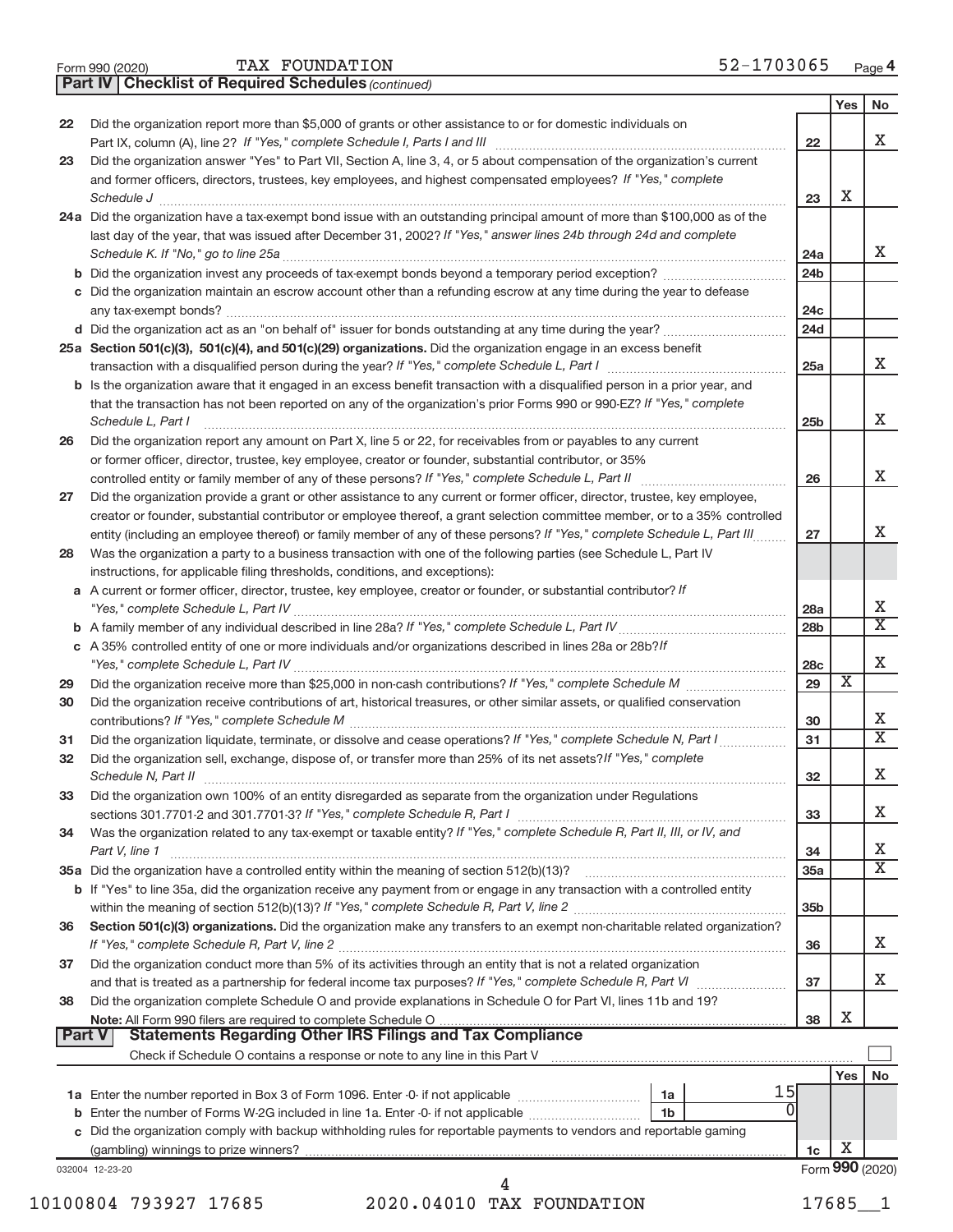| TAX FOUNDATION | 52-1703065 |
|----------------|------------|
|----------------|------------|

**Part V Statements Regarding Other IRS Filings and Tax Compliance**

*(continued)*

|     |                                                                                                                                                                                                                |                 |                 | Yes | <b>No</b> |
|-----|----------------------------------------------------------------------------------------------------------------------------------------------------------------------------------------------------------------|-----------------|-----------------|-----|-----------|
|     | 2a Enter the number of employees reported on Form W-3, Transmittal of Wage and Tax Statements,                                                                                                                 |                 |                 |     |           |
|     | filed for the calendar year ending with or within the year covered by this return <i>[[[[[[[[[[[[[]]]]</i>                                                                                                     | 37<br>2a        |                 |     |           |
|     |                                                                                                                                                                                                                |                 | 2 <sub>b</sub>  | X   |           |
|     |                                                                                                                                                                                                                |                 |                 |     |           |
|     | 3a Did the organization have unrelated business gross income of \$1,000 or more during the year?                                                                                                               |                 | 3a              |     | x         |
| b   |                                                                                                                                                                                                                |                 | 3 <sub>b</sub>  |     |           |
|     | 4a At any time during the calendar year, did the organization have an interest in, or a signature or other authority over, a                                                                                   |                 |                 |     |           |
|     | financial account in a foreign country (such as a bank account, securities account, or other financial account)?                                                                                               |                 | 4a              |     | х         |
|     | <b>b</b> If "Yes," enter the name of the foreign country $\blacktriangleright$                                                                                                                                 |                 |                 |     |           |
|     | See instructions for filing requirements for FinCEN Form 114, Report of Foreign Bank and Financial Accounts (FBAR).                                                                                            |                 |                 |     |           |
|     |                                                                                                                                                                                                                |                 | 5a              |     | Х         |
| b   |                                                                                                                                                                                                                |                 | 5 <sub>b</sub>  |     | х         |
| С   |                                                                                                                                                                                                                |                 | 5 <sub>c</sub>  |     |           |
|     | 6a Does the organization have annual gross receipts that are normally greater than \$100,000, and did the organization solicit                                                                                 |                 |                 |     |           |
|     |                                                                                                                                                                                                                |                 | 6a              |     | X         |
|     | b If "Yes," did the organization include with every solicitation an express statement that such contributions or gifts                                                                                         |                 |                 |     |           |
|     | were not tax deductible?                                                                                                                                                                                       |                 | 6b              |     |           |
| 7   | Organizations that may receive deductible contributions under section 170(c).                                                                                                                                  |                 |                 |     |           |
| а   | Did the organization receive a payment in excess of \$75 made partly as a contribution and partly for goods and services provided to the payor?                                                                |                 | 7a              |     | x         |
| b   |                                                                                                                                                                                                                |                 | 7b              |     |           |
|     | c Did the organization sell, exchange, or otherwise dispose of tangible personal property for which it was required                                                                                            |                 |                 |     | x         |
|     |                                                                                                                                                                                                                | 7d              | 7c              |     |           |
| е   |                                                                                                                                                                                                                |                 | 7e              |     | Х         |
| f.  |                                                                                                                                                                                                                |                 | 7f              |     | Χ         |
| g   | If the organization received a contribution of qualified intellectual property, did the organization file Form 8899 as required?                                                                               |                 | 7g              |     |           |
| h   | If the organization received a contribution of cars, boats, airplanes, or other vehicles, did the organization file a Form 1098-C?                                                                             |                 | 7h              |     |           |
| 8   | Sponsoring organizations maintaining donor advised funds. Did a donor advised fund maintained by the                                                                                                           |                 |                 |     |           |
|     |                                                                                                                                                                                                                |                 | 8               |     |           |
| 9   | Sponsoring organizations maintaining donor advised funds.                                                                                                                                                      |                 |                 |     |           |
| а   |                                                                                                                                                                                                                |                 | 9a              |     |           |
| b   |                                                                                                                                                                                                                |                 | 9 <sub>b</sub>  |     |           |
| 10  | Section 501(c)(7) organizations. Enter:                                                                                                                                                                        |                 |                 |     |           |
| а   |                                                                                                                                                                                                                | 10a             |                 |     |           |
|     | Gross receipts, included on Form 990, Part VIII, line 12, for public use of club facilities                                                                                                                    | 10 <sub>b</sub> |                 |     |           |
| 11. | Section 501(c)(12) organizations. Enter:                                                                                                                                                                       |                 |                 |     |           |
|     |                                                                                                                                                                                                                | 11a             |                 |     |           |
| b   | Gross income from other sources (Do not net amounts due or paid to other sources against                                                                                                                       |                 |                 |     |           |
|     |                                                                                                                                                                                                                | 11b             |                 |     |           |
|     | 12a Section 4947(a)(1) non-exempt charitable trusts. Is the organization filing Form 990 in lieu of Form 1041?                                                                                                 |                 | 12a             |     |           |
| b   | If "Yes," enter the amount of tax-exempt interest received or accrued during the year                                                                                                                          | 12 <sub>b</sub> |                 |     |           |
| 13  | Section 501(c)(29) qualified nonprofit health insurance issuers.                                                                                                                                               |                 |                 |     |           |
| а   |                                                                                                                                                                                                                |                 | <b>13a</b>      |     |           |
|     | Note: See the instructions for additional information the organization must report on Schedule O.<br><b>b</b> Enter the amount of reserves the organization is required to maintain by the states in which the |                 |                 |     |           |
|     |                                                                                                                                                                                                                | 13 <sub>b</sub> |                 |     |           |
| С   |                                                                                                                                                                                                                | 13 <sub>c</sub> |                 |     |           |
| 14a | Did the organization receive any payments for indoor tanning services during the tax year?                                                                                                                     |                 | 14a             |     | х         |
| b   | If "Yes," has it filed a Form 720 to report these payments? If "No," provide an explanation on Schedule O                                                                                                      |                 | 14 <sub>b</sub> |     |           |
| 15  | Is the organization subject to the section 4960 tax on payment(s) of more than \$1,000,000 in remuneration or                                                                                                  |                 |                 |     |           |
|     |                                                                                                                                                                                                                |                 | 15              |     | X.        |
|     | If "Yes," see instructions and file Form 4720, Schedule N.                                                                                                                                                     |                 |                 |     |           |
| 16  | Is the organization an educational institution subject to the section 4968 excise tax on net investment income?                                                                                                |                 | 16              |     | x         |
|     | If "Yes," complete Form 4720, Schedule O.                                                                                                                                                                      |                 |                 |     |           |

Form (2020) **990**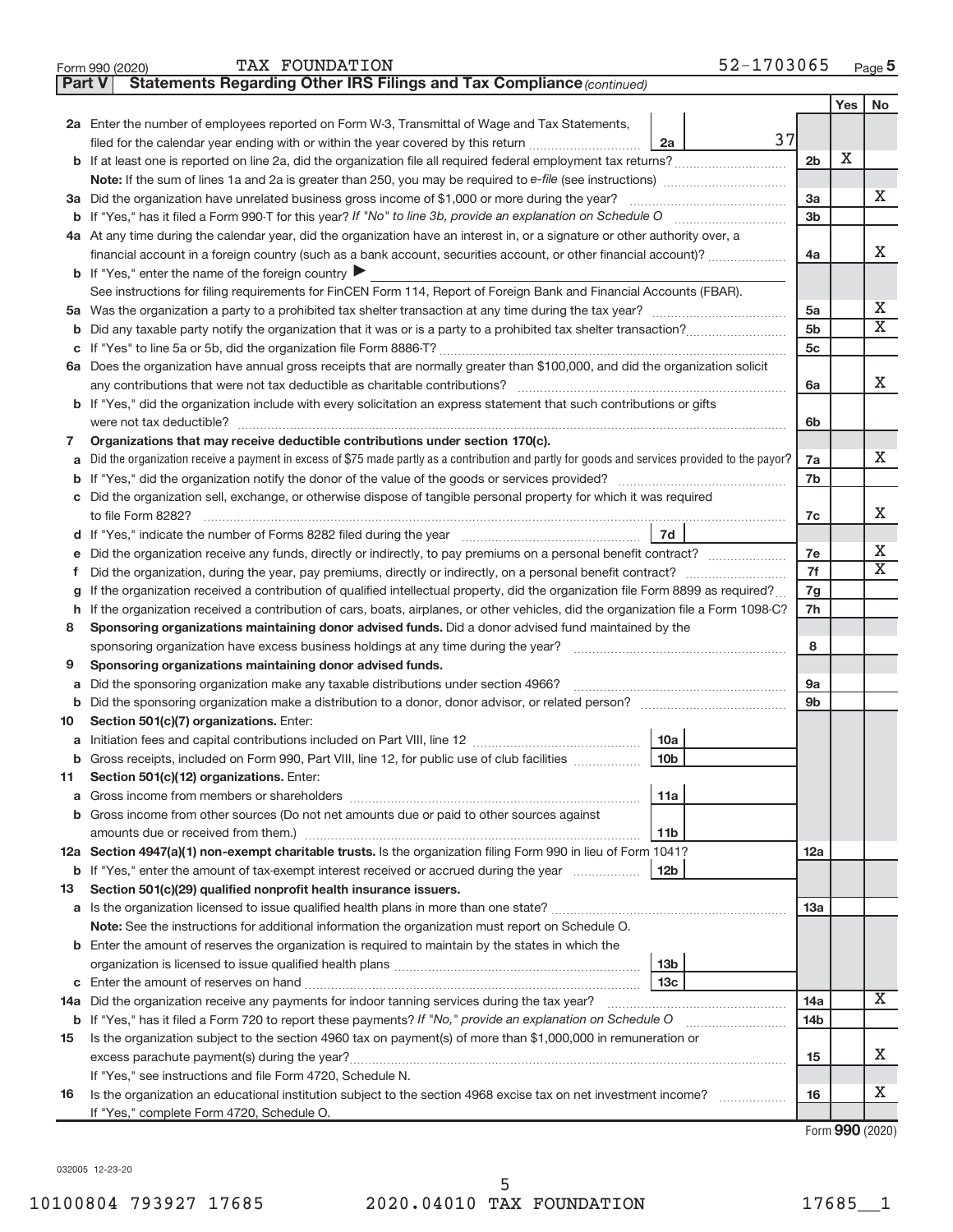|    |                                                                                                                                                  |    |      |                              |                         | $\overline{\mathbf{x}}$      |
|----|--------------------------------------------------------------------------------------------------------------------------------------------------|----|------|------------------------------|-------------------------|------------------------------|
|    | <b>Section A. Governing Body and Management</b>                                                                                                  |    |      |                              |                         |                              |
|    |                                                                                                                                                  |    |      |                              | Yes                     | No                           |
|    | 1a Enter the number of voting members of the governing body at the end of the tax year                                                           | 1a | 1 Ol |                              |                         |                              |
|    | If there are material differences in voting rights among members of the governing body, or if the governing                                      |    |      |                              |                         |                              |
|    | body delegated broad authority to an executive committee or similar committee, explain on Schedule O.                                            |    |      |                              |                         |                              |
|    | Enter the number of voting members included on line 1a, above, who are independent                                                               | 1b | 9    |                              |                         |                              |
| 2  | Did any officer, director, trustee, or key employee have a family relationship or a business relationship with any other                         |    |      |                              |                         |                              |
|    |                                                                                                                                                  |    |      | 2                            |                         | X                            |
| 3  | Did the organization delegate control over management duties customarily performed by or under the direct supervision                            |    |      |                              |                         |                              |
|    |                                                                                                                                                  |    |      | 3                            |                         | Х<br>$\overline{\textbf{x}}$ |
| 4  | Did the organization make any significant changes to its governing documents since the prior Form 990 was filed?                                 |    |      | $\overline{\mathbf{4}}$<br>5 |                         | $\overline{\mathbf{X}}$      |
| 5  |                                                                                                                                                  |    |      | 6                            |                         | $\overline{\mathtt{x}}$      |
| 6  |                                                                                                                                                  |    |      |                              |                         |                              |
| 7a | Did the organization have members, stockholders, or other persons who had the power to elect or appoint one or                                   |    |      |                              |                         | X                            |
|    | b Are any governance decisions of the organization reserved to (or subject to approval by) members, stockholders, or                             |    |      | 7a                           |                         |                              |
|    |                                                                                                                                                  |    |      | 7b                           |                         | X.                           |
| 8  | Did the organization contemporaneously document the meetings held or written actions undertaken during the year by the following:                |    |      |                              |                         |                              |
| a  |                                                                                                                                                  |    |      | 8a                           | х                       |                              |
|    |                                                                                                                                                  |    |      | 8b                           | $\overline{\textbf{X}}$ |                              |
| 9  | Is there any officer, director, trustee, or key employee listed in Part VII, Section A, who cannot be reached at the                             |    |      |                              |                         |                              |
|    |                                                                                                                                                  |    |      | 9                            |                         |                              |
|    | <b>Section B. Policies</b> (This Section B requests information about policies not required by the Internal Revenue Code.)                       |    |      |                              |                         |                              |
|    |                                                                                                                                                  |    |      |                              | Yes                     | No                           |
|    |                                                                                                                                                  |    |      | 10a                          |                         |                              |
|    | b If "Yes," did the organization have written policies and procedures governing the activities of such chapters, affiliates,                     |    |      |                              |                         |                              |
|    |                                                                                                                                                  |    |      | 10 <sub>b</sub>              |                         |                              |
|    | 11a Has the organization provided a complete copy of this Form 990 to all members of its governing body before filing the form?                  |    |      | 11a                          | X                       |                              |
|    | <b>b</b> Describe in Schedule O the process, if any, used by the organization to review this Form 990.                                           |    |      |                              |                         |                              |
|    |                                                                                                                                                  |    |      | 12a                          | х                       |                              |
|    | <b>b</b> Were officers, directors, or trustees, and key employees required to disclose annually interests that could give rise to conflicts?     |    |      | 12 <sub>b</sub>              | $\overline{\textbf{x}}$ |                              |
|    | c Did the organization regularly and consistently monitor and enforce compliance with the policy? If "Yes," describe                             |    |      |                              |                         |                              |
|    | in Schedule O how this was done manufactured and continuum and contact the was done manufactured and contact t                                   |    |      | 12c                          | Х                       |                              |
| 13 |                                                                                                                                                  |    |      | 13                           | $\overline{\textbf{x}}$ |                              |
| 14 | Did the organization have a written document retention and destruction policy? [111] [12] manument contains an                                   |    |      |                              | $\overline{\mathtt{x}}$ |                              |
| 15 | Did the process for determining compensation of the following persons include a review and approval by independent                               |    |      |                              |                         |                              |
|    | persons, comparability data, and contemporaneous substantiation of the deliberation and decision?                                                |    |      |                              |                         |                              |
|    |                                                                                                                                                  |    |      | 15a                          | Х                       |                              |
|    |                                                                                                                                                  |    |      | 15b                          |                         |                              |
|    | If "Yes" to line 15a or 15b, describe the process in Schedule O (see instructions).                                                              |    |      |                              |                         |                              |
|    | 16a Did the organization invest in, contribute assets to, or participate in a joint venture or similar arrangement with a                        |    |      |                              |                         |                              |
|    | taxable entity during the year?                                                                                                                  |    |      | 16a                          |                         | Χ                            |
|    | b If "Yes," did the organization follow a written policy or procedure requiring the organization to evaluate its participation                   |    |      |                              |                         |                              |
|    | in joint venture arrangements under applicable federal tax law, and take steps to safeguard the organization's                                   |    |      |                              |                         |                              |
|    | exempt status with respect to such arrangements?                                                                                                 |    |      | 16b                          |                         |                              |
|    | <b>Section C. Disclosure</b>                                                                                                                     |    |      |                              |                         |                              |
| 17 | List the states with which a copy of this Form 990 is required to be filed >DC, AL, AK, NV, CA, CO, CT, FL, AR, KS, KY, IL                       |    |      |                              |                         |                              |
| 18 | Section 6104 requires an organization to make its Forms 1023 (1024 or 1024-A, if applicable), 990, and 990-T (Section 501(c)(3)s only) available |    |      |                              |                         |                              |
|    | for public inspection. Indicate how you made these available. Check all that apply.                                                              |    |      |                              |                         |                              |
|    | $\lfloor x \rfloor$ Upon request<br>X Own website<br>Another's website<br>Other (explain on Schedule O)                                          |    |      |                              |                         |                              |
| 19 | Describe on Schedule O whether (and if so, how) the organization made its governing documents, conflict of interest policy, and financial        |    |      |                              |                         |                              |
|    | statements available to the public during the tax year.                                                                                          |    |      |                              |                         |                              |
| 20 | State the name, address, and telephone number of the person who possesses the organization's books and records                                   |    |      |                              |                         |                              |
|    | SCOTT HODGE $-202-464-6200$                                                                                                                      |    |      |                              |                         |                              |
|    | 1325 G STREET, NW, NO. 950, WASHINGTON, DC<br>20005                                                                                              |    |      |                              |                         |                              |
|    |                                                                                                                                                  |    |      |                              |                         |                              |
|    | SEE SCHEDULE O FOR FULL LIST OF STATES<br>032006 12-23-20                                                                                        |    |      |                              | Form 990 (2020)         |                              |

Form 990 (2020) Page **6**

TAX FOUNDATION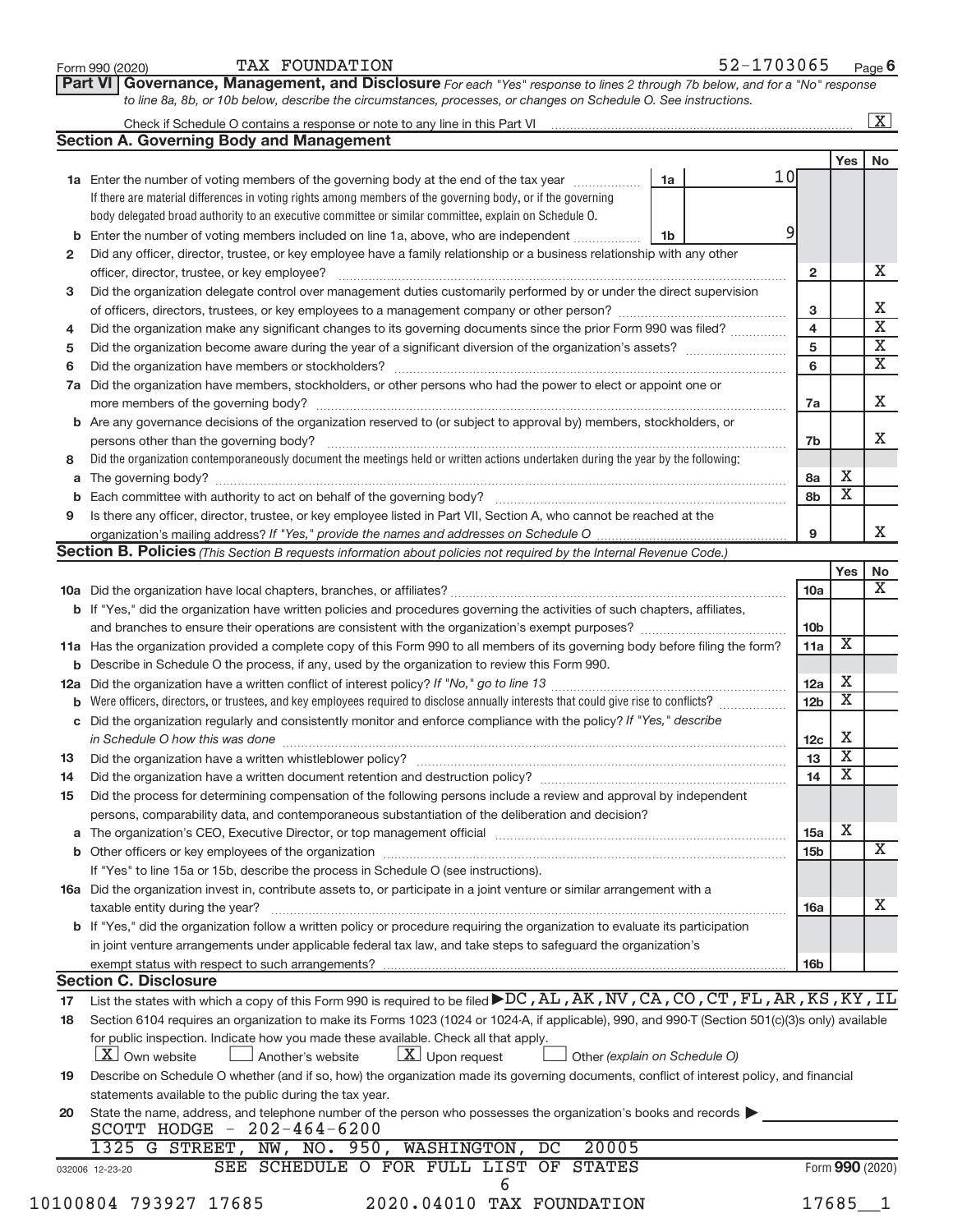| Form 990 (2020) | TAX FOUNDATION                                                                             | 52-1703065 | Page 7 |
|-----------------|--------------------------------------------------------------------------------------------|------------|--------|
|                 | Part VII Compensation of Officers, Directors, Trustees, Key Employees, Highest Compensated |            |        |
|                 | <b>Employees, and Independent Contractors</b>                                              |            |        |
|                 | Check if Schedule O contains a response or note to any line in this Part VII               |            |        |
|                 | Section A. Officers, Directors, Trustees, Key Employees, and Highest Compensated Employees |            |        |

**1a**  Complete this table for all persons required to be listed. Report compensation for the calendar year ending with or within the organization's tax year.  $\bullet$  List all of the organization's current officers, directors, trustees (whether individuals or organizations), regardless of amount of compensation.

Enter -0- in columns (D), (E), and (F) if no compensation was paid.

TAX FOUNDATION

**•** List all of the organization's **current** key employees, if any. See instructions for definition of "key employee."

**Examber 1** List the organization's five *current* highest compensated employees (other than an officer, director, trustee, or key employee) who received reportable compensation (Box 5 of Form W-2 and/or Box 7 of Form 1099-MISC) of more than \$100,000 from the organization and any related organizations.

 $\bullet$  List all of the organization's former officers, key employees, and highest compensated employees who received more than \$100,000 of reportable compensation from the organization and any related organizations.

**•** List all of the organization's former directors or trustees that received, in the capacity as a former director or trustee of the organization, more than \$10,000 of reportable compensation from the organization and any related organizations.

See instructions for the order in which to list the persons above.

Check this box if neither the organization nor any related organization compensated any current officer, director, or trustee.  $\mathcal{L}^{\text{max}}$ 

| (A)                               | (B)                    | (C)                            |                       |                       |              |                                                                  |        | (D)                 | (E)                              | (F)                      |
|-----------------------------------|------------------------|--------------------------------|-----------------------|-----------------------|--------------|------------------------------------------------------------------|--------|---------------------|----------------------------------|--------------------------|
| Name and title                    | Average                |                                |                       | Position              |              | (do not check more than one                                      |        | Reportable          | Reportable                       | Estimated                |
|                                   | hours per              |                                |                       |                       |              | box, unless person is both an<br>officer and a director/trustee) |        | compensation        | compensation                     | amount of                |
|                                   | week                   |                                |                       |                       |              |                                                                  |        | from                | from related                     | other                    |
|                                   | (list any<br>hours for |                                |                       |                       |              |                                                                  |        | the<br>organization | organizations<br>(W-2/1099-MISC) | compensation<br>from the |
|                                   | related                |                                |                       |                       |              |                                                                  |        | (W-2/1099-MISC)     |                                  | organization             |
|                                   | organizations          |                                |                       |                       |              |                                                                  |        |                     |                                  | and related              |
|                                   | below                  | Individual trustee or director | Institutional trustee |                       | Key employee |                                                                  |        |                     |                                  | organizations            |
|                                   | line)                  |                                |                       | Officer               |              | Highest compensated<br>  employee                                | Former |                     |                                  |                          |
| SCOTT HODGE<br>(1)                | 40.00                  |                                |                       |                       |              |                                                                  |        |                     |                                  |                          |
| PRESIDENT/SECRETARY               |                        | $\mathbf X$                    |                       | $\mathbf X$           |              |                                                                  |        | 347,300.            | 0.                               | 15,779.                  |
| (2)<br>MICHAEL VOGLER             | 40.00                  |                                |                       |                       |              |                                                                  |        |                     |                                  |                          |
| MAJOR GIFTS OFFICER               |                        |                                |                       |                       |              | $\overline{\text{X}}$                                            |        | 172,880.            | 0.                               | 9,029.                   |
| DANIEL D. BUNN<br>(3)             | 40.00                  |                                |                       |                       |              |                                                                  |        |                     |                                  |                          |
| VP OF GLOBAL PROJECTS             |                        |                                |                       |                       |              | $\overline{\text{X}}$                                            |        | 128,486.            | 0.                               | 24, 255.                 |
| JARED M. WALCZAK<br>(4)           | 40.00                  |                                |                       |                       |              |                                                                  |        |                     |                                  |                          |
| VP OF STATE PROJECTS              |                        |                                |                       |                       |              | X                                                                |        | 122,007.            | 0.                               | 11,168.                  |
| COLBY PASTRE<br>(5)               | 40.00                  |                                |                       |                       |              |                                                                  |        |                     |                                  |                          |
| VP OF MARKETING & COMMUNICATIONS  |                        |                                |                       |                       |              | $\overline{\text{X}}$                                            |        | 121,677.            | 0.                               | 10,817.                  |
| MICHAEL T. RESSEGUE<br>(6)        | 40.00                  |                                |                       |                       |              |                                                                  |        |                     |                                  |                          |
| VP OF DEVELOPMENT                 |                        |                                |                       |                       |              | $\overline{\text{X}}$                                            |        | 114,245.            | $\mathbf 0$ .                    | 10,399.                  |
| (7)<br>DAVID P. LEWIS             | 1.00                   |                                |                       |                       |              |                                                                  |        |                     |                                  |                          |
| CHAIRMAN                          |                        | X                              |                       | $\rm X$               |              |                                                                  |        | 0.                  | $\mathbf 0$ .                    | 0.                       |
| (8)<br>JAMES W. LINTOTT           | 1.00                   |                                |                       |                       |              |                                                                  |        |                     |                                  |                          |
| <b>TREASURER</b>                  |                        | $\mathbf X$                    |                       | $\overline{\text{X}}$ |              |                                                                  |        | 0.                  | $\mathbf 0$ .                    | $0$ .                    |
| (9) DOUGLAS HOLTZ-EAKIN           | 1.00                   |                                |                       |                       |              |                                                                  |        |                     |                                  |                          |
| <b>DIRECTOR</b>                   |                        | $\mathbf X$                    |                       |                       |              |                                                                  |        | 0.                  | $\mathbf 0$ .                    | $\mathbf 0$ .            |
| (10) THE HONORABLE PHILIP ENGLISH | 1.00                   |                                |                       |                       |              |                                                                  |        |                     |                                  |                          |
| <b>DIRECTOR</b>                   |                        | $\mathbf X$                    |                       |                       |              |                                                                  |        | 0.                  | $\mathbf 0$ .                    | $\mathbf 0$ .            |
| (11) SARAH MCGILL                 | 1.00                   |                                |                       |                       |              |                                                                  |        |                     |                                  |                          |
| <b>DIRECTOR</b>                   |                        | X                              |                       |                       |              |                                                                  |        | 0.                  | $\mathbf 0$                      | $\mathbf 0$ .            |
| (12) STEPHEN KRANZ                | 1.00                   |                                |                       |                       |              |                                                                  |        |                     |                                  |                          |
| <b>DIRECTOR</b>                   |                        | $\mathbf X$                    |                       |                       |              |                                                                  |        | 0.                  | $\mathbf 0$ .                    | $0$ .                    |
| (13) TOM ROESSER                  | 1.00                   |                                |                       |                       |              |                                                                  |        |                     |                                  |                          |
| <b>DIRECTOR</b>                   |                        | X                              |                       |                       |              |                                                                  |        | 0.                  | $\mathbf 0$                      | $\mathbf 0$ .            |
| (14) PAMELA OLSON                 | 1.00                   |                                |                       |                       |              |                                                                  |        |                     |                                  |                          |
| <b>DIRECTOR</b>                   |                        | $\mathbf X$                    |                       |                       |              |                                                                  |        | 0.                  | $\mathbf 0$ .                    | 0.                       |
| (15) DENNIS GROTH                 | 1.00                   |                                |                       |                       |              |                                                                  |        |                     |                                  |                          |
| <b>DIRECTOR</b>                   |                        | X                              |                       |                       |              |                                                                  |        | 0.                  | 0.                               | $\mathbf 0$ .            |
|                                   |                        |                                |                       |                       |              |                                                                  |        |                     |                                  |                          |
|                                   |                        |                                |                       |                       |              |                                                                  |        |                     |                                  |                          |
|                                   |                        |                                |                       |                       |              |                                                                  |        |                     |                                  |                          |
|                                   |                        |                                |                       |                       |              |                                                                  |        |                     |                                  |                          |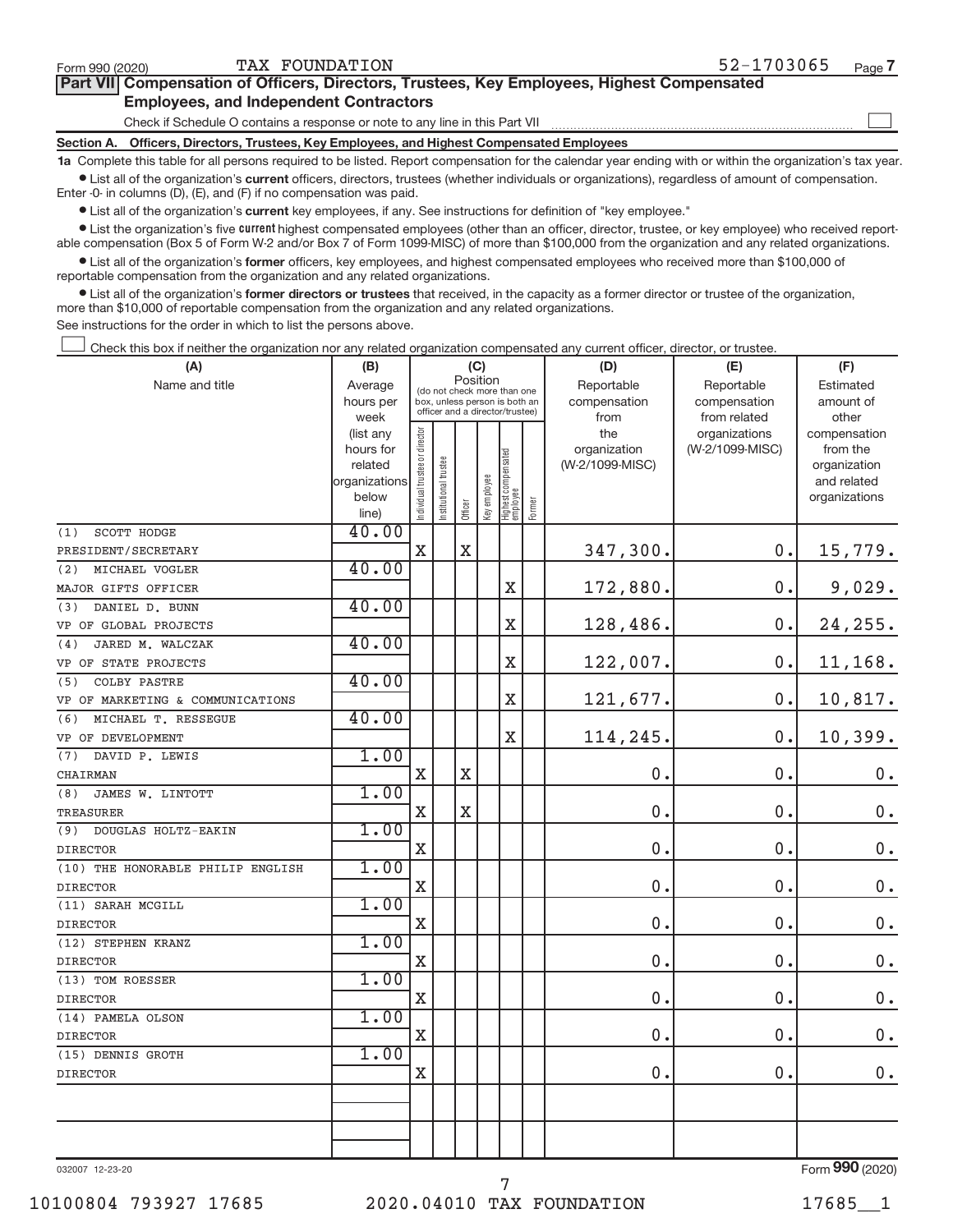|    | Form 990 (2020) | TAX FOUNDATION                                                                                                                                                                                                                    |                                                                      |                                |                       |         |                                                                                                 |                                   |                                           |                                                     | 52-1703065                       |                                   |                                        |                                                                          | Page 8          |
|----|-----------------|-----------------------------------------------------------------------------------------------------------------------------------------------------------------------------------------------------------------------------------|----------------------------------------------------------------------|--------------------------------|-----------------------|---------|-------------------------------------------------------------------------------------------------|-----------------------------------|-------------------------------------------|-----------------------------------------------------|----------------------------------|-----------------------------------|----------------------------------------|--------------------------------------------------------------------------|-----------------|
|    | <b>Part VII</b> | Section A. Officers, Directors, Trustees, Key Employees, and Highest Compensated Employees (continued)<br>(A)                                                                                                                     |                                                                      |                                |                       |         |                                                                                                 |                                   |                                           |                                                     |                                  |                                   |                                        |                                                                          |                 |
|    | Name and title  | (B)<br>Average<br>hours per<br>week                                                                                                                                                                                               |                                                                      |                                | (C)<br>Position       |         | (do not check more than one<br>box, unless person is both an<br>officer and a director/trustee) |                                   | (D)<br>Reportable<br>compensation<br>from | (E)<br>Reportable<br>compensation<br>from related   |                                  |                                   | (F)<br>Estimated<br>amount of<br>other |                                                                          |                 |
|    |                 |                                                                                                                                                                                                                                   | (list any<br>hours for<br>related<br>organizations<br>below<br>line) | Individual trustee or director | Institutional trustee | Officer | Key employee                                                                                    | Highest compensated<br>  employee | Former                                    | the<br>organization<br>(W-2/1099-MISC)              | organizations<br>(W-2/1099-MISC) |                                   |                                        | compensation<br>from the<br>organization<br>and related<br>organizations |                 |
|    |                 |                                                                                                                                                                                                                                   |                                                                      |                                |                       |         |                                                                                                 |                                   |                                           |                                                     |                                  |                                   |                                        |                                                                          |                 |
|    |                 |                                                                                                                                                                                                                                   |                                                                      |                                |                       |         |                                                                                                 |                                   |                                           |                                                     |                                  |                                   |                                        |                                                                          |                 |
|    |                 |                                                                                                                                                                                                                                   |                                                                      |                                |                       |         |                                                                                                 |                                   |                                           |                                                     |                                  |                                   |                                        |                                                                          |                 |
|    |                 |                                                                                                                                                                                                                                   |                                                                      |                                |                       |         |                                                                                                 |                                   |                                           |                                                     |                                  |                                   |                                        |                                                                          |                 |
|    |                 |                                                                                                                                                                                                                                   |                                                                      |                                |                       |         |                                                                                                 |                                   |                                           |                                                     |                                  |                                   |                                        |                                                                          |                 |
|    |                 |                                                                                                                                                                                                                                   |                                                                      |                                |                       |         |                                                                                                 |                                   |                                           |                                                     |                                  |                                   |                                        |                                                                          |                 |
|    |                 |                                                                                                                                                                                                                                   |                                                                      |                                |                       |         |                                                                                                 |                                   |                                           |                                                     |                                  |                                   |                                        |                                                                          |                 |
|    |                 |                                                                                                                                                                                                                                   |                                                                      |                                |                       |         |                                                                                                 |                                   |                                           |                                                     |                                  |                                   |                                        |                                                                          |                 |
|    |                 |                                                                                                                                                                                                                                   |                                                                      |                                |                       |         |                                                                                                 |                                   |                                           |                                                     |                                  |                                   |                                        |                                                                          |                 |
|    | 1b Subtotal     |                                                                                                                                                                                                                                   |                                                                      |                                |                       |         |                                                                                                 |                                   |                                           | 1,006,595.                                          |                                  | $\overline{0}$ .                  |                                        |                                                                          | 81,447.         |
|    |                 | c Total from continuation sheets to Part VII, Section A [111] [2006]                                                                                                                                                              |                                                                      |                                |                       |         |                                                                                                 |                                   |                                           | $0$ .<br>1,006,595.                                 |                                  | σ.<br>81,447.<br>$\overline{0}$ . |                                        | $\overline{0}$ .                                                         |                 |
| 2  |                 | Total number of individuals (including but not limited to those listed above) who received more than \$100,000 of reportable<br>compensation from the organization $\blacktriangleright$                                          |                                                                      |                                |                       |         |                                                                                                 |                                   |                                           |                                                     |                                  |                                   |                                        |                                                                          | 8               |
| 3  |                 | Did the organization list any former officer, director, trustee, key employee, or highest compensated employee on                                                                                                                 |                                                                      |                                |                       |         |                                                                                                 |                                   |                                           |                                                     |                                  |                                   |                                        | Yes                                                                      | No              |
| 4  |                 | line 1a? If "Yes," complete Schedule J for such individual<br>For any individual listed on line 1a, is the sum of reportable compensation and other compensation from the organization                                            |                                                                      |                                |                       |         |                                                                                                 |                                   |                                           |                                                     |                                  |                                   | 3                                      |                                                                          | X.              |
|    |                 | and related organizations greater than \$150,000? If "Yes," complete Schedule J for such individual<br>Did any person listed on line 1a receive or accrue compensation from any unrelated organization or individual for services |                                                                      |                                |                       |         |                                                                                                 |                                   |                                           |                                                     |                                  |                                   | 4                                      | x                                                                        |                 |
| 5  |                 |                                                                                                                                                                                                                                   |                                                                      |                                |                       |         |                                                                                                 |                                   |                                           |                                                     |                                  |                                   | 5                                      |                                                                          | X.              |
| 1. |                 | <b>Section B. Independent Contractors</b><br>Complete this table for your five highest compensated independent contractors that received more than \$100,000 of compensation from                                                 |                                                                      |                                |                       |         |                                                                                                 |                                   |                                           |                                                     |                                  |                                   |                                        |                                                                          |                 |
|    |                 | the organization. Report compensation for the calendar year ending with or within the organization's tax year.<br>(A)                                                                                                             |                                                                      |                                |                       |         |                                                                                                 |                                   |                                           | (B)                                                 |                                  |                                   | (C)                                    |                                                                          |                 |
|    |                 | Name and business address<br>MVP PRESS, LLC, 43720 TRADE CENTER PLACE,                                                                                                                                                            |                                                                      |                                |                       |         |                                                                                                 |                                   |                                           | Description of services<br><b>DIRECT MAIL &amp;</b> |                                  |                                   | Compensation                           |                                                                          |                 |
|    |                 | SUITE 145, STERLING, VA 20166                                                                                                                                                                                                     |                                                                      |                                |                       |         |                                                                                                 |                                   |                                           | PRINTING SERVICES                                   |                                  |                                   |                                        |                                                                          | 116,483.        |
|    |                 |                                                                                                                                                                                                                                   |                                                                      |                                |                       |         |                                                                                                 |                                   |                                           |                                                     |                                  |                                   |                                        |                                                                          |                 |
|    |                 |                                                                                                                                                                                                                                   |                                                                      |                                |                       |         |                                                                                                 |                                   |                                           |                                                     |                                  |                                   |                                        |                                                                          |                 |
|    |                 |                                                                                                                                                                                                                                   |                                                                      |                                |                       |         |                                                                                                 |                                   |                                           |                                                     |                                  |                                   |                                        |                                                                          |                 |
|    |                 |                                                                                                                                                                                                                                   |                                                                      |                                |                       |         |                                                                                                 |                                   |                                           |                                                     |                                  |                                   |                                        |                                                                          |                 |
| 2  |                 | Total number of independent contractors (including but not limited to those listed above) who received more than<br>\$100,000 of compensation from the organization                                                               |                                                                      |                                |                       |         | 1                                                                                               |                                   |                                           |                                                     |                                  |                                   |                                        |                                                                          | Form 990 (2020) |
|    |                 |                                                                                                                                                                                                                                   |                                                                      |                                |                       |         |                                                                                                 |                                   |                                           |                                                     |                                  |                                   |                                        |                                                                          |                 |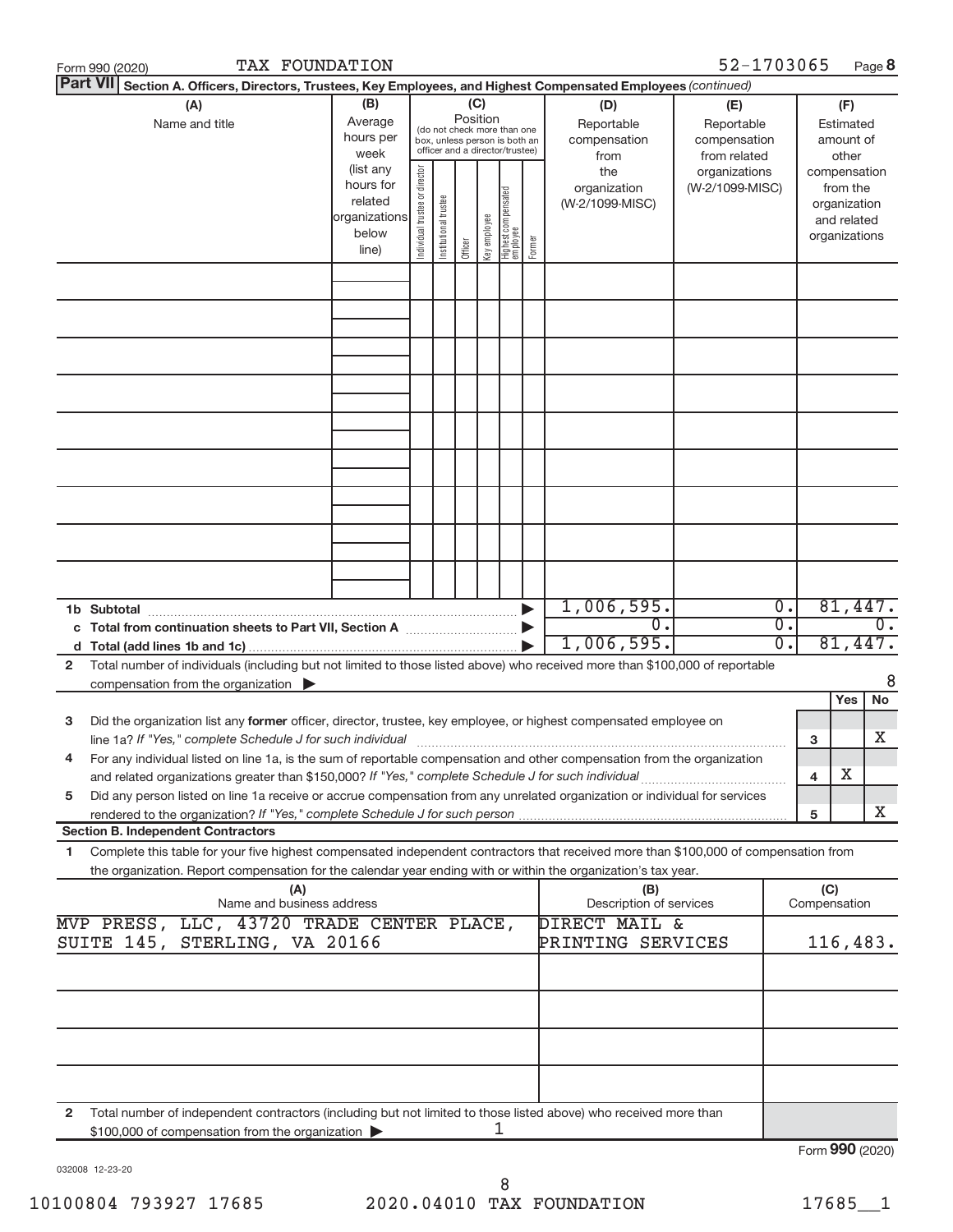|                                                           |                  |   | Form 990 (2020)                                                                                                      |                 | TAX FOUNDATION       |                      |                          |                                   | 52-1703065     |                         | Page 9    |
|-----------------------------------------------------------|------------------|---|----------------------------------------------------------------------------------------------------------------------|-----------------|----------------------|----------------------|--------------------------|-----------------------------------|----------------|-------------------------|-----------|
|                                                           | <b>Part VIII</b> |   | <b>Statement of Revenue</b>                                                                                          |                 |                      |                      |                          |                                   |                |                         |           |
|                                                           |                  |   |                                                                                                                      |                 |                      |                      |                          | (B)                               | $\overline{C}$ |                         |           |
|                                                           |                  |   |                                                                                                                      |                 |                      |                      | (A)<br>Total revenue     | Related or exempt                 | Unrelated      | (D)<br>Revenue excluded |           |
|                                                           |                  |   |                                                                                                                      |                 |                      |                      |                          | function revenue business revenue |                | from tax under          |           |
|                                                           |                  |   |                                                                                                                      |                 |                      |                      |                          |                                   |                | sections 512 - 514      |           |
| Contributions, Gifts, Grants<br>and Other Similar Amounts |                  |   | 1 a Federated campaigns                                                                                              |                 | 1a                   |                      |                          |                                   |                |                         |           |
|                                                           |                  |   | <b>b</b> Membership dues<br>$\overline{\phantom{a}}$                                                                 |                 | 1 <sub>b</sub>       |                      |                          |                                   |                |                         |           |
|                                                           |                  |   | c Fundraising events                                                                                                 |                 | 1 <sub>c</sub>       | 298,000.             |                          |                                   |                |                         |           |
|                                                           |                  |   | d Related organizations                                                                                              |                 | 1 <sub>d</sub>       |                      |                          |                                   |                |                         |           |
|                                                           |                  |   | e Government grants (contributions)                                                                                  |                 | 1e                   |                      |                          |                                   |                |                         |           |
|                                                           |                  |   | f All other contributions, gifts, grants, and                                                                        |                 |                      |                      |                          |                                   |                |                         |           |
|                                                           |                  |   | similar amounts not included above                                                                                   |                 | 1f                   | 5,315,410.           |                          |                                   |                |                         |           |
|                                                           |                  |   | g Noncash contributions included in lines 1a-1f                                                                      |                 | $1g$ s               | 40,077.              |                          |                                   |                |                         |           |
|                                                           |                  |   |                                                                                                                      |                 |                      |                      | $\overline{5}$ ,613,410. |                                   |                |                         |           |
|                                                           |                  |   |                                                                                                                      |                 |                      | <b>Business Code</b> |                          |                                   |                |                         |           |
|                                                           | 2 a              |   | the control of the control of the control of the control of the control of                                           |                 |                      |                      |                          |                                   |                |                         |           |
|                                                           |                  | b | <u> 1989 - Johann Barn, mars ann an t-Amhain Aonaich an t-Aonaich an t-Aonaich ann an t-Aonaich ann an t-Aonaich</u> |                 |                      |                      |                          |                                   |                |                         |           |
|                                                           |                  |   | <u> 1980 - Johann John Stone, markin fizik eta idazlea (</u>                                                         |                 |                      |                      |                          |                                   |                |                         |           |
|                                                           |                  |   | the control of the control of the control of the control of the control of                                           |                 |                      |                      |                          |                                   |                |                         |           |
| Program Service<br>Revenue                                |                  |   |                                                                                                                      |                 |                      |                      |                          |                                   |                |                         |           |
|                                                           |                  |   | All other program service revenue                                                                                    |                 |                      |                      |                          |                                   |                |                         |           |
|                                                           |                  |   |                                                                                                                      |                 |                      |                      |                          |                                   |                |                         |           |
|                                                           | 3                |   | Investment income (including dividends, interest, and                                                                |                 |                      |                      |                          |                                   |                |                         |           |
|                                                           |                  |   |                                                                                                                      |                 |                      |                      | 55,632.                  |                                   |                |                         | 55,632.   |
|                                                           | 4                |   | Income from investment of tax-exempt bond proceeds                                                                   |                 |                      |                      |                          |                                   |                |                         |           |
|                                                           | 5                |   |                                                                                                                      |                 |                      |                      | 503.                     |                                   |                |                         | 503.      |
|                                                           |                  |   |                                                                                                                      |                 | $(i)$ Real           | (ii) Personal        |                          |                                   |                |                         |           |
|                                                           |                  |   | <b>6 a</b> Gross rents<br>$\overline{\phantom{a}}$                                                                   | l 6a            |                      |                      |                          |                                   |                |                         |           |
|                                                           |                  |   | <b>b</b> Less: rental expenses                                                                                       | 6b              |                      |                      |                          |                                   |                |                         |           |
|                                                           |                  | С | Rental income or (loss)                                                                                              | <b>6c</b>       |                      |                      |                          |                                   |                |                         |           |
|                                                           |                  |   | d Net rental income or (loss)                                                                                        |                 |                      |                      |                          |                                   |                |                         |           |
|                                                           |                  |   | 7 a Gross amount from sales of                                                                                       |                 | (i) Securities       | (ii) Other           |                          |                                   |                |                         |           |
|                                                           |                  |   | assets other than inventory                                                                                          | 7a l            | 29,999.              |                      |                          |                                   |                |                         |           |
|                                                           |                  |   | <b>b</b> Less: cost or other basis                                                                                   |                 |                      |                      |                          |                                   |                |                         |           |
| venue                                                     |                  |   | and sales expenses                                                                                                   | 7 <sub>b</sub>  | 24,153.              |                      |                          |                                   |                |                         |           |
|                                                           |                  |   | c Gain or (loss)                                                                                                     | $\overline{7c}$ | 5,846.               |                      |                          |                                   |                |                         |           |
| Other R                                                   |                  |   |                                                                                                                      |                 |                      |                      | $5,846$ .                |                                   |                |                         | $5,846$ . |
|                                                           |                  |   | 8 a Gross income from fundraising events (not                                                                        |                 |                      |                      |                          |                                   |                |                         |           |
|                                                           |                  |   | including $$298,000.$ of                                                                                             |                 |                      |                      |                          |                                   |                |                         |           |
|                                                           |                  |   | contributions reported on line 1c). See                                                                              |                 |                      | 0.                   |                          |                                   |                |                         |           |
|                                                           |                  |   |                                                                                                                      |                 | 8a                   | 43,696.              |                          |                                   |                |                         |           |
|                                                           |                  |   |                                                                                                                      |                 |                      |                      | $-43,696.$               |                                   |                | $-43,696.$              |           |
|                                                           |                  |   | c Net income or (loss) from fundraising events                                                                       |                 |                      |                      |                          |                                   |                |                         |           |
|                                                           |                  |   | 9 a Gross income from gaming activities. See                                                                         |                 |                      |                      |                          |                                   |                |                         |           |
|                                                           |                  |   |                                                                                                                      |                 | 9a<br>9 <sub>b</sub> |                      |                          |                                   |                |                         |           |
|                                                           |                  |   | c Net income or (loss) from gaming activities                                                                        |                 |                      |                      |                          |                                   |                |                         |           |
|                                                           |                  |   | 10 a Gross sales of inventory, less returns                                                                          |                 |                      | .                    |                          |                                   |                |                         |           |
|                                                           |                  |   |                                                                                                                      |                 | 10a                  |                      |                          |                                   |                |                         |           |
|                                                           |                  |   | <b>b</b> Less: cost of goods sold                                                                                    |                 | l10b                 |                      |                          |                                   |                |                         |           |
|                                                           |                  |   | c Net income or (loss) from sales of inventory                                                                       |                 |                      |                      |                          |                                   |                |                         |           |
|                                                           |                  |   |                                                                                                                      |                 |                      | <b>Business Code</b> |                          |                                   |                |                         |           |
|                                                           | 11 a             |   | HONORARIA & REIMBURSEM                                                                                               |                 |                      | 900099               | 1,987.                   |                                   |                |                         | 1,987.    |
|                                                           |                  | b |                                                                                                                      |                 |                      |                      |                          |                                   |                |                         |           |
|                                                           |                  | C |                                                                                                                      |                 |                      |                      |                          |                                   |                |                         |           |
| Miscellaneous<br>Revenue                                  |                  |   |                                                                                                                      |                 |                      |                      |                          |                                   |                |                         |           |
|                                                           |                  |   |                                                                                                                      |                 |                      |                      | 1,987.                   |                                   |                |                         |           |
|                                                           | $12 \,$          |   |                                                                                                                      |                 |                      |                      | 5,633,682.               | $\overline{0}$ .                  | $0$ .          |                         | 20, 272.  |
|                                                           | 032009 12-23-20  |   |                                                                                                                      |                 |                      |                      |                          |                                   |                | Form 990 (2020)         |           |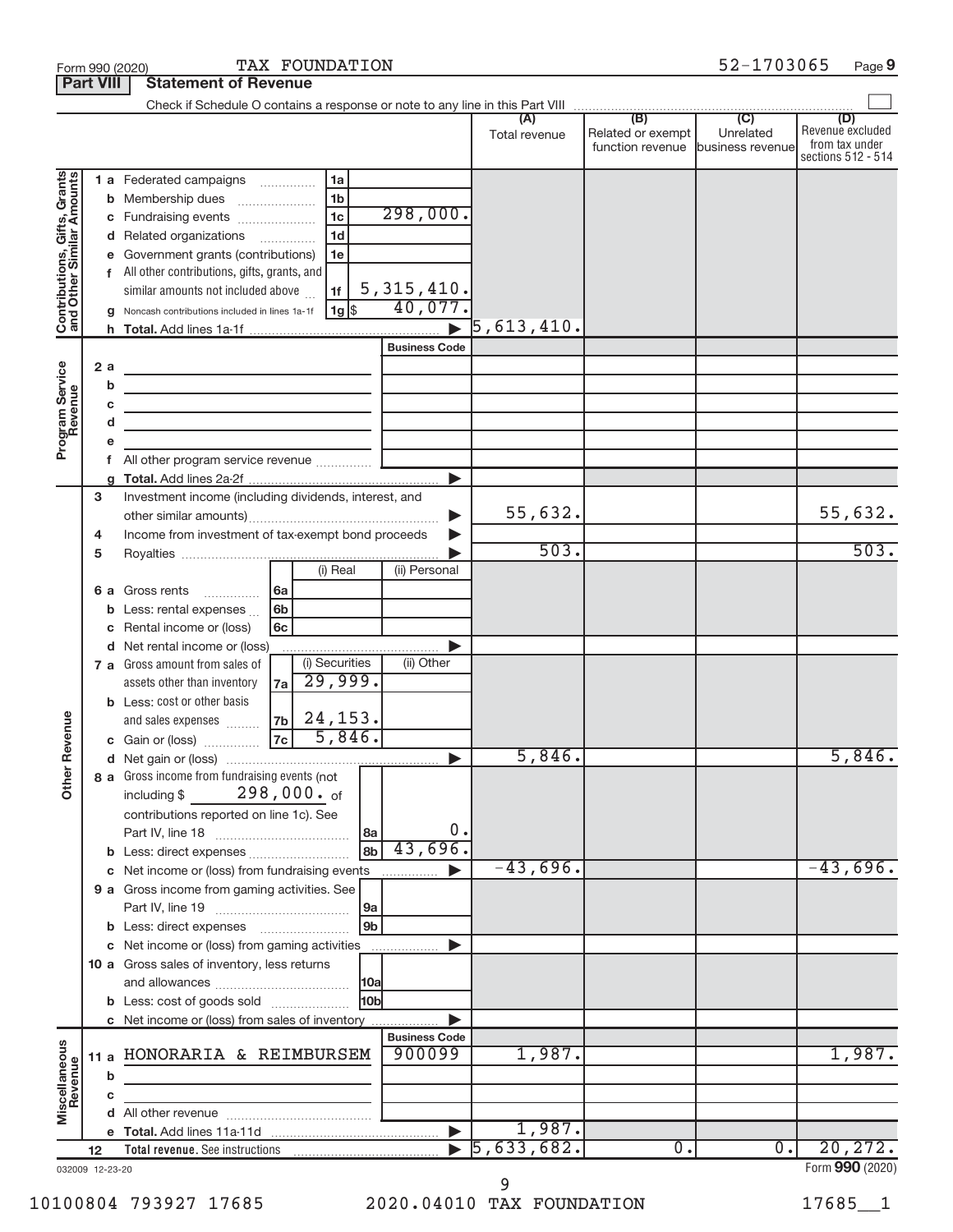TAX FOUNDATION

Form 990 (2020)<br>**Part IX | Statement of Functional Expenses** 

*Section 501(c)(3) and 501(c)(4) organizations must complete all columns. All other organizations must complete column (A).*

|                 | Check if Schedule O contains a response or note to any line in this Part IX                                    |                       |                                    |                                           |                                |  |  |  |  |  |  |
|-----------------|----------------------------------------------------------------------------------------------------------------|-----------------------|------------------------------------|-------------------------------------------|--------------------------------|--|--|--|--|--|--|
|                 | Do not include amounts reported on lines 6b,<br>7b, 8b, 9b, and 10b of Part VIII.                              | (A)<br>Total expenses | (B)<br>Program service<br>expenses | (C)<br>Management and<br>general expenses | (D)<br>Fundraising<br>expenses |  |  |  |  |  |  |
| 1.              | Grants and other assistance to domestic organizations                                                          |                       |                                    |                                           |                                |  |  |  |  |  |  |
|                 | and domestic governments. See Part IV, line 21                                                                 |                       |                                    |                                           |                                |  |  |  |  |  |  |
| $\mathbf{2}$    | Grants and other assistance to domestic                                                                        |                       |                                    |                                           |                                |  |  |  |  |  |  |
|                 | individuals. See Part IV, line 22                                                                              |                       |                                    |                                           |                                |  |  |  |  |  |  |
| 3               | Grants and other assistance to foreign                                                                         |                       |                                    |                                           |                                |  |  |  |  |  |  |
|                 | organizations, foreign governments, and foreign                                                                |                       |                                    |                                           |                                |  |  |  |  |  |  |
|                 | individuals. See Part IV, lines 15 and 16                                                                      | 7,500.                | 7,500.                             |                                           |                                |  |  |  |  |  |  |
| 4               | Benefits paid to or for members                                                                                |                       |                                    |                                           |                                |  |  |  |  |  |  |
| 5               | Compensation of current officers, directors,                                                                   | 363,078.              |                                    |                                           |                                |  |  |  |  |  |  |
|                 | trustees, and key employees                                                                                    |                       | 286,266.                           | 21,759.                                   | 55,053.                        |  |  |  |  |  |  |
| 6               | Compensation not included above to disqualified                                                                |                       |                                    |                                           |                                |  |  |  |  |  |  |
|                 | persons (as defined under section 4958(f)(1)) and                                                              |                       |                                    |                                           |                                |  |  |  |  |  |  |
|                 | persons described in section 4958(c)(3)(B)                                                                     | 2,343,471.            | 1,847,326.                         | 140,873.                                  | 355, 272.                      |  |  |  |  |  |  |
| 7<br>8          | Pension plan accruals and contributions (include                                                               |                       |                                    |                                           |                                |  |  |  |  |  |  |
|                 | section 401(k) and 403(b) employer contributions)                                                              | 82,581.               | 65,399.                            | 4,600.                                    | 12,582.                        |  |  |  |  |  |  |
| 9               | Other employee benefits                                                                                        | 164, 525.             | 129,975.                           | 9,871.                                    | 24,679.                        |  |  |  |  |  |  |
| 10              |                                                                                                                | 200, 713.             | 158,951.                           | 11,182.                                   | 30,580.                        |  |  |  |  |  |  |
| 11              | Fees for services (nonemployees):                                                                              |                       |                                    |                                           |                                |  |  |  |  |  |  |
| а               |                                                                                                                |                       |                                    |                                           |                                |  |  |  |  |  |  |
| b               |                                                                                                                | 1,483.                |                                    | 1,483.                                    |                                |  |  |  |  |  |  |
| c               |                                                                                                                | 108, 727.             |                                    | 108, 727.                                 |                                |  |  |  |  |  |  |
| d               |                                                                                                                |                       |                                    |                                           |                                |  |  |  |  |  |  |
| e               | Professional fundraising services. See Part IV, line 17                                                        |                       |                                    |                                           |                                |  |  |  |  |  |  |
| f               | Investment management fees                                                                                     |                       |                                    |                                           |                                |  |  |  |  |  |  |
| a               | Other. (If line 11g amount exceeds 10% of line 25,                                                             |                       |                                    |                                           |                                |  |  |  |  |  |  |
|                 | column (A) amount, list line 11g expenses on Sch O.)                                                           | 370,049.              | 256,118.                           | 73,931.                                   | 40,000.                        |  |  |  |  |  |  |
| 12 <sup>2</sup> |                                                                                                                | 23,189.               | 19,687.                            | 3,502.                                    |                                |  |  |  |  |  |  |
| 13              |                                                                                                                | 77,992.               | 57,730.                            | 10,704.                                   | 9,558.                         |  |  |  |  |  |  |
| 14              |                                                                                                                | 37, 334.              | 14,276.                            | 21,562.                                   | 1,496.                         |  |  |  |  |  |  |
| 15              |                                                                                                                | 367,484.              | 289,682.                           | 22,090.                                   | 55,712.                        |  |  |  |  |  |  |
| 16              |                                                                                                                | 22,720.               | 12,879.                            | 1,135.                                    | 8,706.                         |  |  |  |  |  |  |
| 17              |                                                                                                                |                       |                                    |                                           |                                |  |  |  |  |  |  |
| 18              | Payments of travel or entertainment expenses<br>for any federal, state, or local public officials              |                       |                                    |                                           |                                |  |  |  |  |  |  |
| 19              | Conferences, conventions, and meetings                                                                         | 8,551.                |                                    | 8,551                                     |                                |  |  |  |  |  |  |
| 20              | Interest                                                                                                       |                       |                                    |                                           |                                |  |  |  |  |  |  |
| 21              |                                                                                                                |                       |                                    |                                           |                                |  |  |  |  |  |  |
| 22              | Depreciation, depletion, and amortization                                                                      | 105,408.              | 83, 273                            | 6,324.                                    | 15,811.                        |  |  |  |  |  |  |
| 23              | Insurance                                                                                                      | 21,753.               | 17, 147.                           | 1,308                                     | 3,298.                         |  |  |  |  |  |  |
| 24              | Other expenses. Itemize expenses not covered                                                                   |                       |                                    |                                           |                                |  |  |  |  |  |  |
|                 | above (List miscellaneous expenses on line 24e. If<br>line 24e amount exceeds 10% of line 25, column (A)       |                       |                                    |                                           |                                |  |  |  |  |  |  |
|                 | amount, list line 24e expenses on Schedule O.)                                                                 |                       |                                    |                                           |                                |  |  |  |  |  |  |
| a               | DIRECT MAIL EXPENSES                                                                                           | 336,652.              | 141,018                            | 137,319.                                  | 58,315.                        |  |  |  |  |  |  |
| $\mathbf b$     | DUES & SUBSCRIPTIONS                                                                                           | 84,564.               | 69, 222.                           | 649.                                      | 14,693.                        |  |  |  |  |  |  |
| C               | CHARITABLE REGISTRATION                                                                                        | 12,529.               | 2,430.                             | 10,099.                                   |                                |  |  |  |  |  |  |
| d               | STAFF DEVELOPMENT                                                                                              | 7,391.<br>267.        | 1,285<br>188.                      | 6,106.<br>79.                             |                                |  |  |  |  |  |  |
|                 | e All other expenses                                                                                           | 4,747,961.            | 3,460,352.                         | 601,854.                                  | 685,755.                       |  |  |  |  |  |  |
| 25              | Total functional expenses. Add lines 1 through 24e<br>Joint costs. Complete this line only if the organization |                       |                                    |                                           |                                |  |  |  |  |  |  |
| 26              | reported in column (B) joint costs from a combined                                                             |                       |                                    |                                           |                                |  |  |  |  |  |  |
|                 | educational campaign and fundraising solicitation.                                                             |                       |                                    |                                           |                                |  |  |  |  |  |  |
|                 | Check here $\blacktriangleright$<br>if following SOP 98-2 (ASC 958-720)                                        |                       |                                    |                                           |                                |  |  |  |  |  |  |
|                 |                                                                                                                |                       |                                    |                                           |                                |  |  |  |  |  |  |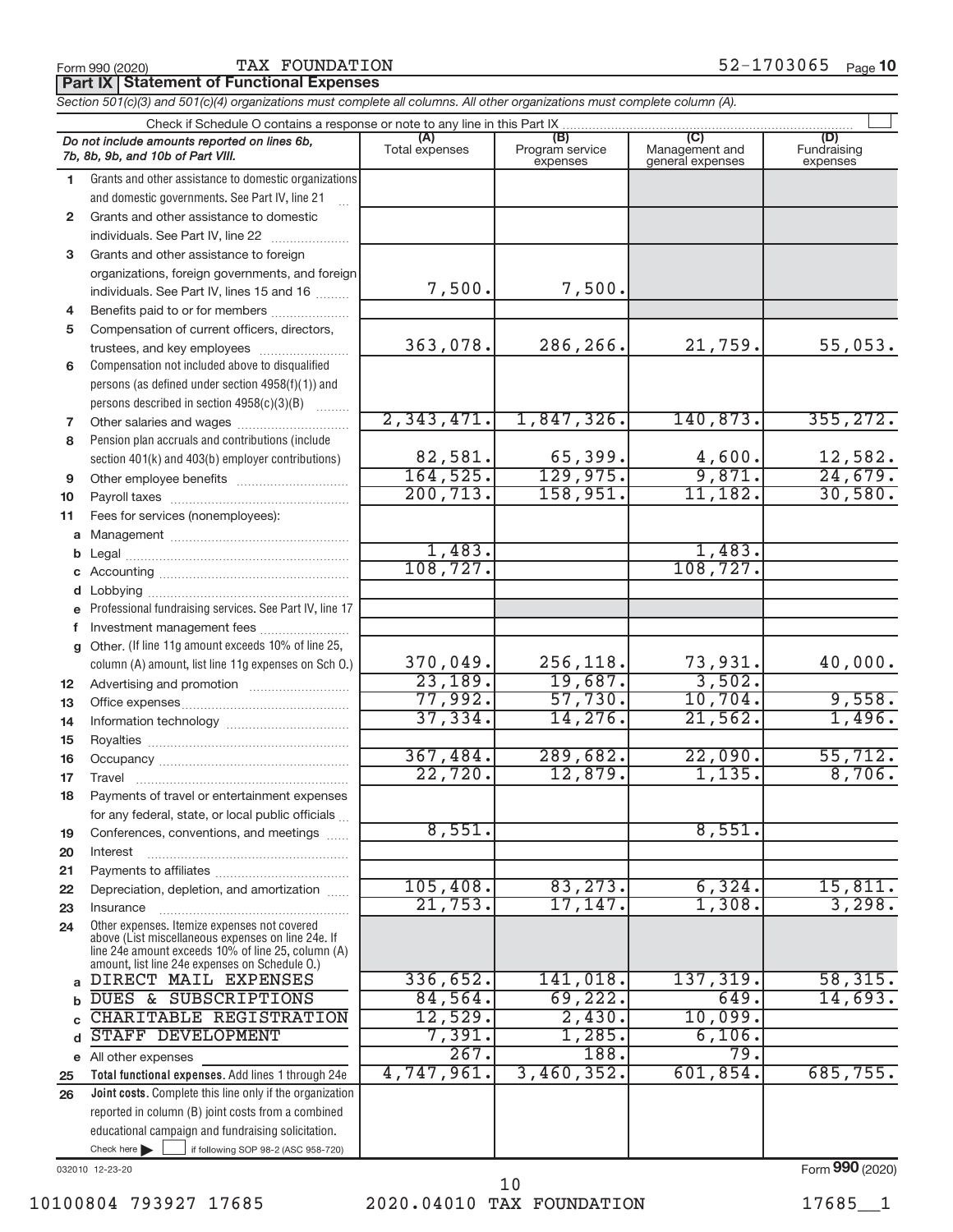**1 2**

**6**

|                      |    | under section 4958(f)(1)), and persons described in section 4958(c)(3)(B)                                                                                                                                                      |            | 6               |              |
|----------------------|----|--------------------------------------------------------------------------------------------------------------------------------------------------------------------------------------------------------------------------------|------------|-----------------|--------------|
|                      | 7  |                                                                                                                                                                                                                                |            | $\overline{7}$  |              |
| ssets                | 8  |                                                                                                                                                                                                                                |            | 8               |              |
|                      | 9  | Prepaid expenses and deferred charges [11] matter continuum matter and referred charges [11] matter continuum matter continuum matter and continuum matter continuum matter continuum matter continuum matter continuum matter | 87,684.    | 9               | 127,657.     |
|                      |    | 10a Land, buildings, and equipment: cost or other                                                                                                                                                                              |            |                 |              |
|                      |    | $\frac{1,138,719.}{750,219.}$<br>basis. Complete Part VI of Schedule D    10a                                                                                                                                                  |            |                 |              |
|                      |    |                                                                                                                                                                                                                                | 481,982.   | 10 <sub>c</sub> | 388,500.     |
|                      | 11 |                                                                                                                                                                                                                                | 2,563,902. | 11              | 2,919,493.   |
|                      | 12 |                                                                                                                                                                                                                                |            | 12              |              |
|                      | 13 |                                                                                                                                                                                                                                |            | 13              |              |
|                      | 14 |                                                                                                                                                                                                                                |            | 14              |              |
|                      | 15 |                                                                                                                                                                                                                                | 78,998.    | 15              | 82,747.      |
|                      | 16 |                                                                                                                                                                                                                                | 3,940,918. | 16              | 5, 116, 395. |
|                      | 17 |                                                                                                                                                                                                                                | 195, 302.  | 17              | 265,996.     |
|                      | 18 |                                                                                                                                                                                                                                |            | 18              |              |
|                      | 19 |                                                                                                                                                                                                                                |            | 19              |              |
|                      | 20 |                                                                                                                                                                                                                                |            | 20              |              |
|                      | 21 | Escrow or custodial account liability. Complete Part IV of Schedule D                                                                                                                                                          |            | 21              |              |
|                      | 22 | Loans and other payables to any current or former officer, director,                                                                                                                                                           |            |                 |              |
| abilities            |    | trustee, key employee, creator or founder, substantial contributor, or 35%                                                                                                                                                     |            |                 |              |
|                      |    | controlled entity or family member of any of these persons [                                                                                                                                                                   |            | 22              |              |
|                      | 23 | Secured mortgages and notes payable to unrelated third parties                                                                                                                                                                 |            | 23              |              |
|                      | 24 | Unsecured notes and loans payable to unrelated third parties                                                                                                                                                                   |            | 24              |              |
|                      | 25 | Other liabilities (including federal income tax, payables to related third                                                                                                                                                     |            |                 |              |
|                      |    | parties, and other liabilities not included on lines 17-24). Complete Part X                                                                                                                                                   |            |                 |              |
|                      |    | of Schedule D                                                                                                                                                                                                                  | 858, 367.  | 25              | 769,296.     |
|                      | 26 |                                                                                                                                                                                                                                | 1,053,669. | 26              | 1,035,292.   |
|                      |    | Organizations that follow FASB ASC 958, check here $\blacktriangleright \lfloor X \rfloor$                                                                                                                                     |            |                 |              |
| <b>Fund Balances</b> |    | and complete lines 27, 28, 32, and 33.                                                                                                                                                                                         |            |                 |              |
|                      | 27 |                                                                                                                                                                                                                                | 2,546,078. | 27              | 3, 328, 619. |
|                      | 28 |                                                                                                                                                                                                                                | 341,171.   | 28              | 752,484.     |
|                      |    | Organizations that do not follow FASB ASC 958, check here $\blacktriangleright$                                                                                                                                                |            |                 |              |
|                      |    | and complete lines 29 through 33.                                                                                                                                                                                              |            |                 |              |
| ŏ                    | 29 |                                                                                                                                                                                                                                |            | 29              |              |
| et Assets            | 30 | Paid-in or capital surplus, or land, building, or equipment fund                                                                                                                                                               |            | 30              |              |
|                      | 31 | Retained earnings, endowment, accumulated income, or other funds                                                                                                                                                               |            | 31              |              |
|                      | 32 |                                                                                                                                                                                                                                | 2,887,249. | 32              | 4,081,103.   |
|                      | 33 | Total liabilities and net assets/fund balances                                                                                                                                                                                 | 3,940,918. | 33              | 5, 116, 395. |

#### **Part X Balance Sheet** TAX FOUNDATION

**3** Pledges and grants receivable, net ~~~~~~~~~~~~~~~~~~~~~ **4** Accounts receivable, net ~~~~~~~~~~~~~~~~~~~~~~~~~~ **5** Loans and other receivables from any current or former officer, director,

trustee, key employee, creator or founder, substantial contributor, or 35% controlled entity or family member of any of these persons ~~~~~~~~~ Loans and other receivables from other disqualified persons (as defined

Cash - non-interest-bearing ~~~~~~~~~~~~~~~~~~~~~~~~~ Savings and temporary cash investments ~~~~~~~~~~~~~~~~~~

Check if Schedule O contains a response or note to any line in this Part X

 $\Box$ 

Form (2020) **990**

**(A) (B)**

Beginning of year | | End of year

463,264. 957,537.  $50,890.$  2 603,089  $214, 198.$  37, 372.

**5**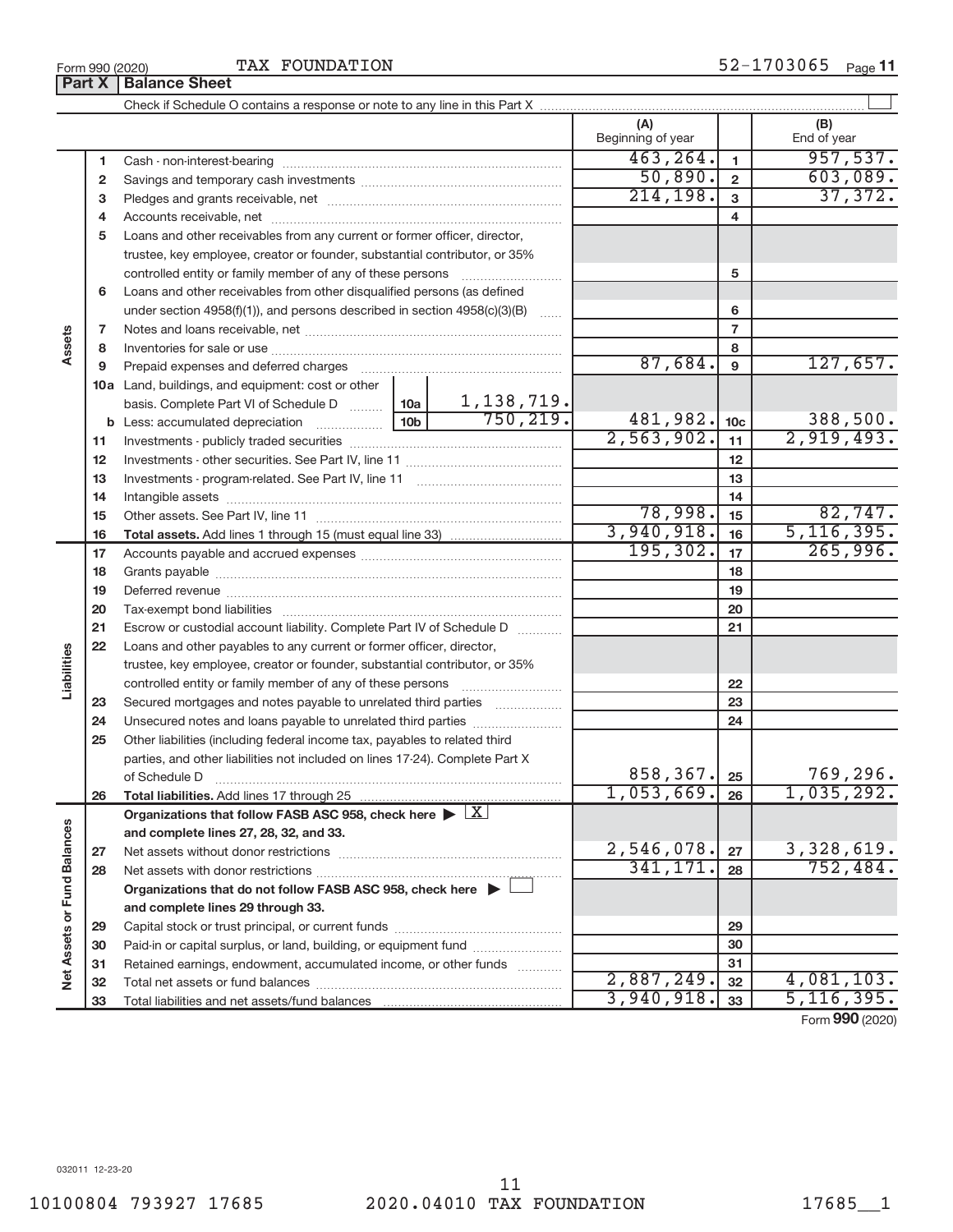|    | TAX FOUNDATION<br>Form 990 (2020)                                                                                                    |                         | 52-1703065     |                 | Page 12                 |
|----|--------------------------------------------------------------------------------------------------------------------------------------|-------------------------|----------------|-----------------|-------------------------|
|    | <b>Part XI</b><br><b>Reconciliation of Net Assets</b>                                                                                |                         |                |                 |                         |
|    |                                                                                                                                      |                         |                |                 |                         |
|    |                                                                                                                                      |                         |                |                 |                         |
| 1  |                                                                                                                                      | 1.                      | 5,633,682.     |                 |                         |
| 2  |                                                                                                                                      | $\overline{2}$          | 4,747,961.     |                 |                         |
| з  | Revenue less expenses. Subtract line 2 from line 1                                                                                   | 3                       |                |                 | 885, 721.               |
| 4  |                                                                                                                                      | $\overline{\mathbf{4}}$ | 2,887,249.     |                 |                         |
| 5  |                                                                                                                                      | 5                       |                |                 | 308, 133.               |
| 6  |                                                                                                                                      | 6                       |                |                 |                         |
| 7  | Investment expenses www.communication.com/www.communication.com/www.communication.com/www.com                                        | $\overline{7}$          |                |                 |                         |
| 8  |                                                                                                                                      | 8                       |                |                 |                         |
| 9  | Other changes in net assets or fund balances (explain on Schedule O)                                                                 | 9                       |                |                 | $\overline{0}$ .        |
| 10 | Net assets or fund balances at end of year. Combine lines 3 through 9 (must equal Part X, line 32,                                   |                         |                |                 |                         |
|    |                                                                                                                                      | 10                      | 4,081,103.     |                 |                         |
|    | Part XII Financial Statements and Reporting                                                                                          |                         |                |                 |                         |
|    |                                                                                                                                      |                         |                |                 | $\overline{\mathbf{X}}$ |
|    |                                                                                                                                      |                         |                | Yes             | <b>No</b>               |
| 1. | Accounting method used to prepare the Form 990: $\Box$ Cash $\Box$ Accrual $\Box$ Other                                              |                         |                |                 |                         |
|    | If the organization changed its method of accounting from a prior year or checked "Other," explain in Schedule O.                    |                         |                |                 |                         |
|    |                                                                                                                                      |                         | 2a             |                 | Χ                       |
|    | If "Yes," check a box below to indicate whether the financial statements for the year were compiled or reviewed on a                 |                         |                |                 |                         |
|    | separate basis, consolidated basis, or both:                                                                                         |                         |                |                 |                         |
|    | Both consolidated and separate basis<br>Separate basis<br>Consolidated basis                                                         |                         |                |                 |                         |
|    |                                                                                                                                      |                         | 2 <sub>b</sub> | х               |                         |
|    | If "Yes," check a box below to indicate whether the financial statements for the year were audited on a separate basis,              |                         |                |                 |                         |
|    | consolidated basis, or both:                                                                                                         |                         |                |                 |                         |
|    | $\lfloor x \rfloor$ Separate basis<br><b>Consolidated basis</b><br>Both consolidated and separate basis                              |                         |                |                 |                         |
|    | c If "Yes" to line 2a or 2b, does the organization have a committee that assumes responsibility for oversight of the audit,          |                         |                |                 |                         |
|    |                                                                                                                                      |                         | 2 <sub>c</sub> | х               |                         |
|    | If the organization changed either its oversight process or selection process during the tax year, explain on Schedule O.            |                         |                |                 |                         |
|    | 3a As a result of a federal award, was the organization required to undergo an audit or audits as set forth in the Single Audit      |                         |                |                 |                         |
|    |                                                                                                                                      |                         | 3a             |                 | x                       |
|    | <b>b</b> If "Yes," did the organization undergo the required audit or audits? If the organization did not undergo the required audit |                         |                |                 |                         |
|    |                                                                                                                                      |                         | 3b             | $000 \approx 0$ |                         |
|    |                                                                                                                                      |                         |                |                 |                         |

Form (2020) **990**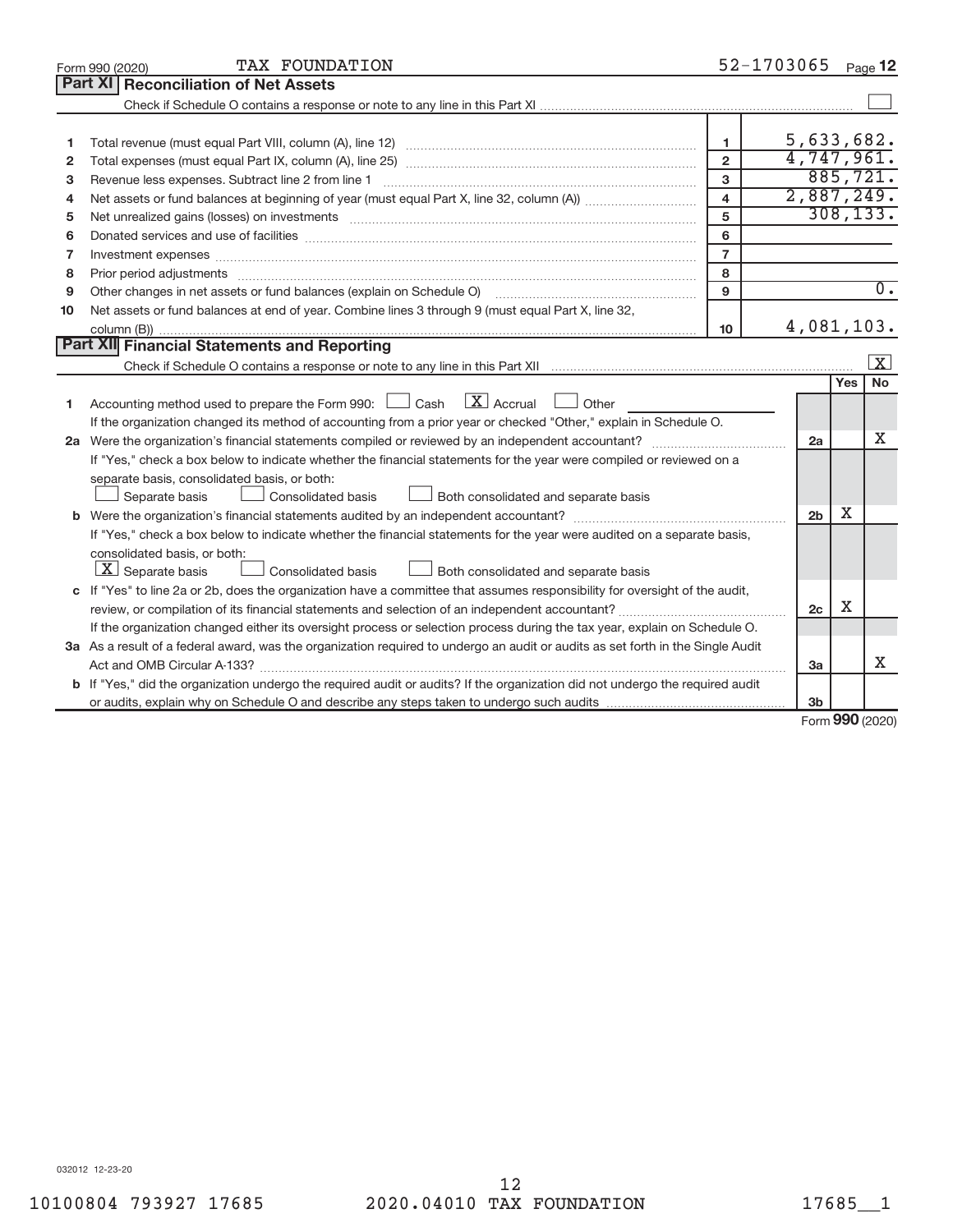**SCHEDULE A**

Department of the Treasury

# **(Form 990 or 990-EZ) Complete if the organization is a section 501(c)(3) organization or a section Public Charity Status and Public Support 2020**

**4947(a)(1) nonexempt charitable trust. | Attach to Form 990 or Form 990-EZ.** 

|    | <b>Open to Public</b><br>Inspection |
|----|-------------------------------------|
| ١I | entification nur                    |

OMB No. 1545-0047

|                |                     | Internal Revenue Service                                                                                                                          |  |                                                                        | Go to www.irs.gov/Form990 for instructions and the latest information.                                                                       |     |                                                                |                            |  | Inspection                            |
|----------------|---------------------|---------------------------------------------------------------------------------------------------------------------------------------------------|--|------------------------------------------------------------------------|----------------------------------------------------------------------------------------------------------------------------------------------|-----|----------------------------------------------------------------|----------------------------|--|---------------------------------------|
|                |                     | Name of the organization                                                                                                                          |  |                                                                        |                                                                                                                                              |     |                                                                |                            |  | <b>Employer identification number</b> |
|                |                     |                                                                                                                                                   |  | TAX FOUNDATION                                                         |                                                                                                                                              |     |                                                                |                            |  | 52-1703065                            |
| Part I         |                     |                                                                                                                                                   |  |                                                                        | Reason for Public Charity Status. (All organizations must complete this part.) See instructions.                                             |     |                                                                |                            |  |                                       |
|                |                     |                                                                                                                                                   |  |                                                                        | The organization is not a private foundation because it is: (For lines 1 through 12, check only one box.)                                    |     |                                                                |                            |  |                                       |
| 1              |                     |                                                                                                                                                   |  |                                                                        | A church, convention of churches, or association of churches described in section 170(b)(1)(A)(i).                                           |     |                                                                |                            |  |                                       |
| 2              |                     |                                                                                                                                                   |  |                                                                        | A school described in section 170(b)(1)(A)(ii). (Attach Schedule E (Form 990 or 990-EZ).)                                                    |     |                                                                |                            |  |                                       |
| з              |                     |                                                                                                                                                   |  |                                                                        | A hospital or a cooperative hospital service organization described in section 170(b)(1)(A)(iii).                                            |     |                                                                |                            |  |                                       |
| 4              |                     | city, and state:                                                                                                                                  |  |                                                                        | A medical research organization operated in conjunction with a hospital described in section 170(b)(1)(A)(iii). Enter the hospital's name,   |     |                                                                |                            |  |                                       |
| 5              |                     |                                                                                                                                                   |  |                                                                        | An organization operated for the benefit of a college or university owned or operated by a governmental unit described in                    |     |                                                                |                            |  |                                       |
|                |                     |                                                                                                                                                   |  |                                                                        |                                                                                                                                              |     |                                                                |                            |  |                                       |
| 6              |                     | section 170(b)(1)(A)(iv). (Complete Part II.)<br>A federal, state, or local government or governmental unit described in section 170(b)(1)(A)(v). |  |                                                                        |                                                                                                                                              |     |                                                                |                            |  |                                       |
| $\overline{7}$ | $\lfloor x \rfloor$ |                                                                                                                                                   |  |                                                                        | An organization that normally receives a substantial part of its support from a governmental unit or from the general public described in    |     |                                                                |                            |  |                                       |
|                |                     |                                                                                                                                                   |  | section 170(b)(1)(A)(vi). (Complete Part II.)                          |                                                                                                                                              |     |                                                                |                            |  |                                       |
|                |                     |                                                                                                                                                   |  |                                                                        |                                                                                                                                              |     |                                                                |                            |  |                                       |
| 8<br>9         |                     |                                                                                                                                                   |  |                                                                        | A community trust described in section 170(b)(1)(A)(vi). (Complete Part II.)                                                                 |     |                                                                |                            |  |                                       |
|                |                     |                                                                                                                                                   |  |                                                                        | An agricultural research organization described in section 170(b)(1)(A)(ix) operated in conjunction with a land-grant college                |     |                                                                |                            |  |                                       |
|                |                     |                                                                                                                                                   |  |                                                                        | or university or a non-land-grant college of agriculture (see instructions). Enter the name, city, and state of the college or               |     |                                                                |                            |  |                                       |
| 10             |                     | university:                                                                                                                                       |  |                                                                        | An organization that normally receives (1) more than 33 1/3% of its support from contributions, membership fees, and gross receipts from     |     |                                                                |                            |  |                                       |
|                |                     |                                                                                                                                                   |  |                                                                        | activities related to its exempt functions, subject to certain exceptions; and (2) no more than 33 1/3% of its support from gross investment |     |                                                                |                            |  |                                       |
|                |                     |                                                                                                                                                   |  |                                                                        | income and unrelated business taxable income (less section 511 tax) from businesses acquired by the organization after June 30, 1975.        |     |                                                                |                            |  |                                       |
|                |                     |                                                                                                                                                   |  | See section 509(a)(2). (Complete Part III.)                            |                                                                                                                                              |     |                                                                |                            |  |                                       |
| 11             |                     |                                                                                                                                                   |  |                                                                        | An organization organized and operated exclusively to test for public safety. See section 509(a)(4).                                         |     |                                                                |                            |  |                                       |
| 12             |                     |                                                                                                                                                   |  |                                                                        | An organization organized and operated exclusively for the benefit of, to perform the functions of, or to carry out the purposes of one or   |     |                                                                |                            |  |                                       |
|                |                     |                                                                                                                                                   |  |                                                                        | more publicly supported organizations described in section 509(a)(1) or section 509(a)(2). See section 509(a)(3). Check the box in           |     |                                                                |                            |  |                                       |
|                |                     |                                                                                                                                                   |  |                                                                        | lines 12a through 12d that describes the type of supporting organization and complete lines 12e, 12f, and 12g.                               |     |                                                                |                            |  |                                       |
| a              |                     |                                                                                                                                                   |  |                                                                        | Type I. A supporting organization operated, supervised, or controlled by its supported organization(s), typically by giving                  |     |                                                                |                            |  |                                       |
|                |                     |                                                                                                                                                   |  |                                                                        | the supported organization(s) the power to regularly appoint or elect a majority of the directors or trustees of the supporting              |     |                                                                |                            |  |                                       |
|                |                     |                                                                                                                                                   |  | organization. You must complete Part IV, Sections A and B.             |                                                                                                                                              |     |                                                                |                            |  |                                       |
| b              |                     |                                                                                                                                                   |  |                                                                        | Type II. A supporting organization supervised or controlled in connection with its supported organization(s), by having                      |     |                                                                |                            |  |                                       |
|                |                     |                                                                                                                                                   |  |                                                                        | control or management of the supporting organization vested in the same persons that control or manage the supported                         |     |                                                                |                            |  |                                       |
|                |                     |                                                                                                                                                   |  | organization(s). You must complete Part IV, Sections A and C.          |                                                                                                                                              |     |                                                                |                            |  |                                       |
| с              |                     |                                                                                                                                                   |  |                                                                        | Type III functionally integrated. A supporting organization operated in connection with, and functionally integrated with,                   |     |                                                                |                            |  |                                       |
|                |                     |                                                                                                                                                   |  |                                                                        | its supported organization(s) (see instructions). You must complete Part IV, Sections A, D, and E.                                           |     |                                                                |                            |  |                                       |
| d              |                     |                                                                                                                                                   |  |                                                                        | Type III non-functionally integrated. A supporting organization operated in connection with its supported organization(s)                    |     |                                                                |                            |  |                                       |
|                |                     |                                                                                                                                                   |  |                                                                        | that is not functionally integrated. The organization generally must satisfy a distribution requirement and an attentiveness                 |     |                                                                |                            |  |                                       |
|                |                     |                                                                                                                                                   |  |                                                                        | requirement (see instructions). You must complete Part IV, Sections A and D, and Part V.                                                     |     |                                                                |                            |  |                                       |
| е              |                     |                                                                                                                                                   |  |                                                                        | Check this box if the organization received a written determination from the IRS that it is a Type I, Type II, Type III                      |     |                                                                |                            |  |                                       |
|                |                     |                                                                                                                                                   |  |                                                                        | functionally integrated, or Type III non-functionally integrated supporting organization.                                                    |     |                                                                |                            |  |                                       |
|                |                     |                                                                                                                                                   |  |                                                                        |                                                                                                                                              |     |                                                                |                            |  |                                       |
|                |                     |                                                                                                                                                   |  | Provide the following information about the supported organization(s). |                                                                                                                                              |     |                                                                |                            |  |                                       |
|                |                     | (i) Name of supported                                                                                                                             |  | (ii) EIN                                                               | (iii) Type of organization                                                                                                                   |     | (iv) Is the organization listed<br>in your governing document? | (v) Amount of monetary     |  | (vi) Amount of other                  |
|                |                     | organization                                                                                                                                      |  |                                                                        | (described on lines 1-10<br>above (see instructions))                                                                                        | Yes | No                                                             | support (see instructions) |  | support (see instructions)            |
|                |                     |                                                                                                                                                   |  |                                                                        |                                                                                                                                              |     |                                                                |                            |  |                                       |
|                |                     |                                                                                                                                                   |  |                                                                        |                                                                                                                                              |     |                                                                |                            |  |                                       |
|                |                     |                                                                                                                                                   |  |                                                                        |                                                                                                                                              |     |                                                                |                            |  |                                       |
|                |                     |                                                                                                                                                   |  |                                                                        |                                                                                                                                              |     |                                                                |                            |  |                                       |
|                |                     |                                                                                                                                                   |  |                                                                        |                                                                                                                                              |     |                                                                |                            |  |                                       |
|                |                     |                                                                                                                                                   |  |                                                                        |                                                                                                                                              |     |                                                                |                            |  |                                       |
|                |                     |                                                                                                                                                   |  |                                                                        |                                                                                                                                              |     |                                                                |                            |  |                                       |
| <b>Total</b>   |                     |                                                                                                                                                   |  |                                                                        |                                                                                                                                              |     |                                                                |                            |  |                                       |

LHA For Paperwork Reduction Act Notice, see the Instructions for Form 990 or 990-EZ. 032021 01-25-21 Schedule A (Form 990 or 990-EZ) 2020 13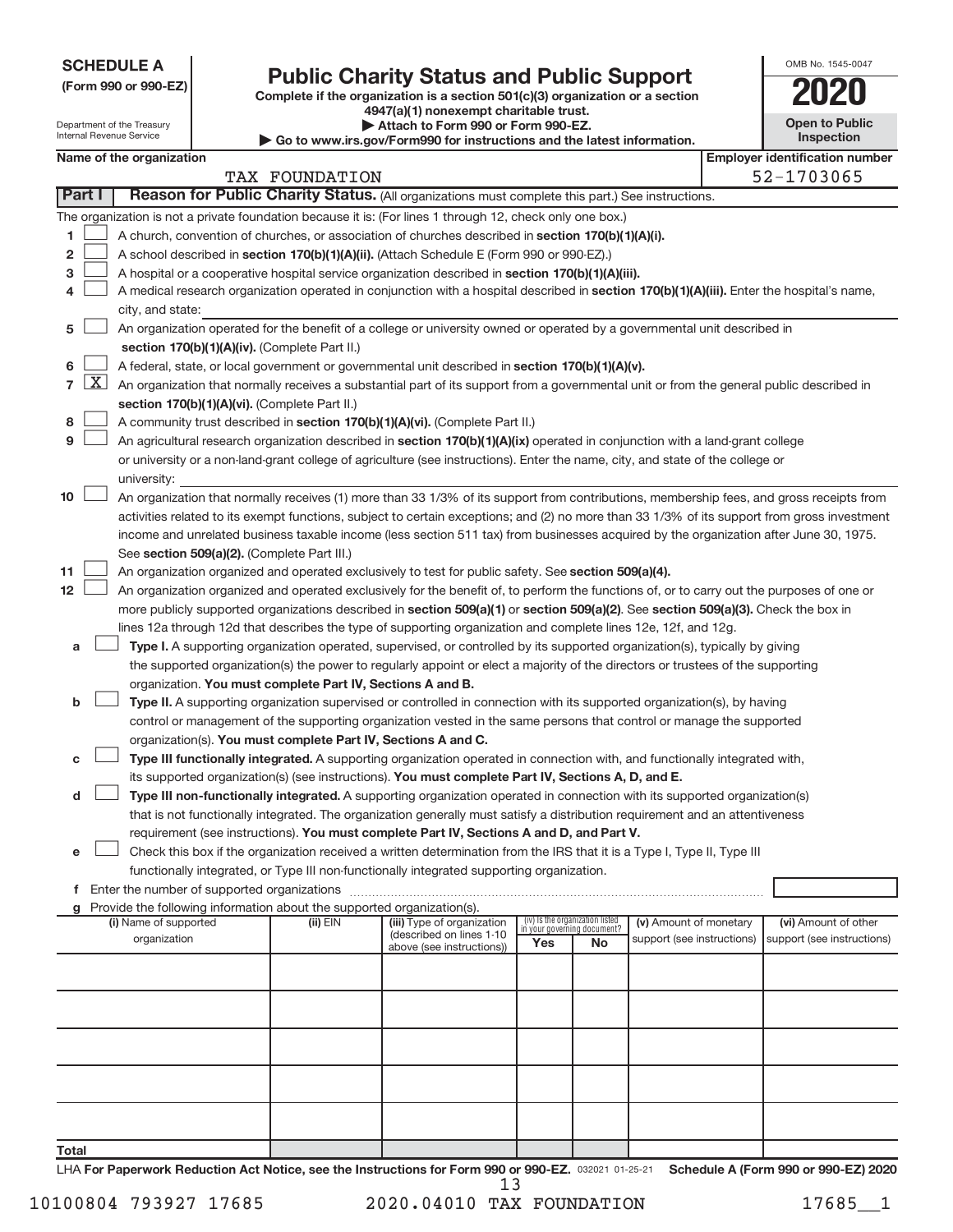#### Schedule A (Form 990 or 990-EZ) 2020  $\texttt{TAX}$   $\texttt{FOUNDATION}$   $\texttt{52-1703065}$   $\texttt{Page}$

(Complete only if you checked the box on line 5, 7, or 8 of Part I or if the organization failed to qualify under Part III. If the organization **Part II** Support Schedule for Organizations Described in Sections 170(b)(1)(A)(iv) and 170(b)(1)(A)(vi)

fails to qualify under the tests listed below, please complete Part III.)

| Calendar year (or fiscal year beginning in)<br>(a) 2016<br>(b) 2017<br>$(d)$ 2019<br>(f) Total<br>$(c)$ 2018<br>(e) 2020<br>1 Gifts, grants, contributions, and<br>membership fees received. (Do not<br>5613410.25130034.<br>5115594.<br>4274002.<br>5222497.<br>4904531.<br>include any "unusual grants.")<br>2 Tax revenues levied for the organ-<br>ization's benefit and either paid to<br>or expended on its behalf<br>3 The value of services or facilities<br>furnished by a governmental unit to<br>the organization without charge<br>5613410.25130034.<br>4274002.<br>5115594.<br>5222497.<br>4904531.<br>4 Total. Add lines 1 through 3<br>The portion of total contributions<br>5<br>by each person (other than a<br>governmental unit or publicly<br>supported organization) included<br>on line 1 that exceeds 2% of the<br>amount shown on line 11,<br>5831400.<br>column (f)<br>19298634.<br>6 Public support. Subtract line 5 from line 4.<br><b>Section B. Total Support</b><br>Calendar year (or fiscal year beginning in)<br>(a) 2016<br>(b) 2017<br>$(d)$ 2019<br>$(c)$ 2018<br>(e) 2020<br>(f) Total<br>5115594<br>5222497.<br>5613410.25130034.<br>4274002.<br>4904531<br>7 Amounts from line 4<br>Gross income from interest,<br>8<br>dividends, payments received on<br>securities loans, rents, royalties,<br>56,570.<br>62,219.<br>97,294.<br>63,256.<br>56, 135.<br>335,474.<br>and income from similar sources<br>9 Net income from unrelated business<br>activities, whether or not the<br>business is regularly carried on<br><b>10</b> Other income. Do not include gain<br>or loss from the sale of capital<br>19,128.<br>29,068.<br>19,334.<br>56, 245.<br>$1,987.$ 125,762.<br>assets (Explain in Part VI.)<br>25591270.<br>11 Total support. Add lines 7 through 10<br>12<br><b>12</b> Gross receipts from related activities, etc. (see instructions)<br>13 First 5 years. If the Form 990 is for the organization's first, second, third, fourth, or fifth tax year as a section 501(c)(3)<br><b>Section C. Computation of Public Support Percentage</b><br>75.41<br>%<br>14<br>76.60<br>15<br>$\%$<br>16a 33 1/3% support test - 2020. If the organization did not check the box on line 13, and line 14 is 33 1/3% or more, check this box and<br>$\blacktriangleright$ $\mathbf{X}$<br>b 33 1/3% support test - 2019. If the organization did not check a box on line 13 or 16a, and line 15 is 33 1/3% or more, check this box<br>17a 10% -facts-and-circumstances test - 2020. If the organization did not check a box on line 13, 16a, or 16b, and line 14 is 10% or more,<br>and if the organization meets the facts-and-circumstances test, check this box and stop here. Explain in Part VI how the organization<br>meets the facts-and-circumstances test. The organization qualifies as a publicly supported organization<br>b 10% -facts-and-circumstances test - 2019. If the organization did not check a box on line 13, 16a, 16b, or 17a, and line 15 is 10% or<br>more, and if the organization meets the facts-and-circumstances test, check this box and stop here. Explain in Part VI how the<br>organization meets the facts-and-circumstances test. The organization qualifies as a publicly supported organization<br>18 Private foundation. If the organization did not check a box on line 13, 16a, 16b, 17a, or 17b, check this box and see instructions. | <b>Section A. Public Support</b> |  |  |  |  |  |  |  |  |
|---------------------------------------------------------------------------------------------------------------------------------------------------------------------------------------------------------------------------------------------------------------------------------------------------------------------------------------------------------------------------------------------------------------------------------------------------------------------------------------------------------------------------------------------------------------------------------------------------------------------------------------------------------------------------------------------------------------------------------------------------------------------------------------------------------------------------------------------------------------------------------------------------------------------------------------------------------------------------------------------------------------------------------------------------------------------------------------------------------------------------------------------------------------------------------------------------------------------------------------------------------------------------------------------------------------------------------------------------------------------------------------------------------------------------------------------------------------------------------------------------------------------------------------------------------------------------------------------------------------------------------------------------------------------------------------------------------------------------------------------------------------------------------------------------------------------------------------------------------------------------------------------------------------------------------------------------------------------------------------------------------------------------------------------------------------------------------------------------------------------------------------------------------------------------------------------------------------------------------------------------------------------------------------------------------------------------------------------------------------------------------------------------------------------------------------------------------------------------------------------------------------------------------------------------------------------------------------------------------------------------------------------------------------------------------------------------------------------------------------------------------------------------------------------------------------------------------------------------------------------------------------------------------------------------------------------------------------------------------------------------------------------------------------------------------------------------------------------------------------------------------------------------------------------------------------------------------------------------------------------------------------------------------------------------------------------------------------------------------------------------------------------------------------------------|----------------------------------|--|--|--|--|--|--|--|--|
|                                                                                                                                                                                                                                                                                                                                                                                                                                                                                                                                                                                                                                                                                                                                                                                                                                                                                                                                                                                                                                                                                                                                                                                                                                                                                                                                                                                                                                                                                                                                                                                                                                                                                                                                                                                                                                                                                                                                                                                                                                                                                                                                                                                                                                                                                                                                                                                                                                                                                                                                                                                                                                                                                                                                                                                                                                                                                                                                                                                                                                                                                                                                                                                                                                                                                                                                                                                                                           |                                  |  |  |  |  |  |  |  |  |
|                                                                                                                                                                                                                                                                                                                                                                                                                                                                                                                                                                                                                                                                                                                                                                                                                                                                                                                                                                                                                                                                                                                                                                                                                                                                                                                                                                                                                                                                                                                                                                                                                                                                                                                                                                                                                                                                                                                                                                                                                                                                                                                                                                                                                                                                                                                                                                                                                                                                                                                                                                                                                                                                                                                                                                                                                                                                                                                                                                                                                                                                                                                                                                                                                                                                                                                                                                                                                           |                                  |  |  |  |  |  |  |  |  |
|                                                                                                                                                                                                                                                                                                                                                                                                                                                                                                                                                                                                                                                                                                                                                                                                                                                                                                                                                                                                                                                                                                                                                                                                                                                                                                                                                                                                                                                                                                                                                                                                                                                                                                                                                                                                                                                                                                                                                                                                                                                                                                                                                                                                                                                                                                                                                                                                                                                                                                                                                                                                                                                                                                                                                                                                                                                                                                                                                                                                                                                                                                                                                                                                                                                                                                                                                                                                                           |                                  |  |  |  |  |  |  |  |  |
|                                                                                                                                                                                                                                                                                                                                                                                                                                                                                                                                                                                                                                                                                                                                                                                                                                                                                                                                                                                                                                                                                                                                                                                                                                                                                                                                                                                                                                                                                                                                                                                                                                                                                                                                                                                                                                                                                                                                                                                                                                                                                                                                                                                                                                                                                                                                                                                                                                                                                                                                                                                                                                                                                                                                                                                                                                                                                                                                                                                                                                                                                                                                                                                                                                                                                                                                                                                                                           |                                  |  |  |  |  |  |  |  |  |
|                                                                                                                                                                                                                                                                                                                                                                                                                                                                                                                                                                                                                                                                                                                                                                                                                                                                                                                                                                                                                                                                                                                                                                                                                                                                                                                                                                                                                                                                                                                                                                                                                                                                                                                                                                                                                                                                                                                                                                                                                                                                                                                                                                                                                                                                                                                                                                                                                                                                                                                                                                                                                                                                                                                                                                                                                                                                                                                                                                                                                                                                                                                                                                                                                                                                                                                                                                                                                           |                                  |  |  |  |  |  |  |  |  |
|                                                                                                                                                                                                                                                                                                                                                                                                                                                                                                                                                                                                                                                                                                                                                                                                                                                                                                                                                                                                                                                                                                                                                                                                                                                                                                                                                                                                                                                                                                                                                                                                                                                                                                                                                                                                                                                                                                                                                                                                                                                                                                                                                                                                                                                                                                                                                                                                                                                                                                                                                                                                                                                                                                                                                                                                                                                                                                                                                                                                                                                                                                                                                                                                                                                                                                                                                                                                                           |                                  |  |  |  |  |  |  |  |  |
|                                                                                                                                                                                                                                                                                                                                                                                                                                                                                                                                                                                                                                                                                                                                                                                                                                                                                                                                                                                                                                                                                                                                                                                                                                                                                                                                                                                                                                                                                                                                                                                                                                                                                                                                                                                                                                                                                                                                                                                                                                                                                                                                                                                                                                                                                                                                                                                                                                                                                                                                                                                                                                                                                                                                                                                                                                                                                                                                                                                                                                                                                                                                                                                                                                                                                                                                                                                                                           |                                  |  |  |  |  |  |  |  |  |
|                                                                                                                                                                                                                                                                                                                                                                                                                                                                                                                                                                                                                                                                                                                                                                                                                                                                                                                                                                                                                                                                                                                                                                                                                                                                                                                                                                                                                                                                                                                                                                                                                                                                                                                                                                                                                                                                                                                                                                                                                                                                                                                                                                                                                                                                                                                                                                                                                                                                                                                                                                                                                                                                                                                                                                                                                                                                                                                                                                                                                                                                                                                                                                                                                                                                                                                                                                                                                           |                                  |  |  |  |  |  |  |  |  |
|                                                                                                                                                                                                                                                                                                                                                                                                                                                                                                                                                                                                                                                                                                                                                                                                                                                                                                                                                                                                                                                                                                                                                                                                                                                                                                                                                                                                                                                                                                                                                                                                                                                                                                                                                                                                                                                                                                                                                                                                                                                                                                                                                                                                                                                                                                                                                                                                                                                                                                                                                                                                                                                                                                                                                                                                                                                                                                                                                                                                                                                                                                                                                                                                                                                                                                                                                                                                                           |                                  |  |  |  |  |  |  |  |  |
|                                                                                                                                                                                                                                                                                                                                                                                                                                                                                                                                                                                                                                                                                                                                                                                                                                                                                                                                                                                                                                                                                                                                                                                                                                                                                                                                                                                                                                                                                                                                                                                                                                                                                                                                                                                                                                                                                                                                                                                                                                                                                                                                                                                                                                                                                                                                                                                                                                                                                                                                                                                                                                                                                                                                                                                                                                                                                                                                                                                                                                                                                                                                                                                                                                                                                                                                                                                                                           |                                  |  |  |  |  |  |  |  |  |
|                                                                                                                                                                                                                                                                                                                                                                                                                                                                                                                                                                                                                                                                                                                                                                                                                                                                                                                                                                                                                                                                                                                                                                                                                                                                                                                                                                                                                                                                                                                                                                                                                                                                                                                                                                                                                                                                                                                                                                                                                                                                                                                                                                                                                                                                                                                                                                                                                                                                                                                                                                                                                                                                                                                                                                                                                                                                                                                                                                                                                                                                                                                                                                                                                                                                                                                                                                                                                           |                                  |  |  |  |  |  |  |  |  |
|                                                                                                                                                                                                                                                                                                                                                                                                                                                                                                                                                                                                                                                                                                                                                                                                                                                                                                                                                                                                                                                                                                                                                                                                                                                                                                                                                                                                                                                                                                                                                                                                                                                                                                                                                                                                                                                                                                                                                                                                                                                                                                                                                                                                                                                                                                                                                                                                                                                                                                                                                                                                                                                                                                                                                                                                                                                                                                                                                                                                                                                                                                                                                                                                                                                                                                                                                                                                                           |                                  |  |  |  |  |  |  |  |  |
|                                                                                                                                                                                                                                                                                                                                                                                                                                                                                                                                                                                                                                                                                                                                                                                                                                                                                                                                                                                                                                                                                                                                                                                                                                                                                                                                                                                                                                                                                                                                                                                                                                                                                                                                                                                                                                                                                                                                                                                                                                                                                                                                                                                                                                                                                                                                                                                                                                                                                                                                                                                                                                                                                                                                                                                                                                                                                                                                                                                                                                                                                                                                                                                                                                                                                                                                                                                                                           |                                  |  |  |  |  |  |  |  |  |
|                                                                                                                                                                                                                                                                                                                                                                                                                                                                                                                                                                                                                                                                                                                                                                                                                                                                                                                                                                                                                                                                                                                                                                                                                                                                                                                                                                                                                                                                                                                                                                                                                                                                                                                                                                                                                                                                                                                                                                                                                                                                                                                                                                                                                                                                                                                                                                                                                                                                                                                                                                                                                                                                                                                                                                                                                                                                                                                                                                                                                                                                                                                                                                                                                                                                                                                                                                                                                           |                                  |  |  |  |  |  |  |  |  |
|                                                                                                                                                                                                                                                                                                                                                                                                                                                                                                                                                                                                                                                                                                                                                                                                                                                                                                                                                                                                                                                                                                                                                                                                                                                                                                                                                                                                                                                                                                                                                                                                                                                                                                                                                                                                                                                                                                                                                                                                                                                                                                                                                                                                                                                                                                                                                                                                                                                                                                                                                                                                                                                                                                                                                                                                                                                                                                                                                                                                                                                                                                                                                                                                                                                                                                                                                                                                                           |                                  |  |  |  |  |  |  |  |  |
|                                                                                                                                                                                                                                                                                                                                                                                                                                                                                                                                                                                                                                                                                                                                                                                                                                                                                                                                                                                                                                                                                                                                                                                                                                                                                                                                                                                                                                                                                                                                                                                                                                                                                                                                                                                                                                                                                                                                                                                                                                                                                                                                                                                                                                                                                                                                                                                                                                                                                                                                                                                                                                                                                                                                                                                                                                                                                                                                                                                                                                                                                                                                                                                                                                                                                                                                                                                                                           |                                  |  |  |  |  |  |  |  |  |
|                                                                                                                                                                                                                                                                                                                                                                                                                                                                                                                                                                                                                                                                                                                                                                                                                                                                                                                                                                                                                                                                                                                                                                                                                                                                                                                                                                                                                                                                                                                                                                                                                                                                                                                                                                                                                                                                                                                                                                                                                                                                                                                                                                                                                                                                                                                                                                                                                                                                                                                                                                                                                                                                                                                                                                                                                                                                                                                                                                                                                                                                                                                                                                                                                                                                                                                                                                                                                           |                                  |  |  |  |  |  |  |  |  |
|                                                                                                                                                                                                                                                                                                                                                                                                                                                                                                                                                                                                                                                                                                                                                                                                                                                                                                                                                                                                                                                                                                                                                                                                                                                                                                                                                                                                                                                                                                                                                                                                                                                                                                                                                                                                                                                                                                                                                                                                                                                                                                                                                                                                                                                                                                                                                                                                                                                                                                                                                                                                                                                                                                                                                                                                                                                                                                                                                                                                                                                                                                                                                                                                                                                                                                                                                                                                                           |                                  |  |  |  |  |  |  |  |  |
|                                                                                                                                                                                                                                                                                                                                                                                                                                                                                                                                                                                                                                                                                                                                                                                                                                                                                                                                                                                                                                                                                                                                                                                                                                                                                                                                                                                                                                                                                                                                                                                                                                                                                                                                                                                                                                                                                                                                                                                                                                                                                                                                                                                                                                                                                                                                                                                                                                                                                                                                                                                                                                                                                                                                                                                                                                                                                                                                                                                                                                                                                                                                                                                                                                                                                                                                                                                                                           |                                  |  |  |  |  |  |  |  |  |
|                                                                                                                                                                                                                                                                                                                                                                                                                                                                                                                                                                                                                                                                                                                                                                                                                                                                                                                                                                                                                                                                                                                                                                                                                                                                                                                                                                                                                                                                                                                                                                                                                                                                                                                                                                                                                                                                                                                                                                                                                                                                                                                                                                                                                                                                                                                                                                                                                                                                                                                                                                                                                                                                                                                                                                                                                                                                                                                                                                                                                                                                                                                                                                                                                                                                                                                                                                                                                           |                                  |  |  |  |  |  |  |  |  |
|                                                                                                                                                                                                                                                                                                                                                                                                                                                                                                                                                                                                                                                                                                                                                                                                                                                                                                                                                                                                                                                                                                                                                                                                                                                                                                                                                                                                                                                                                                                                                                                                                                                                                                                                                                                                                                                                                                                                                                                                                                                                                                                                                                                                                                                                                                                                                                                                                                                                                                                                                                                                                                                                                                                                                                                                                                                                                                                                                                                                                                                                                                                                                                                                                                                                                                                                                                                                                           |                                  |  |  |  |  |  |  |  |  |
|                                                                                                                                                                                                                                                                                                                                                                                                                                                                                                                                                                                                                                                                                                                                                                                                                                                                                                                                                                                                                                                                                                                                                                                                                                                                                                                                                                                                                                                                                                                                                                                                                                                                                                                                                                                                                                                                                                                                                                                                                                                                                                                                                                                                                                                                                                                                                                                                                                                                                                                                                                                                                                                                                                                                                                                                                                                                                                                                                                                                                                                                                                                                                                                                                                                                                                                                                                                                                           |                                  |  |  |  |  |  |  |  |  |
|                                                                                                                                                                                                                                                                                                                                                                                                                                                                                                                                                                                                                                                                                                                                                                                                                                                                                                                                                                                                                                                                                                                                                                                                                                                                                                                                                                                                                                                                                                                                                                                                                                                                                                                                                                                                                                                                                                                                                                                                                                                                                                                                                                                                                                                                                                                                                                                                                                                                                                                                                                                                                                                                                                                                                                                                                                                                                                                                                                                                                                                                                                                                                                                                                                                                                                                                                                                                                           |                                  |  |  |  |  |  |  |  |  |
|                                                                                                                                                                                                                                                                                                                                                                                                                                                                                                                                                                                                                                                                                                                                                                                                                                                                                                                                                                                                                                                                                                                                                                                                                                                                                                                                                                                                                                                                                                                                                                                                                                                                                                                                                                                                                                                                                                                                                                                                                                                                                                                                                                                                                                                                                                                                                                                                                                                                                                                                                                                                                                                                                                                                                                                                                                                                                                                                                                                                                                                                                                                                                                                                                                                                                                                                                                                                                           |                                  |  |  |  |  |  |  |  |  |
|                                                                                                                                                                                                                                                                                                                                                                                                                                                                                                                                                                                                                                                                                                                                                                                                                                                                                                                                                                                                                                                                                                                                                                                                                                                                                                                                                                                                                                                                                                                                                                                                                                                                                                                                                                                                                                                                                                                                                                                                                                                                                                                                                                                                                                                                                                                                                                                                                                                                                                                                                                                                                                                                                                                                                                                                                                                                                                                                                                                                                                                                                                                                                                                                                                                                                                                                                                                                                           |                                  |  |  |  |  |  |  |  |  |
|                                                                                                                                                                                                                                                                                                                                                                                                                                                                                                                                                                                                                                                                                                                                                                                                                                                                                                                                                                                                                                                                                                                                                                                                                                                                                                                                                                                                                                                                                                                                                                                                                                                                                                                                                                                                                                                                                                                                                                                                                                                                                                                                                                                                                                                                                                                                                                                                                                                                                                                                                                                                                                                                                                                                                                                                                                                                                                                                                                                                                                                                                                                                                                                                                                                                                                                                                                                                                           |                                  |  |  |  |  |  |  |  |  |
|                                                                                                                                                                                                                                                                                                                                                                                                                                                                                                                                                                                                                                                                                                                                                                                                                                                                                                                                                                                                                                                                                                                                                                                                                                                                                                                                                                                                                                                                                                                                                                                                                                                                                                                                                                                                                                                                                                                                                                                                                                                                                                                                                                                                                                                                                                                                                                                                                                                                                                                                                                                                                                                                                                                                                                                                                                                                                                                                                                                                                                                                                                                                                                                                                                                                                                                                                                                                                           |                                  |  |  |  |  |  |  |  |  |
|                                                                                                                                                                                                                                                                                                                                                                                                                                                                                                                                                                                                                                                                                                                                                                                                                                                                                                                                                                                                                                                                                                                                                                                                                                                                                                                                                                                                                                                                                                                                                                                                                                                                                                                                                                                                                                                                                                                                                                                                                                                                                                                                                                                                                                                                                                                                                                                                                                                                                                                                                                                                                                                                                                                                                                                                                                                                                                                                                                                                                                                                                                                                                                                                                                                                                                                                                                                                                           |                                  |  |  |  |  |  |  |  |  |
|                                                                                                                                                                                                                                                                                                                                                                                                                                                                                                                                                                                                                                                                                                                                                                                                                                                                                                                                                                                                                                                                                                                                                                                                                                                                                                                                                                                                                                                                                                                                                                                                                                                                                                                                                                                                                                                                                                                                                                                                                                                                                                                                                                                                                                                                                                                                                                                                                                                                                                                                                                                                                                                                                                                                                                                                                                                                                                                                                                                                                                                                                                                                                                                                                                                                                                                                                                                                                           |                                  |  |  |  |  |  |  |  |  |
|                                                                                                                                                                                                                                                                                                                                                                                                                                                                                                                                                                                                                                                                                                                                                                                                                                                                                                                                                                                                                                                                                                                                                                                                                                                                                                                                                                                                                                                                                                                                                                                                                                                                                                                                                                                                                                                                                                                                                                                                                                                                                                                                                                                                                                                                                                                                                                                                                                                                                                                                                                                                                                                                                                                                                                                                                                                                                                                                                                                                                                                                                                                                                                                                                                                                                                                                                                                                                           |                                  |  |  |  |  |  |  |  |  |
|                                                                                                                                                                                                                                                                                                                                                                                                                                                                                                                                                                                                                                                                                                                                                                                                                                                                                                                                                                                                                                                                                                                                                                                                                                                                                                                                                                                                                                                                                                                                                                                                                                                                                                                                                                                                                                                                                                                                                                                                                                                                                                                                                                                                                                                                                                                                                                                                                                                                                                                                                                                                                                                                                                                                                                                                                                                                                                                                                                                                                                                                                                                                                                                                                                                                                                                                                                                                                           |                                  |  |  |  |  |  |  |  |  |
|                                                                                                                                                                                                                                                                                                                                                                                                                                                                                                                                                                                                                                                                                                                                                                                                                                                                                                                                                                                                                                                                                                                                                                                                                                                                                                                                                                                                                                                                                                                                                                                                                                                                                                                                                                                                                                                                                                                                                                                                                                                                                                                                                                                                                                                                                                                                                                                                                                                                                                                                                                                                                                                                                                                                                                                                                                                                                                                                                                                                                                                                                                                                                                                                                                                                                                                                                                                                                           |                                  |  |  |  |  |  |  |  |  |
|                                                                                                                                                                                                                                                                                                                                                                                                                                                                                                                                                                                                                                                                                                                                                                                                                                                                                                                                                                                                                                                                                                                                                                                                                                                                                                                                                                                                                                                                                                                                                                                                                                                                                                                                                                                                                                                                                                                                                                                                                                                                                                                                                                                                                                                                                                                                                                                                                                                                                                                                                                                                                                                                                                                                                                                                                                                                                                                                                                                                                                                                                                                                                                                                                                                                                                                                                                                                                           |                                  |  |  |  |  |  |  |  |  |
|                                                                                                                                                                                                                                                                                                                                                                                                                                                                                                                                                                                                                                                                                                                                                                                                                                                                                                                                                                                                                                                                                                                                                                                                                                                                                                                                                                                                                                                                                                                                                                                                                                                                                                                                                                                                                                                                                                                                                                                                                                                                                                                                                                                                                                                                                                                                                                                                                                                                                                                                                                                                                                                                                                                                                                                                                                                                                                                                                                                                                                                                                                                                                                                                                                                                                                                                                                                                                           |                                  |  |  |  |  |  |  |  |  |
|                                                                                                                                                                                                                                                                                                                                                                                                                                                                                                                                                                                                                                                                                                                                                                                                                                                                                                                                                                                                                                                                                                                                                                                                                                                                                                                                                                                                                                                                                                                                                                                                                                                                                                                                                                                                                                                                                                                                                                                                                                                                                                                                                                                                                                                                                                                                                                                                                                                                                                                                                                                                                                                                                                                                                                                                                                                                                                                                                                                                                                                                                                                                                                                                                                                                                                                                                                                                                           |                                  |  |  |  |  |  |  |  |  |
|                                                                                                                                                                                                                                                                                                                                                                                                                                                                                                                                                                                                                                                                                                                                                                                                                                                                                                                                                                                                                                                                                                                                                                                                                                                                                                                                                                                                                                                                                                                                                                                                                                                                                                                                                                                                                                                                                                                                                                                                                                                                                                                                                                                                                                                                                                                                                                                                                                                                                                                                                                                                                                                                                                                                                                                                                                                                                                                                                                                                                                                                                                                                                                                                                                                                                                                                                                                                                           |                                  |  |  |  |  |  |  |  |  |
|                                                                                                                                                                                                                                                                                                                                                                                                                                                                                                                                                                                                                                                                                                                                                                                                                                                                                                                                                                                                                                                                                                                                                                                                                                                                                                                                                                                                                                                                                                                                                                                                                                                                                                                                                                                                                                                                                                                                                                                                                                                                                                                                                                                                                                                                                                                                                                                                                                                                                                                                                                                                                                                                                                                                                                                                                                                                                                                                                                                                                                                                                                                                                                                                                                                                                                                                                                                                                           |                                  |  |  |  |  |  |  |  |  |
|                                                                                                                                                                                                                                                                                                                                                                                                                                                                                                                                                                                                                                                                                                                                                                                                                                                                                                                                                                                                                                                                                                                                                                                                                                                                                                                                                                                                                                                                                                                                                                                                                                                                                                                                                                                                                                                                                                                                                                                                                                                                                                                                                                                                                                                                                                                                                                                                                                                                                                                                                                                                                                                                                                                                                                                                                                                                                                                                                                                                                                                                                                                                                                                                                                                                                                                                                                                                                           |                                  |  |  |  |  |  |  |  |  |
|                                                                                                                                                                                                                                                                                                                                                                                                                                                                                                                                                                                                                                                                                                                                                                                                                                                                                                                                                                                                                                                                                                                                                                                                                                                                                                                                                                                                                                                                                                                                                                                                                                                                                                                                                                                                                                                                                                                                                                                                                                                                                                                                                                                                                                                                                                                                                                                                                                                                                                                                                                                                                                                                                                                                                                                                                                                                                                                                                                                                                                                                                                                                                                                                                                                                                                                                                                                                                           |                                  |  |  |  |  |  |  |  |  |
|                                                                                                                                                                                                                                                                                                                                                                                                                                                                                                                                                                                                                                                                                                                                                                                                                                                                                                                                                                                                                                                                                                                                                                                                                                                                                                                                                                                                                                                                                                                                                                                                                                                                                                                                                                                                                                                                                                                                                                                                                                                                                                                                                                                                                                                                                                                                                                                                                                                                                                                                                                                                                                                                                                                                                                                                                                                                                                                                                                                                                                                                                                                                                                                                                                                                                                                                                                                                                           |                                  |  |  |  |  |  |  |  |  |
|                                                                                                                                                                                                                                                                                                                                                                                                                                                                                                                                                                                                                                                                                                                                                                                                                                                                                                                                                                                                                                                                                                                                                                                                                                                                                                                                                                                                                                                                                                                                                                                                                                                                                                                                                                                                                                                                                                                                                                                                                                                                                                                                                                                                                                                                                                                                                                                                                                                                                                                                                                                                                                                                                                                                                                                                                                                                                                                                                                                                                                                                                                                                                                                                                                                                                                                                                                                                                           |                                  |  |  |  |  |  |  |  |  |
|                                                                                                                                                                                                                                                                                                                                                                                                                                                                                                                                                                                                                                                                                                                                                                                                                                                                                                                                                                                                                                                                                                                                                                                                                                                                                                                                                                                                                                                                                                                                                                                                                                                                                                                                                                                                                                                                                                                                                                                                                                                                                                                                                                                                                                                                                                                                                                                                                                                                                                                                                                                                                                                                                                                                                                                                                                                                                                                                                                                                                                                                                                                                                                                                                                                                                                                                                                                                                           |                                  |  |  |  |  |  |  |  |  |
|                                                                                                                                                                                                                                                                                                                                                                                                                                                                                                                                                                                                                                                                                                                                                                                                                                                                                                                                                                                                                                                                                                                                                                                                                                                                                                                                                                                                                                                                                                                                                                                                                                                                                                                                                                                                                                                                                                                                                                                                                                                                                                                                                                                                                                                                                                                                                                                                                                                                                                                                                                                                                                                                                                                                                                                                                                                                                                                                                                                                                                                                                                                                                                                                                                                                                                                                                                                                                           |                                  |  |  |  |  |  |  |  |  |
|                                                                                                                                                                                                                                                                                                                                                                                                                                                                                                                                                                                                                                                                                                                                                                                                                                                                                                                                                                                                                                                                                                                                                                                                                                                                                                                                                                                                                                                                                                                                                                                                                                                                                                                                                                                                                                                                                                                                                                                                                                                                                                                                                                                                                                                                                                                                                                                                                                                                                                                                                                                                                                                                                                                                                                                                                                                                                                                                                                                                                                                                                                                                                                                                                                                                                                                                                                                                                           |                                  |  |  |  |  |  |  |  |  |
|                                                                                                                                                                                                                                                                                                                                                                                                                                                                                                                                                                                                                                                                                                                                                                                                                                                                                                                                                                                                                                                                                                                                                                                                                                                                                                                                                                                                                                                                                                                                                                                                                                                                                                                                                                                                                                                                                                                                                                                                                                                                                                                                                                                                                                                                                                                                                                                                                                                                                                                                                                                                                                                                                                                                                                                                                                                                                                                                                                                                                                                                                                                                                                                                                                                                                                                                                                                                                           |                                  |  |  |  |  |  |  |  |  |
|                                                                                                                                                                                                                                                                                                                                                                                                                                                                                                                                                                                                                                                                                                                                                                                                                                                                                                                                                                                                                                                                                                                                                                                                                                                                                                                                                                                                                                                                                                                                                                                                                                                                                                                                                                                                                                                                                                                                                                                                                                                                                                                                                                                                                                                                                                                                                                                                                                                                                                                                                                                                                                                                                                                                                                                                                                                                                                                                                                                                                                                                                                                                                                                                                                                                                                                                                                                                                           |                                  |  |  |  |  |  |  |  |  |
|                                                                                                                                                                                                                                                                                                                                                                                                                                                                                                                                                                                                                                                                                                                                                                                                                                                                                                                                                                                                                                                                                                                                                                                                                                                                                                                                                                                                                                                                                                                                                                                                                                                                                                                                                                                                                                                                                                                                                                                                                                                                                                                                                                                                                                                                                                                                                                                                                                                                                                                                                                                                                                                                                                                                                                                                                                                                                                                                                                                                                                                                                                                                                                                                                                                                                                                                                                                                                           |                                  |  |  |  |  |  |  |  |  |
|                                                                                                                                                                                                                                                                                                                                                                                                                                                                                                                                                                                                                                                                                                                                                                                                                                                                                                                                                                                                                                                                                                                                                                                                                                                                                                                                                                                                                                                                                                                                                                                                                                                                                                                                                                                                                                                                                                                                                                                                                                                                                                                                                                                                                                                                                                                                                                                                                                                                                                                                                                                                                                                                                                                                                                                                                                                                                                                                                                                                                                                                                                                                                                                                                                                                                                                                                                                                                           |                                  |  |  |  |  |  |  |  |  |
|                                                                                                                                                                                                                                                                                                                                                                                                                                                                                                                                                                                                                                                                                                                                                                                                                                                                                                                                                                                                                                                                                                                                                                                                                                                                                                                                                                                                                                                                                                                                                                                                                                                                                                                                                                                                                                                                                                                                                                                                                                                                                                                                                                                                                                                                                                                                                                                                                                                                                                                                                                                                                                                                                                                                                                                                                                                                                                                                                                                                                                                                                                                                                                                                                                                                                                                                                                                                                           |                                  |  |  |  |  |  |  |  |  |
| Schedule A (Form 990 or 990-EZ) 2020                                                                                                                                                                                                                                                                                                                                                                                                                                                                                                                                                                                                                                                                                                                                                                                                                                                                                                                                                                                                                                                                                                                                                                                                                                                                                                                                                                                                                                                                                                                                                                                                                                                                                                                                                                                                                                                                                                                                                                                                                                                                                                                                                                                                                                                                                                                                                                                                                                                                                                                                                                                                                                                                                                                                                                                                                                                                                                                                                                                                                                                                                                                                                                                                                                                                                                                                                                                      |                                  |  |  |  |  |  |  |  |  |

**Schedule A (Form 990 or 990-EZ) 2020**

032022 01-25-21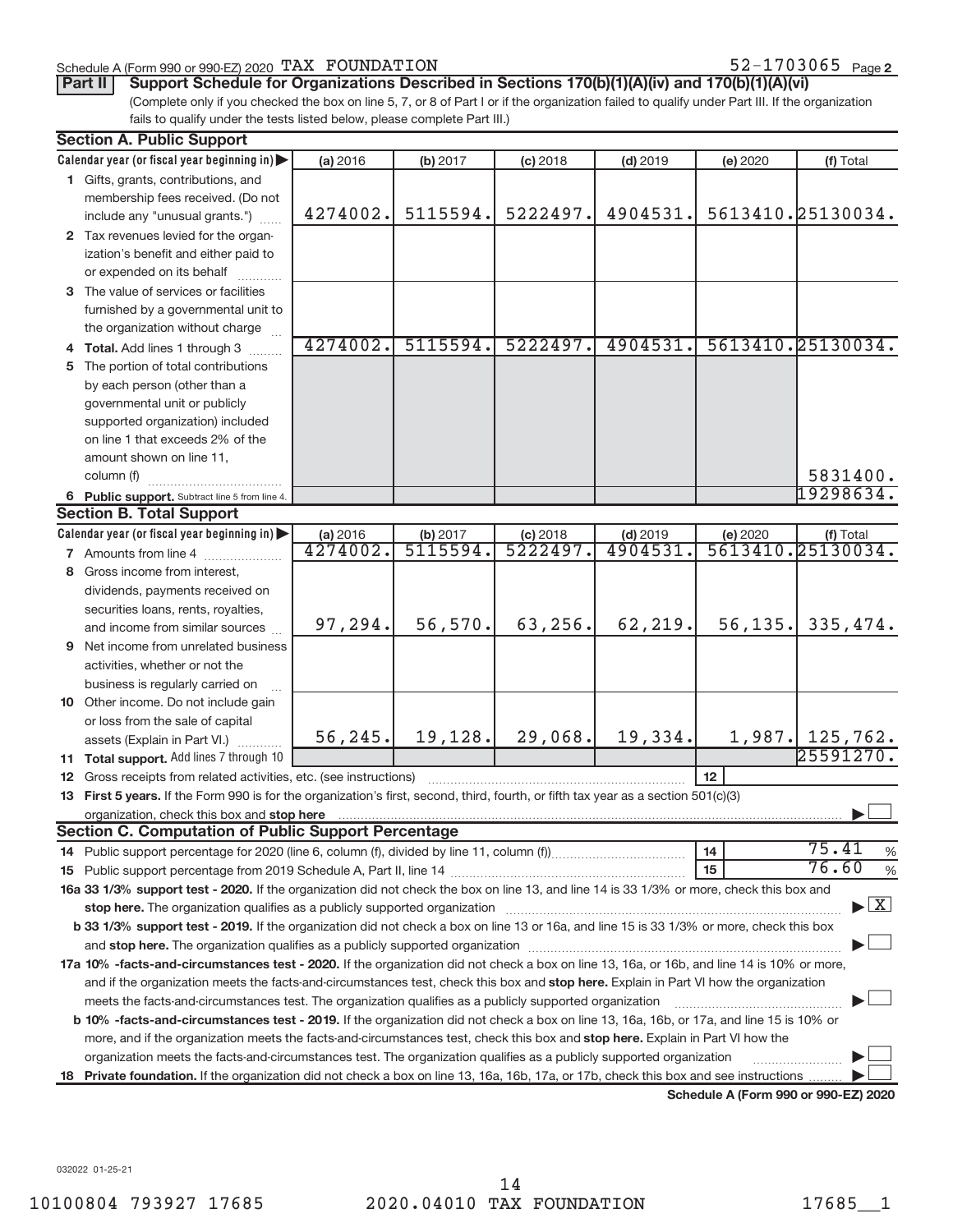#### Schedule A (Form 990 or 990-EZ) 2020  $\texttt{TAX}$   $\texttt{FOUNDATION}$   $\texttt{52-1703065}$   $\texttt{Page}$

#### **Part III | Support Schedule for Organizations Described in Section 509(a)(2)**

52-1703065 Page 3

(Complete only if you checked the box on line 10 of Part I or if the organization failed to qualify under Part II. If the organization fails to qualify under the tests listed below, please complete Part II.)

| <b>Section A. Public Support</b>                                                                                                                                                                                                    |          |          |                 |            |                 |                                      |
|-------------------------------------------------------------------------------------------------------------------------------------------------------------------------------------------------------------------------------------|----------|----------|-----------------|------------|-----------------|--------------------------------------|
| Calendar year (or fiscal year beginning in)                                                                                                                                                                                         | (a) 2016 | (b) 2017 | <b>(c)</b> 2018 | $(d)$ 2019 | (e) 2020        | (f) Total                            |
| 1 Gifts, grants, contributions, and                                                                                                                                                                                                 |          |          |                 |            |                 |                                      |
| membership fees received. (Do not                                                                                                                                                                                                   |          |          |                 |            |                 |                                      |
| include any "unusual grants.")                                                                                                                                                                                                      |          |          |                 |            |                 |                                      |
| 2 Gross receipts from admissions,<br>merchandise sold or services per-<br>formed, or facilities furnished in<br>any activity that is related to the<br>organization's tax-exempt purpose                                            |          |          |                 |            |                 |                                      |
| 3 Gross receipts from activities that                                                                                                                                                                                               |          |          |                 |            |                 |                                      |
| are not an unrelated trade or bus-                                                                                                                                                                                                  |          |          |                 |            |                 |                                      |
| iness under section 513                                                                                                                                                                                                             |          |          |                 |            |                 |                                      |
| 4 Tax revenues levied for the organ-                                                                                                                                                                                                |          |          |                 |            |                 |                                      |
| ization's benefit and either paid to<br>or expended on its behalf                                                                                                                                                                   |          |          |                 |            |                 |                                      |
| 5 The value of services or facilities                                                                                                                                                                                               |          |          |                 |            |                 |                                      |
| furnished by a governmental unit to<br>the organization without charge                                                                                                                                                              |          |          |                 |            |                 |                                      |
| 6 Total. Add lines 1 through 5                                                                                                                                                                                                      |          |          |                 |            |                 |                                      |
| <b>7a</b> Amounts included on lines 1, 2, and                                                                                                                                                                                       |          |          |                 |            |                 |                                      |
| 3 received from disqualified persons                                                                                                                                                                                                |          |          |                 |            |                 |                                      |
| <b>b</b> Amounts included on lines 2 and 3 received<br>from other than disqualified persons that<br>exceed the greater of \$5,000 or 1% of the<br>amount on line 13 for the year                                                    |          |          |                 |            |                 |                                      |
| c Add lines 7a and 7b                                                                                                                                                                                                               |          |          |                 |            |                 |                                      |
| 8 Public support. (Subtract line 7c from line 6.)                                                                                                                                                                                   |          |          |                 |            |                 |                                      |
| <b>Section B. Total Support</b>                                                                                                                                                                                                     |          |          |                 |            |                 |                                      |
| Calendar year (or fiscal year beginning in)                                                                                                                                                                                         | (a) 2016 | (b) 2017 | <b>(c)</b> 2018 | $(d)$ 2019 | <b>(e)</b> 2020 | (f) Total                            |
| 9 Amounts from line 6                                                                                                                                                                                                               |          |          |                 |            |                 |                                      |
| <b>10a</b> Gross income from interest,<br>dividends, payments received on<br>securities loans, rents, royalties,<br>and income from similar sources                                                                                 |          |          |                 |            |                 |                                      |
| <b>b</b> Unrelated business taxable income                                                                                                                                                                                          |          |          |                 |            |                 |                                      |
| (less section 511 taxes) from businesses<br>acquired after June 30, 1975                                                                                                                                                            |          |          |                 |            |                 |                                      |
| c Add lines 10a and 10b                                                                                                                                                                                                             |          |          |                 |            |                 |                                      |
| <b>11</b> Net income from unrelated business<br>activities not included in line 10b,<br>whether or not the business is<br>regularly carried on                                                                                      |          |          |                 |            |                 |                                      |
| 12 Other income. Do not include gain<br>or loss from the sale of capital<br>assets (Explain in Part VI.)                                                                                                                            |          |          |                 |            |                 |                                      |
| <b>13</b> Total support. (Add lines 9, 10c, 11, and 12.)                                                                                                                                                                            |          |          |                 |            |                 |                                      |
| 14 First 5 years. If the Form 990 is for the organization's first, second, third, fourth, or fifth tax year as a section 501(c)(3) organization,                                                                                    |          |          |                 |            |                 |                                      |
| check this box and stop here <i>manual content of the content of the state of the state and stop here</i> manual content of the state of the state of the state of the state of the state of the state of the state of the state of |          |          |                 |            |                 |                                      |
| <b>Section C. Computation of Public Support Percentage</b>                                                                                                                                                                          |          |          |                 |            |                 |                                      |
|                                                                                                                                                                                                                                     |          |          |                 |            | 15              | ℅                                    |
| 16 Public support percentage from 2019 Schedule A, Part III, line 15                                                                                                                                                                |          |          |                 |            | 16              | %                                    |
| <b>Section D. Computation of Investment Income Percentage</b>                                                                                                                                                                       |          |          |                 |            |                 |                                      |
|                                                                                                                                                                                                                                     |          |          |                 |            | 17              | %                                    |
| 18 Investment income percentage from 2019 Schedule A, Part III, line 17                                                                                                                                                             |          |          |                 |            | 18              | %                                    |
| 19a 33 1/3% support tests - 2020. If the organization did not check the box on line 14, and line 15 is more than 33 1/3%, and line 17 is not                                                                                        |          |          |                 |            |                 |                                      |
| more than 33 1/3%, check this box and stop here. The organization qualifies as a publicly supported organization                                                                                                                    |          |          |                 |            |                 |                                      |
| b 33 1/3% support tests - 2019. If the organization did not check a box on line 14 or line 19a, and line 16 is more than 33 1/3%, and                                                                                               |          |          |                 |            |                 |                                      |
| line 18 is not more than 33 1/3%, check this box and stop here. The organization qualifies as a publicly supported organization                                                                                                     |          |          |                 |            |                 |                                      |
|                                                                                                                                                                                                                                     |          |          |                 |            |                 |                                      |
| 032023 01-25-21                                                                                                                                                                                                                     |          |          | 15              |            |                 | Schedule A (Form 990 or 990-EZ) 2020 |

10100804 793927 17685 2020.04010 TAX FOUNDATION 17685\_\_1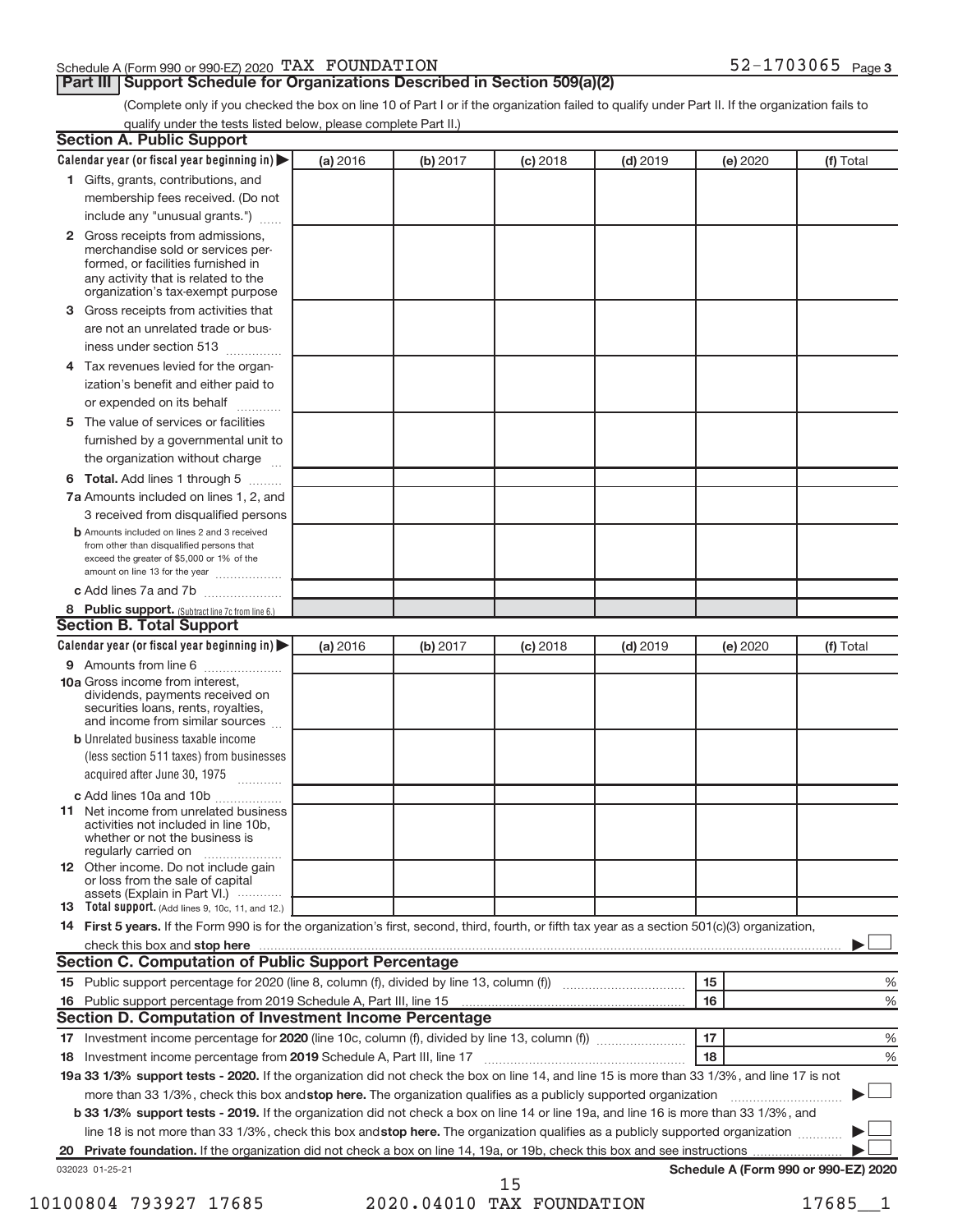**1**

**2**

**Yes No**

#### **Part IV Supporting Organizations**

(Complete only if you checked a box in line 12 on Part I. If you checked box 12a, Part I, complete Sections A and B. If you checked box 12b, Part I, complete Sections A and C. If you checked box 12c, Part I, complete Sections A, D, and E. If you checked box 12d, Part I, complete Sections A and D, and complete Part V.)

#### **Section A. All Supporting Organizations**

- **1** Are all of the organization's supported organizations listed by name in the organization's governing documents? If "No," describe in Part VI how the supported organizations are designated. If designated by *class or purpose, describe the designation. If historic and continuing relationship, explain.*
- **2** Did the organization have any supported organization that does not have an IRS determination of status under section 509(a)(1) or (2)? If "Yes," explain in Part **VI** how the organization determined that the supported *organization was described in section 509(a)(1) or (2).*
- **3a** Did the organization have a supported organization described in section 501(c)(4), (5), or (6)? If "Yes," answer *lines 3b and 3c below.*
- **b** Did the organization confirm that each supported organization qualified under section 501(c)(4), (5), or (6) and satisfied the public support tests under section 509(a)(2)? If "Yes," describe in Part VI when and how the *organization made the determination.*
- **c** Did the organization ensure that all support to such organizations was used exclusively for section 170(c)(2)(B) purposes? If "Yes," explain in Part VI what controls the organization put in place to ensure such use.
- **4 a** *If* Was any supported organization not organized in the United States ("foreign supported organization")? *"Yes," and if you checked box 12a or 12b in Part I, answer lines 4b and 4c below.*
- **b** Did the organization have ultimate control and discretion in deciding whether to make grants to the foreign supported organization? If "Yes," describe in Part VI how the organization had such control and discretion *despite being controlled or supervised by or in connection with its supported organizations.*
- **c** Did the organization support any foreign supported organization that does not have an IRS determination under sections 501(c)(3) and 509(a)(1) or (2)? If "Yes," explain in Part VI what controls the organization used *to ensure that all support to the foreign supported organization was used exclusively for section 170(c)(2)(B) purposes.*
- **5a** Did the organization add, substitute, or remove any supported organizations during the tax year? If "Yes," answer lines 5b and 5c below (if applicable). Also, provide detail in **Part VI,** including (i) the names and EIN *numbers of the supported organizations added, substituted, or removed; (ii) the reasons for each such action; (iii) the authority under the organization's organizing document authorizing such action; and (iv) how the action was accomplished (such as by amendment to the organizing document).*
- **b** Type I or Type II only. Was any added or substituted supported organization part of a class already designated in the organization's organizing document?
- **c Substitutions only.**  Was the substitution the result of an event beyond the organization's control?
- **6** Did the organization provide support (whether in the form of grants or the provision of services or facilities) to **Part VI.** support or benefit one or more of the filing organization's supported organizations? If "Yes," provide detail in anyone other than (i) its supported organizations, (ii) individuals that are part of the charitable class benefited by one or more of its supported organizations, or (iii) other supporting organizations that also
- **7** Did the organization provide a grant, loan, compensation, or other similar payment to a substantial contributor regard to a substantial contributor? If "Yes," complete Part I of Schedule L (Form 990 or 990-EZ). (as defined in section 4958(c)(3)(C)), a family member of a substantial contributor, or a 35% controlled entity with
- **8** Did the organization make a loan to a disqualified person (as defined in section 4958) not described in line 7? *If "Yes," complete Part I of Schedule L (Form 990 or 990-EZ).*
- **9 a** Was the organization controlled directly or indirectly at any time during the tax year by one or more in section 509(a)(1) or (2))? If "Yes," provide detail in **Part VI.** disqualified persons, as defined in section 4946 (other than foundation managers and organizations described
- **b** Did one or more disqualified persons (as defined in line 9a) hold a controlling interest in any entity in which the supporting organization had an interest? If "Yes," provide detail in Part VI.
- **c** Did a disqualified person (as defined in line 9a) have an ownership interest in, or derive any personal benefit from, assets in which the supporting organization also had an interest? If "Yes," provide detail in Part VI.
- **10 a** Was the organization subject to the excess business holdings rules of section 4943 because of section supporting organizations)? If "Yes," answer line 10b below. 4943(f) (regarding certain Type II supporting organizations, and all Type III non-functionally integrated
	- **b** Did the organization have any excess business holdings in the tax year? (Use Schedule C, Form 4720, to *determine whether the organization had excess business holdings.)*

032024 01-25-21

10100804 793927 17685 2020.04010 TAX FOUNDATION 17685\_\_1 16

**3a 3b 3c 4a 4b 4c 5a 5b 5c 6 7 8 9a 9b 9c 10a 10b Schedule A (Form 990 or 990-EZ) 2020**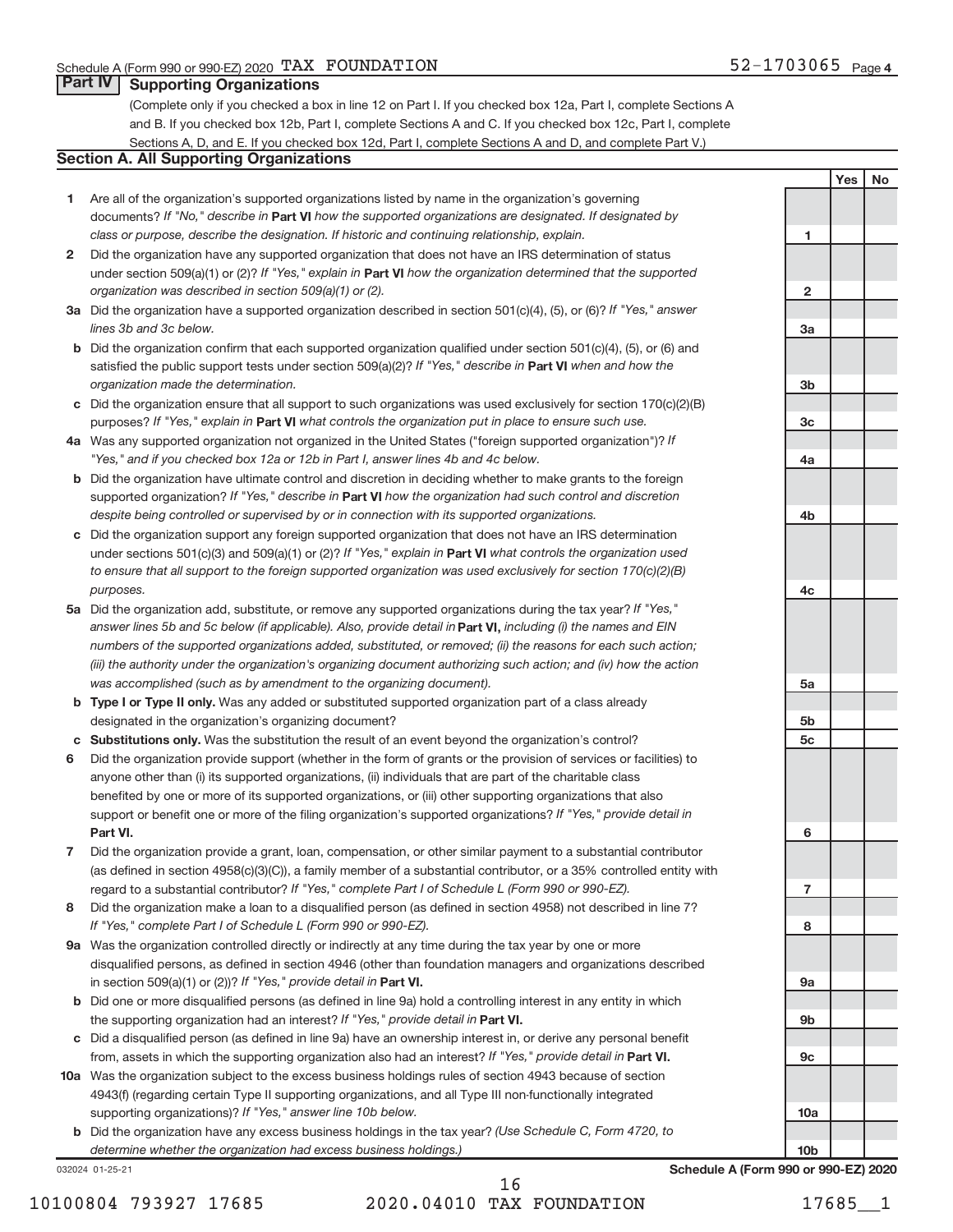|    |                                                                                                                                                                                                                                              |                 | Yes | <b>No</b> |
|----|----------------------------------------------------------------------------------------------------------------------------------------------------------------------------------------------------------------------------------------------|-----------------|-----|-----------|
| 11 | Has the organization accepted a gift or contribution from any of the following persons?                                                                                                                                                      |                 |     |           |
|    | a A person who directly or indirectly controls, either alone or together with persons described in lines 11b and                                                                                                                             |                 |     |           |
|    | 11c below, the governing body of a supported organization?                                                                                                                                                                                   | 11a             |     |           |
|    | <b>b</b> A family member of a person described in line 11a above?                                                                                                                                                                            | 11 <sub>b</sub> |     |           |
|    | c A 35% controlled entity of a person described in line 11a or 11b above?If "Yes" to line 11a, 11b, or 11c, provide                                                                                                                          |                 |     |           |
|    | detail in Part VI.                                                                                                                                                                                                                           | 11c             |     |           |
|    | <b>Section B. Type I Supporting Organizations</b>                                                                                                                                                                                            |                 |     |           |
|    |                                                                                                                                                                                                                                              |                 | Yes | No        |
| 1  | Did the governing body, members of the governing body, officers acting in their official capacity, or membership of one or                                                                                                                   |                 |     |           |
|    | more supported organizations have the power to regularly appoint or elect at least a majority of the organization's officers,                                                                                                                |                 |     |           |
|    | directors, or trustees at all times during the tax year? If "No," describe in Part VI how the supported organization(s)                                                                                                                      |                 |     |           |
|    | effectively operated, supervised, or controlled the organization's activities. If the organization had more than one supported                                                                                                               |                 |     |           |
|    | organization, describe how the powers to appoint and/or remove officers, directors, or trustees were allocated among the<br>supported organizations and what conditions or restrictions, if any, applied to such powers during the tax year. | 1               |     |           |
| 2  | Did the organization operate for the benefit of any supported organization other than the supported                                                                                                                                          |                 |     |           |
|    | organization(s) that operated, supervised, or controlled the supporting organization? If "Yes," explain in                                                                                                                                   |                 |     |           |
|    | Part VI how providing such benefit carried out the purposes of the supported organization(s) that operated,                                                                                                                                  |                 |     |           |
|    | supervised, or controlled the supporting organization.                                                                                                                                                                                       | $\overline{2}$  |     |           |
|    | <b>Section C. Type II Supporting Organizations</b>                                                                                                                                                                                           |                 |     |           |
|    |                                                                                                                                                                                                                                              |                 | Yes | No        |
| 1  | Were a majority of the organization's directors or trustees during the tax year also a majority of the directors                                                                                                                             |                 |     |           |
|    | or trustees of each of the organization's supported organization(s)? If "No," describe in Part VI how control                                                                                                                                |                 |     |           |
|    | or management of the supporting organization was vested in the same persons that controlled or managed                                                                                                                                       |                 |     |           |
|    | the supported organization(s).                                                                                                                                                                                                               | 1               |     |           |
|    | <b>Section D. All Type III Supporting Organizations</b>                                                                                                                                                                                      |                 |     |           |
|    |                                                                                                                                                                                                                                              |                 | Yes | No        |
| 1  | Did the organization provide to each of its supported organizations, by the last day of the fifth month of the                                                                                                                               |                 |     |           |
|    | organization's tax year, (i) a written notice describing the type and amount of support provided during the prior tax                                                                                                                        |                 |     |           |
|    | year, (ii) a copy of the Form 990 that was most recently filed as of the date of notification, and (iii) copies of the                                                                                                                       |                 |     |           |
|    | organization's governing documents in effect on the date of notification, to the extent not previously provided?                                                                                                                             | 1               |     |           |
| 2  | Were any of the organization's officers, directors, or trustees either (i) appointed or elected by the supported                                                                                                                             |                 |     |           |
|    | organization(s) or (ii) serving on the governing body of a supported organization? If "No," explain in Part VI how                                                                                                                           |                 |     |           |
|    | the organization maintained a close and continuous working relationship with the supported organization(s).                                                                                                                                  | 2               |     |           |
| 3  | By reason of the relationship described in line 2, above, did the organization's supported organizations have a                                                                                                                              |                 |     |           |
|    | significant voice in the organization's investment policies and in directing the use of the organization's                                                                                                                                   |                 |     |           |
|    | income or assets at all times during the tax year? If "Yes," describe in Part VI the role the organization's                                                                                                                                 |                 |     |           |
|    | supported organizations played in this regard.                                                                                                                                                                                               | 3               |     |           |
|    | Section E. Type III Functionally Integrated Supporting Organizations                                                                                                                                                                         |                 |     |           |
| 1  | Check the box next to the method that the organization used to satisfy the Integral Part Test during the yealsee instructions).                                                                                                              |                 |     |           |
| a  | The organization satisfied the Activities Test. Complete line 2 below.                                                                                                                                                                       |                 |     |           |
| b  | The organization is the parent of each of its supported organizations. Complete line 3 below.                                                                                                                                                |                 |     |           |
| C  | The organization supported a governmental entity. Describe in Part VI how you supported a governmental entity (see instructions).                                                                                                            |                 |     |           |
| 2  | Activities Test. Answer lines 2a and 2b below.                                                                                                                                                                                               |                 | Yes | No        |
| а  | Did substantially all of the organization's activities during the tax year directly further the exempt purposes of                                                                                                                           |                 |     |           |
|    | the supported organization(s) to which the organization was responsive? If "Yes," then in Part VI identify                                                                                                                                   |                 |     |           |
|    | those supported organizations and explain how these activities directly furthered their exempt purposes,                                                                                                                                     |                 |     |           |
|    | how the organization was responsive to those supported organizations, and how the organization determined                                                                                                                                    |                 |     |           |
|    | that these activities constituted substantially all of its activities.                                                                                                                                                                       | 2a              |     |           |
|    | b Did the activities described in line 2a, above, constitute activities that, but for the organization's involvement,                                                                                                                        |                 |     |           |
|    | one or more of the organization's supported organization(s) would have been engaged in? If "Yes," explain in                                                                                                                                 |                 |     |           |
|    | Part VI the reasons for the organization's position that its supported organization(s) would have engaged in                                                                                                                                 |                 |     |           |
|    | these activities but for the organization's involvement.                                                                                                                                                                                     | 2b              |     |           |
| з  | Parent of Supported Organizations. Answer lines 3a and 3b below.                                                                                                                                                                             |                 |     |           |
| a  | Did the organization have the power to regularly appoint or elect a majority of the officers, directors, or                                                                                                                                  |                 |     |           |
|    | trustees of each of the supported organizations? If "Yes" or "No" provide details in Part VI.                                                                                                                                                | За              |     |           |
|    | b Did the organization exercise a substantial degree of direction over the policies, programs, and activities of each                                                                                                                        |                 |     |           |
|    | of its supported organizations? If "Yes," describe in Part VI the role played by the organization in this regard.                                                                                                                            | 3b              |     |           |
|    | Schedule A (Form 990 or 990-EZ) 2020<br>032025 01-25-21                                                                                                                                                                                      |                 |     |           |
|    | 17                                                                                                                                                                                                                                           |                 |     |           |

10100804 793927 17685 2020.04010 TAX FOUNDATION 17685\_\_1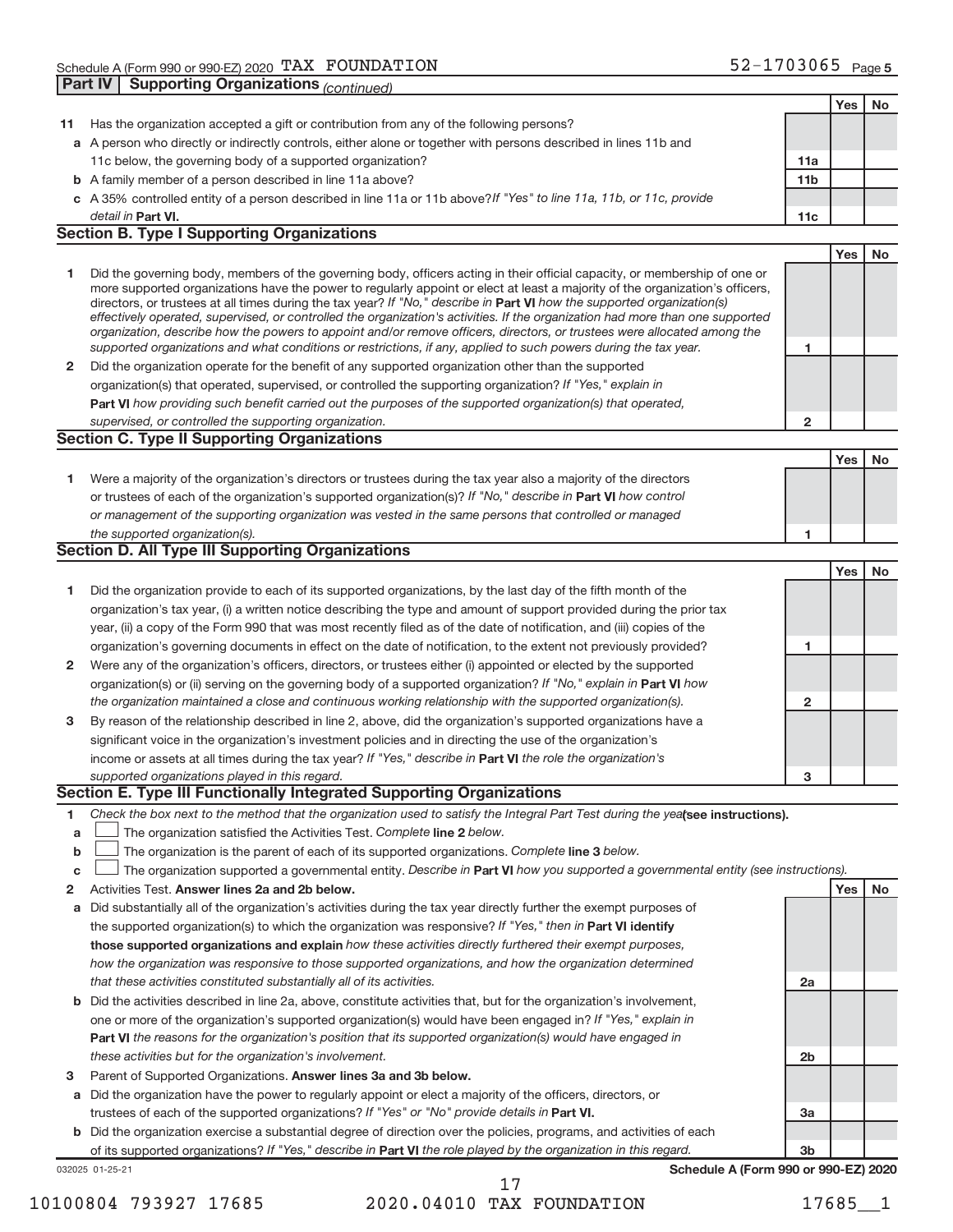#### Schedule A (Form 990 or 990-EZ) 2020  $\texttt{TAX}$   $\texttt{FOUNDATION}$   $\texttt{52-1703065}$   $\texttt{Page}$ **Part V** | Type III Non-Functionally Integrated 509(a)(3) Supporting Organizations

1 **b** Check here if the organization satisfied the Integral Part Test as a qualifying trust on Nov. 20, 1970 (explain in Part VI). See instructions. All other Type III non-functionally integrated supporting organizations must complete Sections A through E.

|   | <b>Section A - Adjusted Net Income</b>                                                                                            | (A) Prior Year | (B) Current Year<br>(optional) |                                |
|---|-----------------------------------------------------------------------------------------------------------------------------------|----------------|--------------------------------|--------------------------------|
| 1 | Net short-term capital gain                                                                                                       | 1              |                                |                                |
| 2 | Recoveries of prior-year distributions                                                                                            | $\mathbf{2}$   |                                |                                |
| 3 | Other gross income (see instructions)                                                                                             | 3              |                                |                                |
| 4 | Add lines 1 through 3.                                                                                                            | 4              |                                |                                |
| 5 | Depreciation and depletion                                                                                                        | 5              |                                |                                |
| 6 | Portion of operating expenses paid or incurred for production or                                                                  |                |                                |                                |
|   | collection of gross income or for management, conservation, or                                                                    |                |                                |                                |
|   | maintenance of property held for production of income (see instructions)                                                          | 6              |                                |                                |
| 7 | Other expenses (see instructions)                                                                                                 | $\overline{7}$ |                                |                                |
| 8 | Adjusted Net Income (subtract lines 5, 6, and 7 from line 4)                                                                      | 8              |                                |                                |
|   | <b>Section B - Minimum Asset Amount</b>                                                                                           |                | (A) Prior Year                 | (B) Current Year<br>(optional) |
| 1 | Aggregate fair market value of all non-exempt-use assets (see                                                                     |                |                                |                                |
|   | instructions for short tax year or assets held for part of year):                                                                 |                |                                |                                |
|   | a Average monthly value of securities                                                                                             | 1a             |                                |                                |
|   | <b>b</b> Average monthly cash balances                                                                                            | 1 <sub>b</sub> |                                |                                |
|   | c Fair market value of other non-exempt-use assets                                                                                | 1 <sub>c</sub> |                                |                                |
|   | d Total (add lines 1a, 1b, and 1c)                                                                                                | 1d             |                                |                                |
|   | e Discount claimed for blockage or other factors                                                                                  |                |                                |                                |
|   | (explain in detail in Part VI):                                                                                                   |                |                                |                                |
| 2 | Acquisition indebtedness applicable to non-exempt-use assets                                                                      | $\mathbf{2}$   |                                |                                |
| 3 | Subtract line 2 from line 1d.                                                                                                     | 3              |                                |                                |
| 4 | Cash deemed held for exempt use. Enter 0.015 of line 3 (for greater amount,                                                       |                |                                |                                |
|   | see instructions).                                                                                                                | 4              |                                |                                |
| 5 | Net value of non-exempt-use assets (subtract line 4 from line 3)                                                                  | 5              |                                |                                |
| 6 | Multiply line 5 by 0.035.                                                                                                         | 6              |                                |                                |
| 7 | Recoveries of prior-year distributions                                                                                            | $\overline{7}$ |                                |                                |
| 8 | <b>Minimum Asset Amount (add line 7 to line 6)</b>                                                                                | 8              |                                |                                |
|   | <b>Section C - Distributable Amount</b>                                                                                           |                |                                | <b>Current Year</b>            |
| 1 | Adjusted net income for prior year (from Section A, line 8, column A)                                                             | 1              |                                |                                |
| 2 | Enter 0.85 of line 1.                                                                                                             | $\overline{2}$ |                                |                                |
| 3 | Minimum asset amount for prior year (from Section B, line 8, column A)                                                            | 3              |                                |                                |
| 4 | Enter greater of line 2 or line 3.                                                                                                | 4              |                                |                                |
| 5 | Income tax imposed in prior year                                                                                                  | 5              |                                |                                |
| 6 | <b>Distributable Amount.</b> Subtract line 5 from line 4, unless subject to                                                       |                |                                |                                |
|   | emergency temporary reduction (see instructions).                                                                                 | 6              |                                |                                |
| 7 | Check here if the current year is the organization's first as a non-functionally integrated Type III supporting organization (see |                |                                |                                |

instructions).

**Schedule A (Form 990 or 990-EZ) 2020**

032026 01-25-21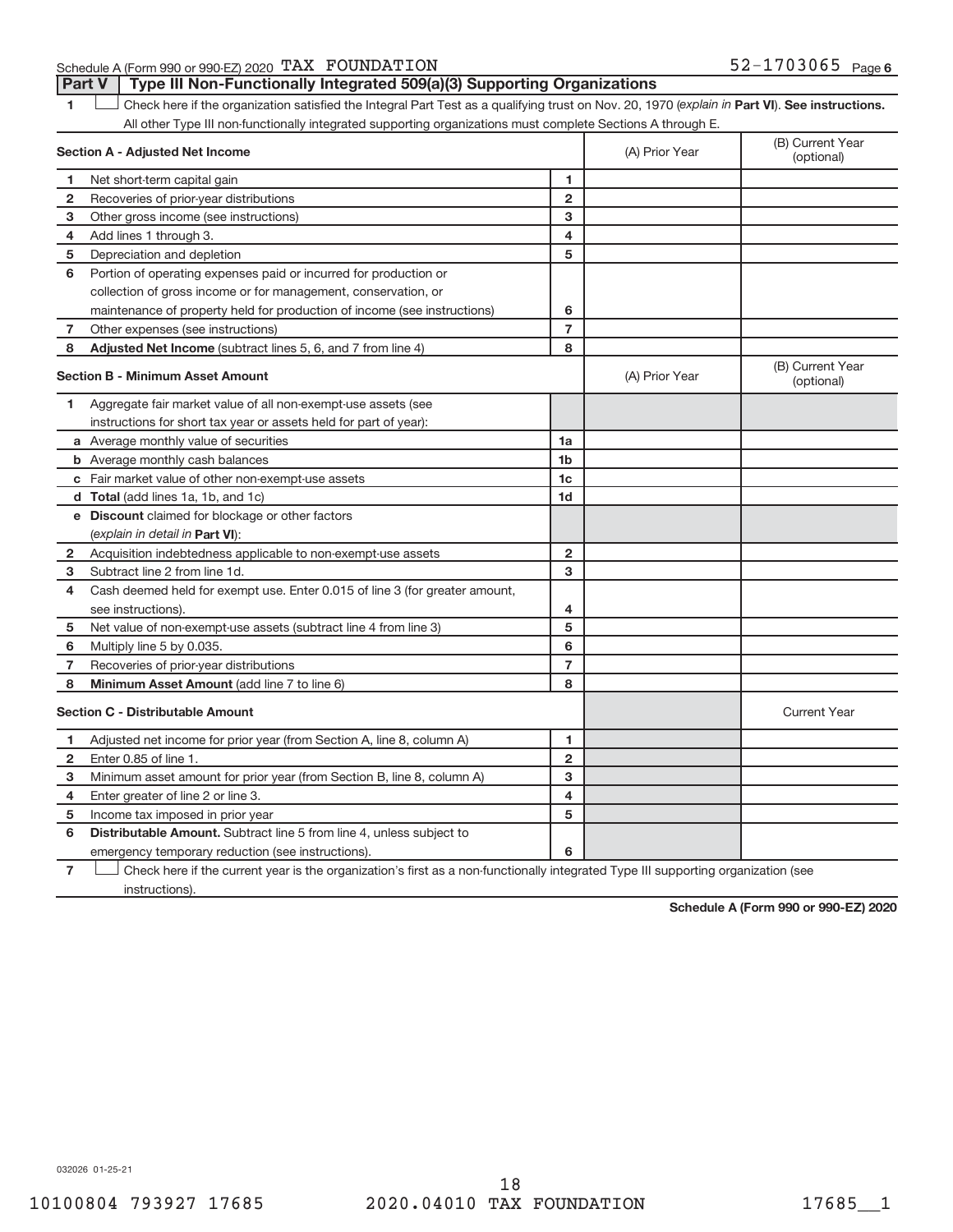| <b>Part V</b>  | Type III Non-Functionally Integrated 509(a)(3) Supporting Organizations (continued)        |                             |                                       |                |                                                |
|----------------|--------------------------------------------------------------------------------------------|-----------------------------|---------------------------------------|----------------|------------------------------------------------|
|                | <b>Section D - Distributions</b>                                                           |                             |                                       |                | <b>Current Year</b>                            |
| 1              | Amounts paid to supported organizations to accomplish exempt purposes                      |                             |                                       | 1              |                                                |
| 2              | Amounts paid to perform activity that directly furthers exempt purposes of supported       |                             |                                       |                |                                                |
|                | organizations, in excess of income from activity                                           |                             |                                       |                |                                                |
| 3              | Administrative expenses paid to accomplish exempt purposes of supported organizations      |                             |                                       | 3              |                                                |
| 4              | Amounts paid to acquire exempt-use assets                                                  |                             |                                       | 4              |                                                |
| 5              | Qualified set-aside amounts (prior IRS approval required - provide details in Part VI)     |                             |                                       | 5              |                                                |
| 6              | Other distributions (describe in Part VI). See instructions.                               |                             |                                       | 6              |                                                |
| 7              | Total annual distributions. Add lines 1 through 6.                                         |                             |                                       | $\overline{7}$ |                                                |
| 8              | Distributions to attentive supported organizations to which the organization is responsive |                             |                                       |                |                                                |
|                | (provide details in Part VI). See instructions.                                            |                             |                                       | 8              |                                                |
| 9              | Distributable amount for 2020 from Section C, line 6                                       |                             |                                       | 9              |                                                |
| 10             | Line 8 amount divided by line 9 amount                                                     |                             |                                       | 10             |                                                |
|                |                                                                                            | (i)                         | (ii)                                  |                | (iii)                                          |
|                | <b>Section E - Distribution Allocations (see instructions)</b>                             | <b>Excess Distributions</b> | <b>Underdistributions</b><br>Pre-2020 |                | <b>Distributable</b><br><b>Amount for 2020</b> |
| 1              | Distributable amount for 2020 from Section C, line 6                                       |                             |                                       |                |                                                |
| 2              | Underdistributions, if any, for years prior to 2020 (reason-                               |                             |                                       |                |                                                |
|                | able cause required - explain in Part VI). See instructions.                               |                             |                                       |                |                                                |
| 3              | Excess distributions carryover, if any, to 2020                                            |                             |                                       |                |                                                |
|                | a From 2015                                                                                |                             |                                       |                |                                                |
|                | <b>b</b> From 2016                                                                         |                             |                                       |                |                                                |
|                | c From 2017                                                                                |                             |                                       |                |                                                |
|                | d From 2018                                                                                |                             |                                       |                |                                                |
|                | e From 2019                                                                                |                             |                                       |                |                                                |
|                | f Total of lines 3a through 3e                                                             |                             |                                       |                |                                                |
|                | g Applied to underdistributions of prior years                                             |                             |                                       |                |                                                |
|                | h Applied to 2020 distributable amount                                                     |                             |                                       |                |                                                |
| Ť.             | Carryover from 2015 not applied (see instructions)                                         |                             |                                       |                |                                                |
|                | Remainder. Subtract lines 3g, 3h, and 3i from line 3f.                                     |                             |                                       |                |                                                |
| 4              | Distributions for 2020 from Section D,                                                     |                             |                                       |                |                                                |
|                | line $7:$                                                                                  |                             |                                       |                |                                                |
|                | a Applied to underdistributions of prior years                                             |                             |                                       |                |                                                |
|                | <b>b</b> Applied to 2020 distributable amount                                              |                             |                                       |                |                                                |
|                | c Remainder. Subtract lines 4a and 4b from line 4.                                         |                             |                                       |                |                                                |
| 5              | Remaining underdistributions for years prior to 2020, if                                   |                             |                                       |                |                                                |
|                | any. Subtract lines 3g and 4a from line 2. For result greater                              |                             |                                       |                |                                                |
|                | than zero, explain in Part VI. See instructions.                                           |                             |                                       |                |                                                |
| 6              | Remaining underdistributions for 2020. Subtract lines 3h                                   |                             |                                       |                |                                                |
|                | and 4b from line 1. For result greater than zero, explain in                               |                             |                                       |                |                                                |
|                | <b>Part VI.</b> See instructions.                                                          |                             |                                       |                |                                                |
| $\overline{7}$ | Excess distributions carryover to 2021. Add lines 3j                                       |                             |                                       |                |                                                |
|                | and 4c.                                                                                    |                             |                                       |                |                                                |
| 8              | Breakdown of line 7:                                                                       |                             |                                       |                |                                                |
|                | a Excess from 2016                                                                         |                             |                                       |                |                                                |
|                | <b>b</b> Excess from 2017                                                                  |                             |                                       |                |                                                |
|                | c Excess from 2018                                                                         |                             |                                       |                |                                                |
|                | d Excess from 2019                                                                         |                             |                                       |                |                                                |
|                | e Excess from 2020                                                                         |                             |                                       |                |                                                |

**Schedule A (Form 990 or 990-EZ) 2020**

032027 01-25-21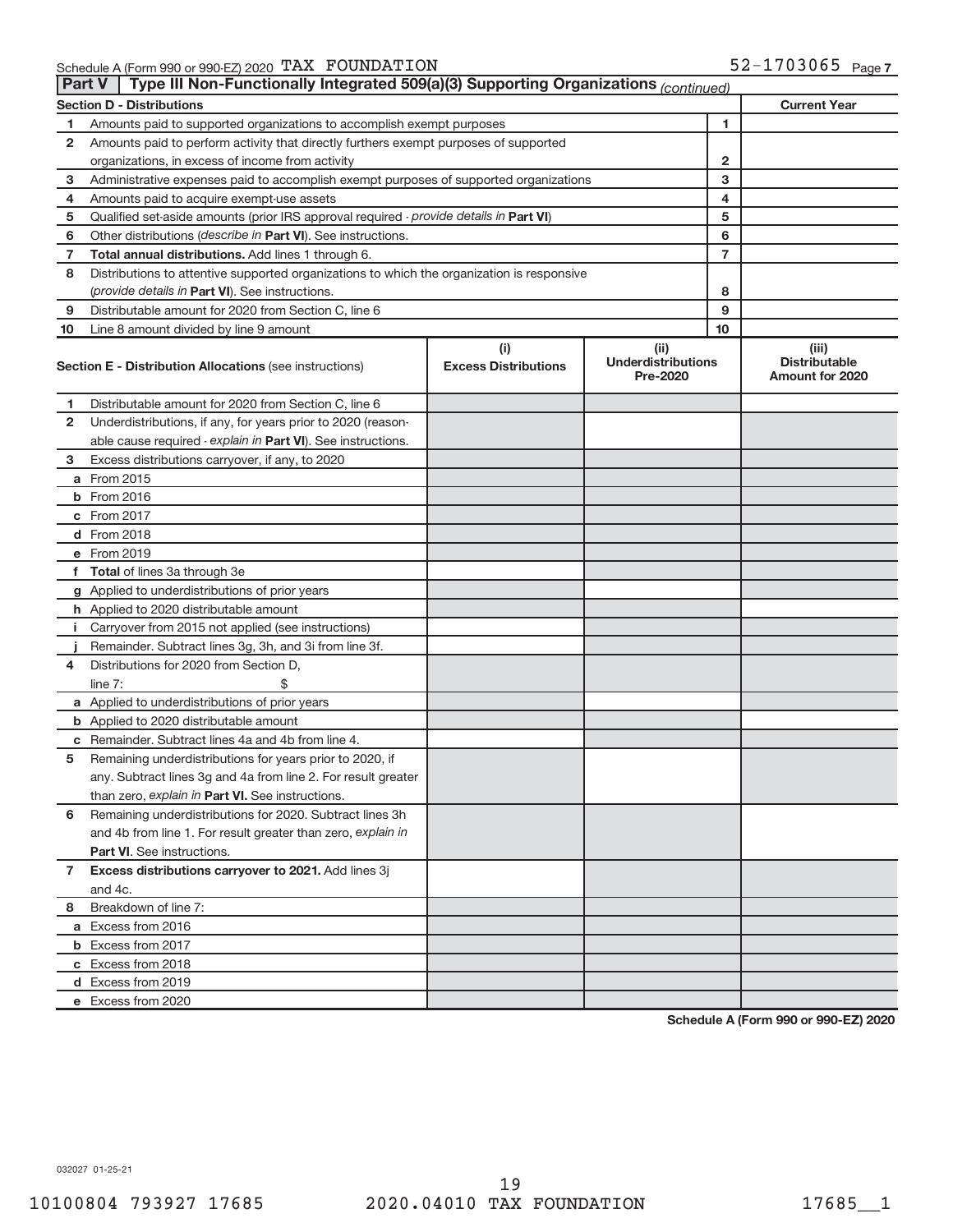Schedule A (Form 990 or 990-EZ) 2020  $\texttt{TAX}$   $\texttt{FOUNDATION}$   $\texttt{52-1703065}$   $\texttt{Page}$ 

Part VI | Supplemental Information. Provide the explanations required by Part II, line 10; Part II, line 17a or 17b; Part III, line 12; Part IV, Section A, lines 1, 2, 3b, 3c, 4b, 4c, 5a, 6, 9a, 9b, 9c, 11a, 11b, and 11c; Part IV, Section B, lines 1 and 2; Part IV, Section C, line 1; Part IV, Section D, lines 2 and 3; Part IV, Section E, lines 1c, 2a, 2b, 3a, and 3b; Part V, line 1; Part V, Section B, line 1e; Part V, Section D, lines 5, 6, and 8; and Part V, Section E, lines 2, 5, and 6. Also complete this part for any additional information. (See instructions.)

SCHEDULE A, PART II, LINE 10, EXPLANATION FOR OTHER INCOME:

| 15,016.                                                                                              |                                                            |
|------------------------------------------------------------------------------------------------------|------------------------------------------------------------|
| 29,068.<br>the control of the control of the control of the control of the control of the control of |                                                            |
| 19,334.<br>and the state of the state of the state of the state of the state of the state of         |                                                            |
| 1,987.<br>the control of the control of the control of the control of the control of the control of  |                                                            |
|                                                                                                      |                                                            |
|                                                                                                      |                                                            |
|                                                                                                      |                                                            |
|                                                                                                      |                                                            |
|                                                                                                      |                                                            |
|                                                                                                      |                                                            |
|                                                                                                      |                                                            |
|                                                                                                      |                                                            |
|                                                                                                      |                                                            |
|                                                                                                      |                                                            |
|                                                                                                      |                                                            |
|                                                                                                      |                                                            |
|                                                                                                      |                                                            |
|                                                                                                      |                                                            |
|                                                                                                      |                                                            |
|                                                                                                      |                                                            |
|                                                                                                      |                                                            |
|                                                                                                      |                                                            |
| 20                                                                                                   |                                                            |
|                                                                                                      | 56, 245.<br>4,112.<br>Schedule A (Form 990 or 990-EZ) 2020 |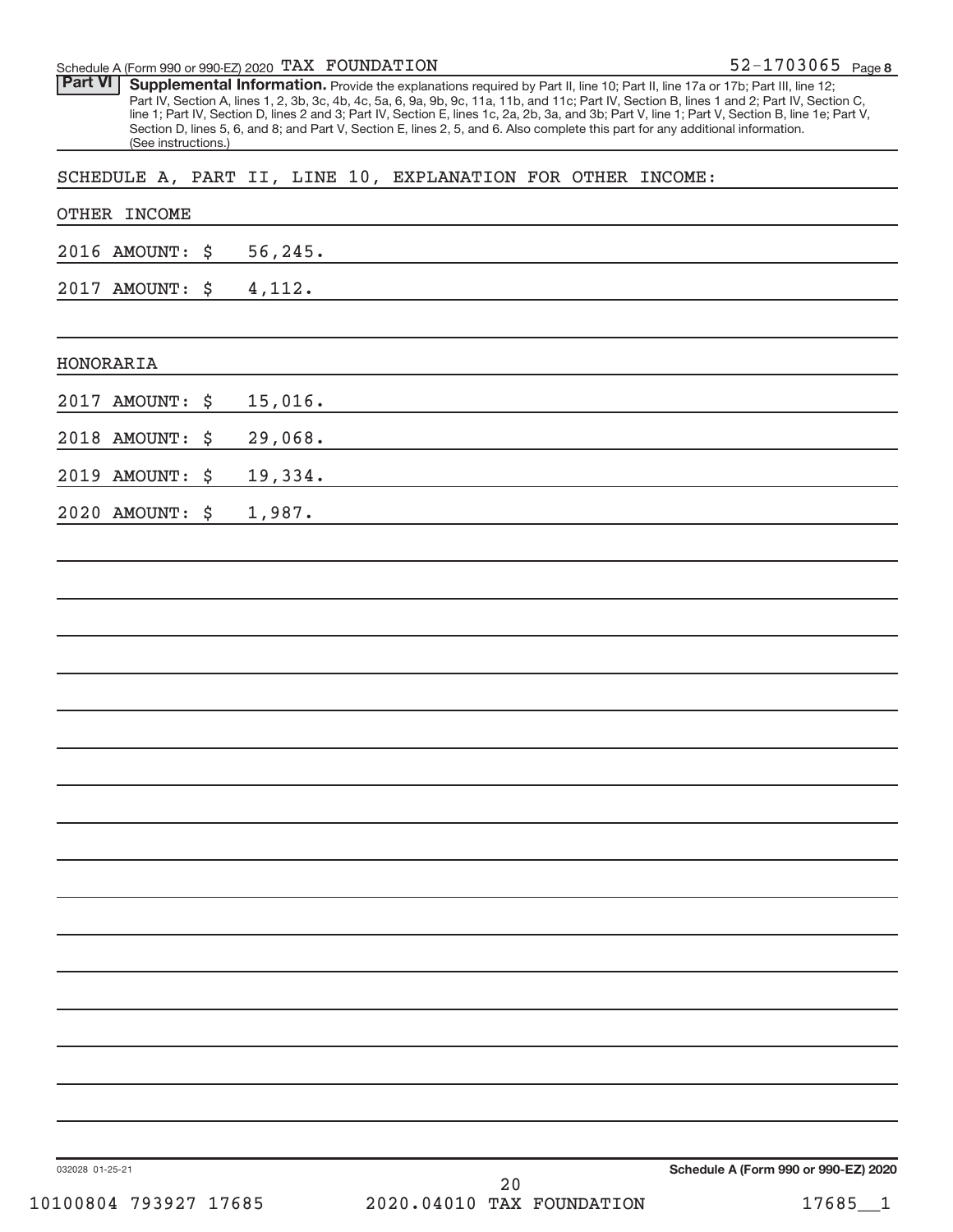Department of the Treasury Internal Revenue Service **(Form 990, 990-EZ,**

Name of the organization

**Organization type** (check one):

#### \*\* PUBLIC DISCLOSURE COPY \*\*

## **Schedule B Schedule of Contributors**

**or 990-PF) | Attach to Form 990, Form 990-EZ, or Form 990-PF. | Go to www.irs.gov/Form990 for the latest information.** OMB No. 1545-0047

**2020**

**Employer identification number**

| $2 - 1703065$ |  |  |  |  |
|---------------|--|--|--|--|
|               |  |  |  |  |

| TAX FOUNDATION | 52-1703065 |  |
|----------------|------------|--|
|----------------|------------|--|

| Filers of:         | Section:                                                                           |
|--------------------|------------------------------------------------------------------------------------|
| Form 990 or 990-EZ | $ \mathbf{X} $ 501(c)( 3) (enter number) organization                              |
|                    | $4947(a)(1)$ nonexempt charitable trust <b>not</b> treated as a private foundation |
|                    | 527 political organization                                                         |
| Form 990-PF        | 501(c)(3) exempt private foundation                                                |
|                    | 4947(a)(1) nonexempt charitable trust treated as a private foundation              |
|                    | 501(c)(3) taxable private foundation                                               |

Check if your organization is covered by the General Rule or a Special Rule. **Note:**  Only a section 501(c)(7), (8), or (10) organization can check boxes for both the General Rule and a Special Rule. See instructions.

#### **General Rule**

 $\begin{array}{c} \hline \end{array}$ 

 $\begin{array}{c} \hline \end{array}$ 

For an organization filing Form 990, 990-EZ, or 990-PF that received, during the year, contributions totaling \$5,000 or more (in money or property) from any one contributor. Complete Parts I and II. See instructions for determining a contributor's total contributions.

#### **Special Rules**

any one contributor, during the year, total contributions of the greater of (1) \$5,000; or (2) 2% of the amount on (i) Form 990, Part VIII, line 1h;  $\boxed{\text{X}}$  For an organization described in section 501(c)(3) filing Form 990 or 990-EZ that met the 33 1/3% support test of the regulations under sections 509(a)(1) and 170(b)(1)(A)(vi), that checked Schedule A (Form 990 or 990-EZ), Part II, line 13, 16a, or 16b, and that received from or (ii) Form 990-EZ, line 1. Complete Parts I and II.

For an organization described in section 501(c)(7), (8), or (10) filing Form 990 or 990-EZ that received from any one contributor, during the year, total contributions of more than \$1,000 exclusively for religious, charitable, scientific, literary, or educational purposes, or for the prevention of cruelty to children or animals. Complete Parts I (entering "N/A" in column (b) instead of the contributor name and address), II, and III.  $\begin{array}{c} \hline \end{array}$ 

purpose. Don't complete any of the parts unless the General Rule applies to this organization because it received nonexclusively year, contributions exclusively for religious, charitable, etc., purposes, but no such contributions totaled more than \$1,000. If this box is checked, enter here the total contributions that were received during the year for an exclusively religious, charitable, etc., For an organization described in section 501(c)(7), (8), or (10) filing Form 990 or 990-EZ that received from any one contributor, during the religious, charitable, etc., contributions totaling \$5,000 or more during the year  $~\ldots\ldots\ldots\ldots\ldots\ldots\ldots\ldots\blacktriangleright~$ \$

**Caution:**  An organization that isn't covered by the General Rule and/or the Special Rules doesn't file Schedule B (Form 990, 990-EZ, or 990-PF),  **must** but it answer "No" on Part IV, line 2, of its Form 990; or check the box on line H of its Form 990-EZ or on its Form 990-PF, Part I, line 2, to certify that it doesn't meet the filing requirements of Schedule B (Form 990, 990-EZ, or 990-PF).

LHA For Paperwork Reduction Act Notice, see the instructions for Form 990, 990-EZ, or 990-PF. Schedule B (Form 990, 990-EZ, or 990-PF) (2020)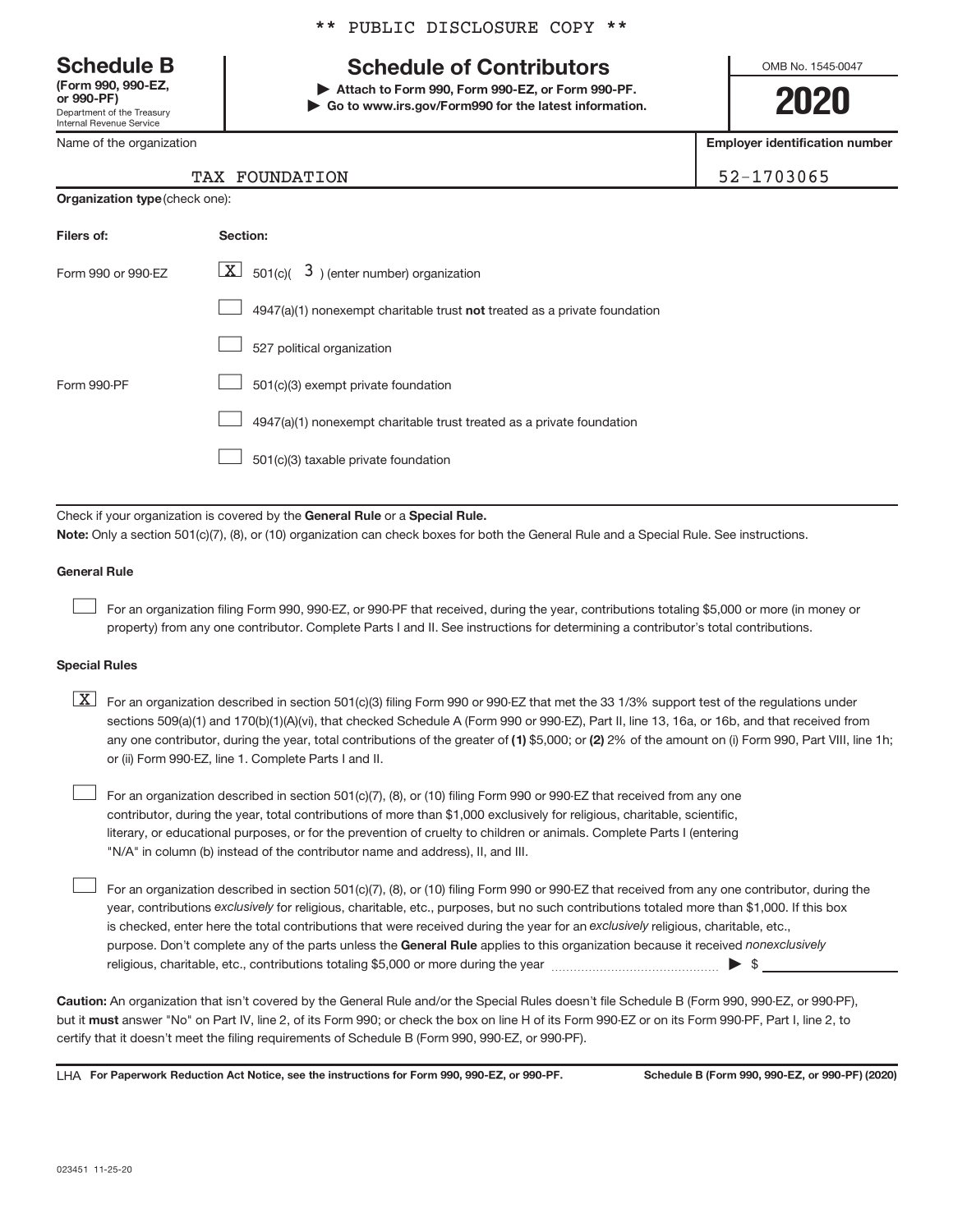#### Schedule B (Form 990, 990-EZ, or 990-PF) (2020)

Name of organization

#### TAX FOUNDATION 52-1703065

| Part I                      | <b>Contributors</b> (see instructions). Use duplicate copies of Part I if additional space is needed. |                                              |                                                                                                                                                                                      |
|-----------------------------|-------------------------------------------------------------------------------------------------------|----------------------------------------------|--------------------------------------------------------------------------------------------------------------------------------------------------------------------------------------|
| (a)                         | (b)                                                                                                   | (c)                                          | (d)                                                                                                                                                                                  |
| No.                         | Name, address, and ZIP + 4                                                                            | <b>Total contributions</b>                   | Type of contribution                                                                                                                                                                 |
| 1                           |                                                                                                       | 270,000.<br>\$                               | $\overline{\text{X}}$<br>Person<br>Payroll<br><b>Noncash</b><br>(Complete Part II for<br>noncash contributions.)                                                                     |
| (a)<br>No.                  | (b)<br>Name, address, and ZIP + 4                                                                     | (c)<br><b>Total contributions</b>            | (d)<br>Type of contribution                                                                                                                                                          |
|                             |                                                                                                       |                                              |                                                                                                                                                                                      |
| $\overline{a}$              |                                                                                                       | 200,000.<br>\$                               | $\overline{\text{X}}$<br>Person<br>Payroll<br><b>Noncash</b><br>(Complete Part II for<br>noncash contributions.)                                                                     |
| (a)<br>No.                  | (b)<br>Name, address, and ZIP + 4                                                                     | (c)<br><b>Total contributions</b>            | (d)<br>Type of contribution                                                                                                                                                          |
| 3                           |                                                                                                       | 600,000.<br>\$                               | $\overline{\mathbf{X}}$<br>Person<br>Payroll<br><b>Noncash</b><br>(Complete Part II for<br>noncash contributions.)                                                                   |
| (a)<br>No.                  | (b)<br>Name, address, and ZIP + 4                                                                     | (c)<br><b>Total contributions</b>            | (d)<br>Type of contribution                                                                                                                                                          |
| 4                           |                                                                                                       | 600,000.<br>\$                               | $\overline{\mathbf{X}}$<br>Person<br>Payroll<br><b>Noncash</b><br>(Complete Part II for<br>noncash contributions.)                                                                   |
| (a)<br>No.                  | (b)<br>Name, address, and ZIP + 4                                                                     | (c)<br><b>Total contributions</b>            | (d)<br>Type of contribution                                                                                                                                                          |
| 5                           |                                                                                                       | 465,000.<br>$\$$                             | $\overline{\text{X}}$<br>Person<br>Payroll<br>Noncash<br>(Complete Part II for<br>noncash contributions.)                                                                            |
| (a)                         | (b)                                                                                                   | (c)                                          | (d)                                                                                                                                                                                  |
| No.<br>6<br>023452 11-25-20 | Name, address, and ZIP + 4                                                                            | <b>Total contributions</b><br>300,000.<br>\$ | Type of contribution<br>$\overline{\text{X}}$<br>Person<br>Payroll<br>Noncash<br>(Complete Part II for<br>noncash contributions.)<br>Schedule B (Form 990, 990-EZ, or 990-PF) (2020) |

10100804 793927 17685 2020.04010 TAX FOUNDATION 17685\_\_1 22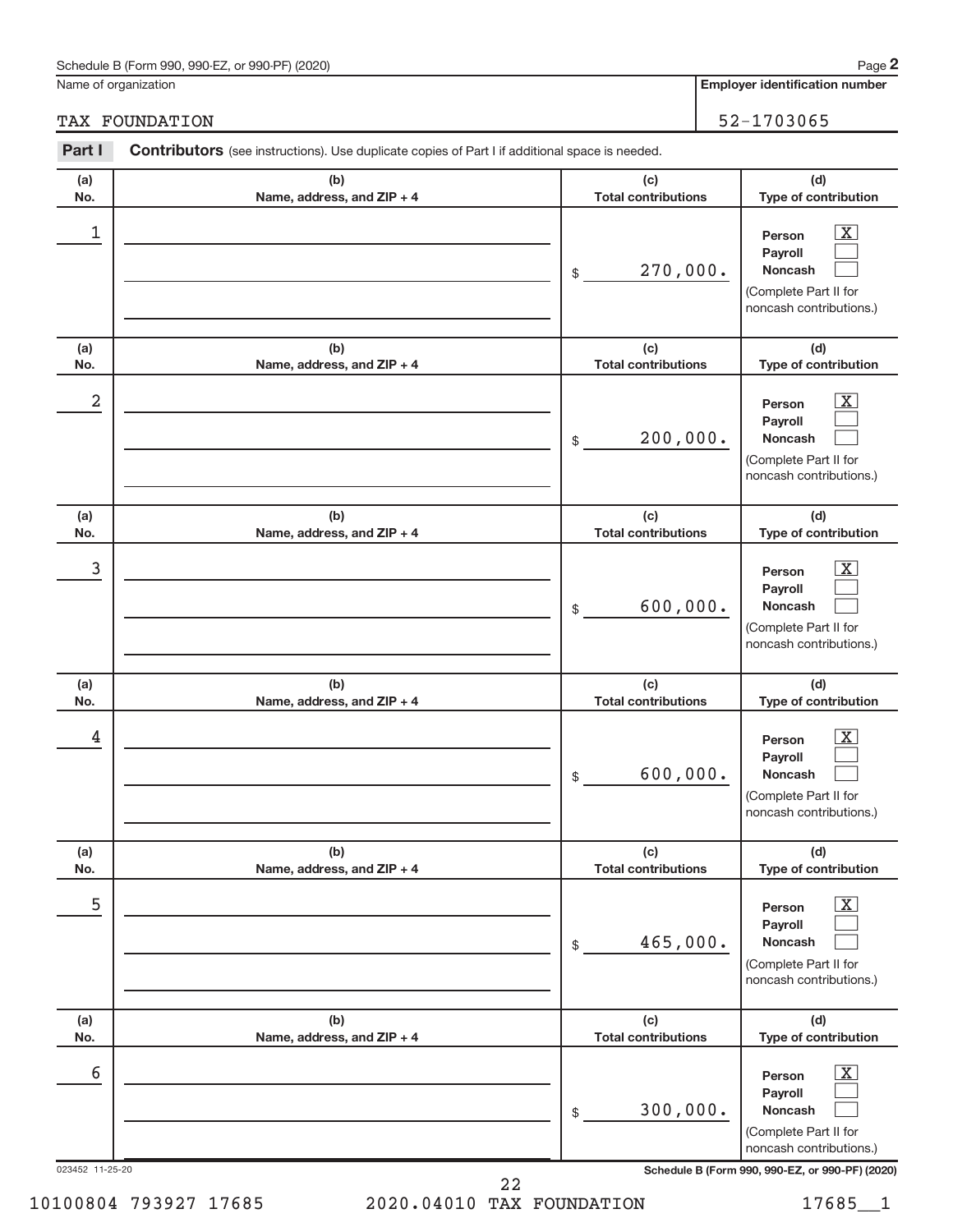| Schedule B (Form 990,<br>(2020)<br>990-EZ<br>or 990-PF) | Page |
|---------------------------------------------------------|------|
|                                                         |      |

Name of organization

**Employer identification number**

### TAX FOUNDATION 52-1703065

Part II Noncash Property (see instructions). Use duplicate copies of Part II if additional space is needed.

| (a)<br>No.<br>from<br>Part I | (b)<br>Description of noncash property given | (c)<br>FMV (or estimate)<br>(See instructions.) | (d)<br>Date received                            |
|------------------------------|----------------------------------------------|-------------------------------------------------|-------------------------------------------------|
|                              |                                              |                                                 |                                                 |
|                              |                                              | $\frac{1}{2}$                                   |                                                 |
| (a)<br>No.<br>from<br>Part I | (b)<br>Description of noncash property given | (c)<br>FMV (or estimate)<br>(See instructions.) | (d)<br>Date received                            |
|                              |                                              | $\frac{1}{2}$                                   |                                                 |
| (a)<br>No.<br>from<br>Part I | (b)<br>Description of noncash property given | (c)<br>FMV (or estimate)<br>(See instructions.) | (d)<br>Date received                            |
|                              |                                              | $\frac{1}{2}$                                   |                                                 |
| (a)<br>No.<br>from<br>Part I | (b)<br>Description of noncash property given | (c)<br>FMV (or estimate)<br>(See instructions.) | (d)<br>Date received                            |
|                              |                                              | $$ -$                                           |                                                 |
| (a)<br>No.<br>from<br>Part I | (b)<br>Description of noncash property given | (c)<br>FMV (or estimate)<br>(See instructions.) | (d)<br>Date received                            |
|                              |                                              | \$                                              |                                                 |
| (a)<br>No.<br>from<br>Part I | (b)<br>Description of noncash property given | (c)<br>FMV (or estimate)<br>(See instructions.) | (d)<br>Date received                            |
|                              |                                              | \$                                              |                                                 |
| 023453 11-25-20              | 23                                           |                                                 | Schedule B (Form 990, 990-EZ, or 990-PF) (2020) |

10100804 793927 17685 2020.04010 TAX FOUNDATION 17685\_\_1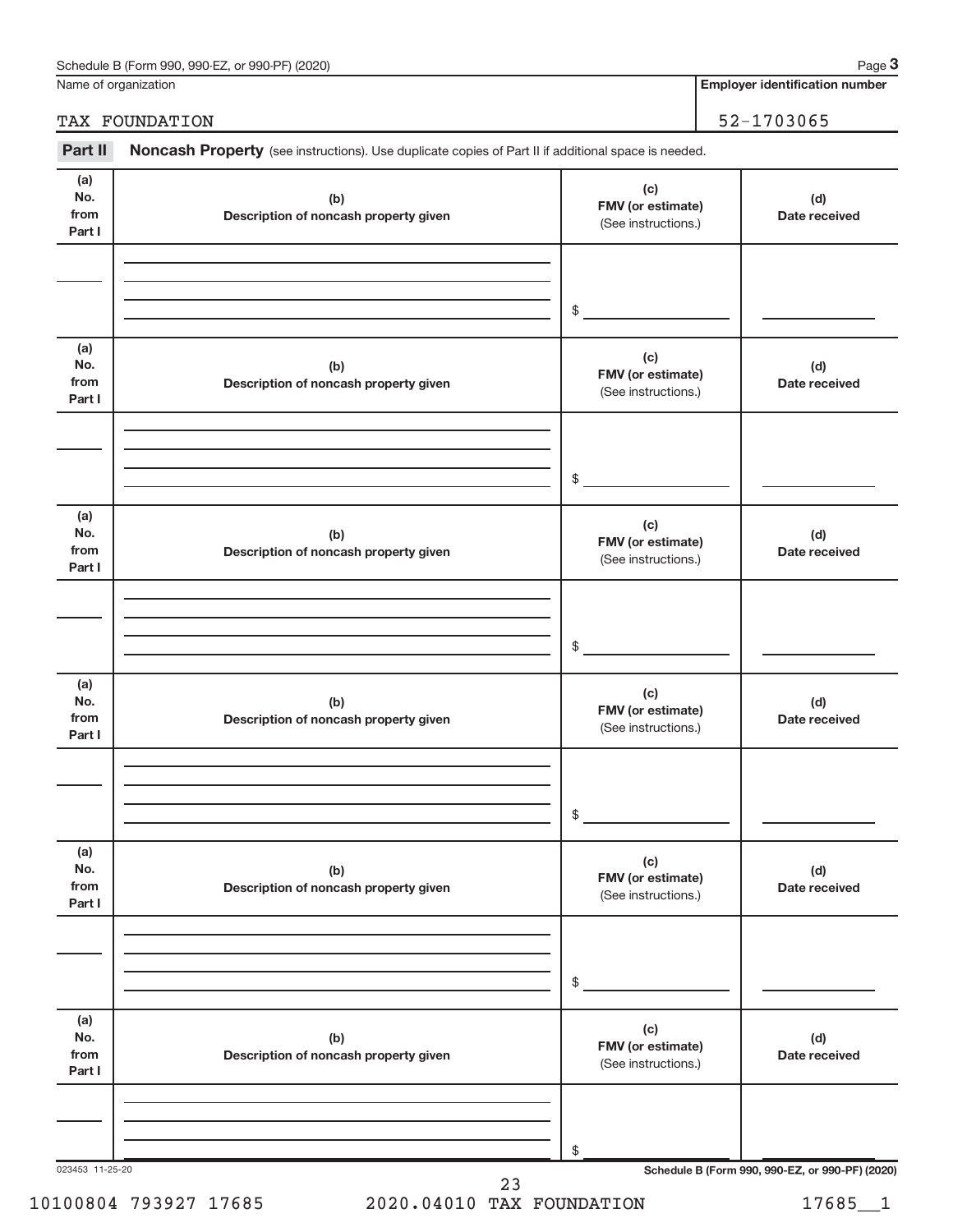|                             | Name of organization                                                                                                                                                                                                                                                                                                                      |                      | <b>Employer identification number</b>                                                                                                                          |  |  |  |  |
|-----------------------------|-------------------------------------------------------------------------------------------------------------------------------------------------------------------------------------------------------------------------------------------------------------------------------------------------------------------------------------------|----------------------|----------------------------------------------------------------------------------------------------------------------------------------------------------------|--|--|--|--|
|                             | TAX FOUNDATION                                                                                                                                                                                                                                                                                                                            |                      | 52-1703065                                                                                                                                                     |  |  |  |  |
| Part III                    | from any one contributor. Complete columns (a) through (e) and the following line entry. For organizations<br>completing Part III, enter the total of exclusively religious, charitable, etc., contributions of \$1,000 or less for the year. (Enter this info. once.)<br>Use duplicate copies of Part III if additional space is needed. |                      | Exclusively religious, charitable, etc., contributions to organizations described in section 501(c)(7), (8), or (10) that total more than \$1,000 for the year |  |  |  |  |
| $(a)$ No.<br>from<br>Part I | (b) Purpose of gift                                                                                                                                                                                                                                                                                                                       | (c) Use of gift      | (d) Description of how gift is held                                                                                                                            |  |  |  |  |
|                             |                                                                                                                                                                                                                                                                                                                                           |                      |                                                                                                                                                                |  |  |  |  |
|                             |                                                                                                                                                                                                                                                                                                                                           | (e) Transfer of gift |                                                                                                                                                                |  |  |  |  |
|                             | Transferee's name, address, and ZIP + 4                                                                                                                                                                                                                                                                                                   |                      | Relationship of transferor to transferee                                                                                                                       |  |  |  |  |
|                             |                                                                                                                                                                                                                                                                                                                                           |                      |                                                                                                                                                                |  |  |  |  |
| $(a)$ No.<br>from<br>Part I | (b) Purpose of gift                                                                                                                                                                                                                                                                                                                       | (c) Use of gift      | (d) Description of how gift is held                                                                                                                            |  |  |  |  |
|                             |                                                                                                                                                                                                                                                                                                                                           |                      |                                                                                                                                                                |  |  |  |  |
|                             |                                                                                                                                                                                                                                                                                                                                           | (e) Transfer of gift |                                                                                                                                                                |  |  |  |  |
|                             | Transferee's name, address, and ZIP + 4                                                                                                                                                                                                                                                                                                   |                      | Relationship of transferor to transferee                                                                                                                       |  |  |  |  |
|                             |                                                                                                                                                                                                                                                                                                                                           |                      |                                                                                                                                                                |  |  |  |  |
| (a) No.<br>from<br>Part I   | (b) Purpose of gift                                                                                                                                                                                                                                                                                                                       | (c) Use of gift      | (d) Description of how gift is held                                                                                                                            |  |  |  |  |
|                             |                                                                                                                                                                                                                                                                                                                                           |                      |                                                                                                                                                                |  |  |  |  |
|                             | (e) Transfer of gift                                                                                                                                                                                                                                                                                                                      |                      |                                                                                                                                                                |  |  |  |  |
|                             | Transferee's name, address, and ZIP + 4                                                                                                                                                                                                                                                                                                   |                      | Relationship of transferor to transferee                                                                                                                       |  |  |  |  |
|                             |                                                                                                                                                                                                                                                                                                                                           |                      |                                                                                                                                                                |  |  |  |  |
| $(a)$ No.<br>from<br>Part I | (b) Purpose of gift                                                                                                                                                                                                                                                                                                                       | (c) Use of gift      | (d) Description of how gift is held                                                                                                                            |  |  |  |  |
|                             |                                                                                                                                                                                                                                                                                                                                           |                      |                                                                                                                                                                |  |  |  |  |
|                             |                                                                                                                                                                                                                                                                                                                                           | (e) Transfer of gift |                                                                                                                                                                |  |  |  |  |
|                             | Transferee's name, address, and ZIP + 4                                                                                                                                                                                                                                                                                                   |                      | Relationship of transferor to transferee                                                                                                                       |  |  |  |  |
|                             |                                                                                                                                                                                                                                                                                                                                           |                      |                                                                                                                                                                |  |  |  |  |
| 023454 11-25-20             |                                                                                                                                                                                                                                                                                                                                           | 24                   | Schedule B (Form 990, 990-EZ, or 990-PF) (2020)                                                                                                                |  |  |  |  |

10100804 793927 17685 2020.04010 TAX FOUNDATION 17685\_\_1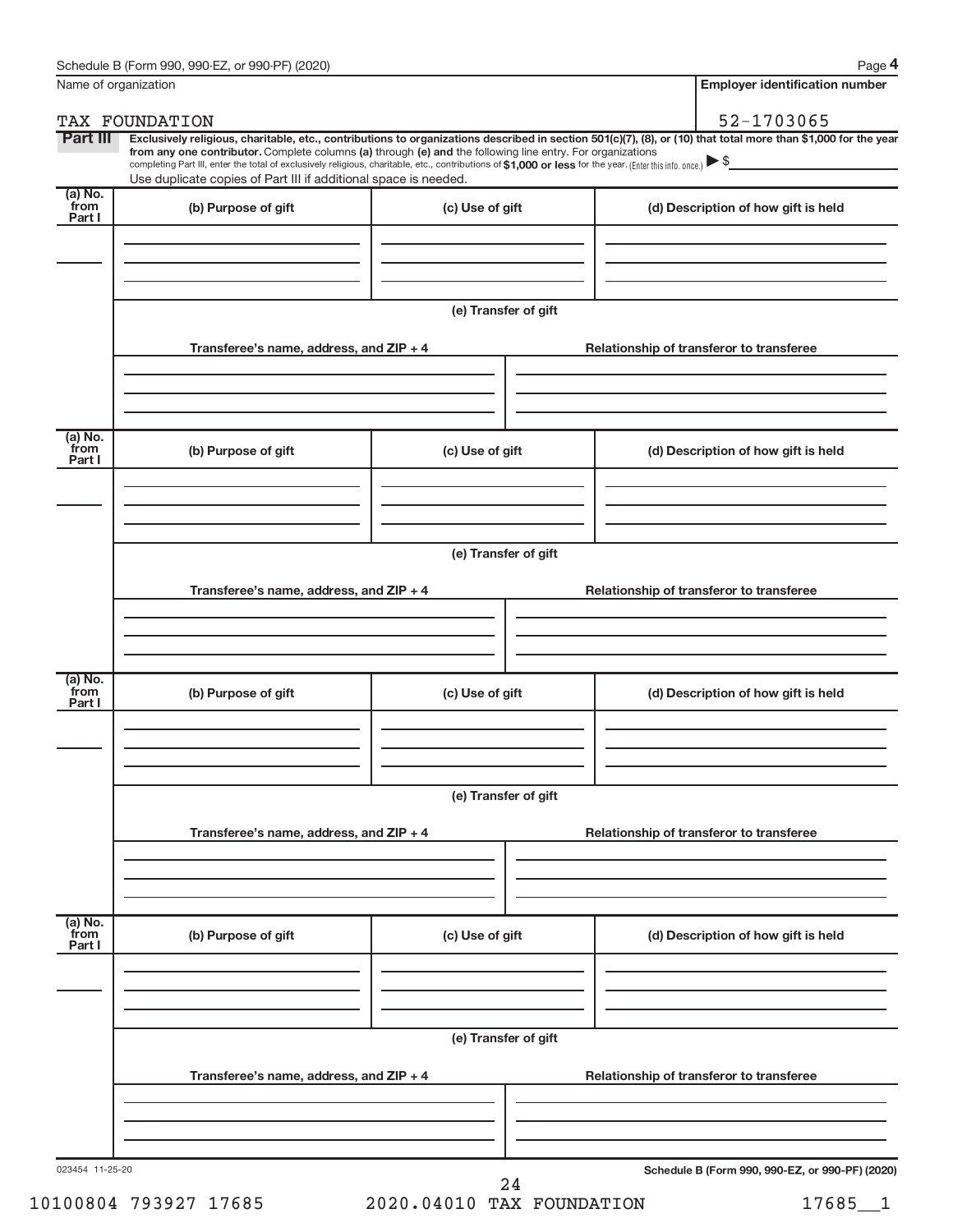| (Form 990) |  |
|------------|--|
|------------|--|

**(Form 990) | Complete if the organization answered "Yes" on Form 990, Part IV, line 6, 7, 8, 9, 10, 11a, 11b, 11c, 11d, 11e, 11f, 12a, or 12b. SCHEDULE D Supplemental Financial Statements**<br> **Form 990 2020**<br>
Part IV line 6.7.8.9.10, 11a, 11b, 11d, 11d, 11d, 11d, 11d, 20, 07, 12b

**| Attach to Form 990. |Go to www.irs.gov/Form990 for instructions and the latest information.**



Department of the Treasury Internal Revenue Service

| TAX FOUNDATION |
|----------------|
|                |

**Name of the organization Employer identification number**  $N$  52-1703065

| Part I       | Organizations Maintaining Donor Advised Funds or Other Similar Funds or Accounts. Complete if the                                              |                         |                                                    |
|--------------|------------------------------------------------------------------------------------------------------------------------------------------------|-------------------------|----------------------------------------------------|
|              | organization answered "Yes" on Form 990, Part IV, line 6.                                                                                      |                         |                                                    |
|              |                                                                                                                                                | (a) Donor advised funds | (b) Funds and other accounts                       |
| 1.           |                                                                                                                                                |                         |                                                    |
| 2            | Aggregate value of contributions to (during year)                                                                                              |                         |                                                    |
| з            | Aggregate value of grants from (during year)                                                                                                   |                         |                                                    |
| 4            |                                                                                                                                                |                         |                                                    |
| 5            | Did the organization inform all donors and donor advisors in writing that the assets held in donor advised funds                               |                         |                                                    |
|              |                                                                                                                                                |                         | Yes<br><b>No</b>                                   |
| 6            | Did the organization inform all grantees, donors, and donor advisors in writing that grant funds can be used only                              |                         |                                                    |
|              | for charitable purposes and not for the benefit of the donor or donor advisor, or for any other purpose conferring                             |                         |                                                    |
|              | impermissible private benefit?                                                                                                                 |                         | Yes<br>No                                          |
|              | Part II<br>Conservation Easements. Complete if the organization answered "Yes" on Form 990, Part IV, line 7.                                   |                         |                                                    |
| 1.           | Purpose(s) of conservation easements held by the organization (check all that apply).                                                          |                         |                                                    |
|              | Preservation of land for public use (for example, recreation or education)                                                                     |                         | Preservation of a historically important land area |
|              | Protection of natural habitat                                                                                                                  |                         | Preservation of a certified historic structure     |
|              | Preservation of open space                                                                                                                     |                         |                                                    |
| 2            | Complete lines 2a through 2d if the organization held a qualified conservation contribution in the form of a conservation easement on the last |                         |                                                    |
|              | day of the tax year.                                                                                                                           |                         | Held at the End of the Tax Year                    |
|              |                                                                                                                                                |                         | 2a                                                 |
| b            | Total acreage restricted by conservation easements                                                                                             |                         | 2 <sub>b</sub>                                     |
| С            | Number of conservation easements on a certified historic structure included in (a) manufacture included in (a)                                 |                         | 2c                                                 |
| d            | Number of conservation easements included in (c) acquired after 7/25/06, and not on a historic structure                                       |                         |                                                    |
|              |                                                                                                                                                |                         | 2d                                                 |
| 3            | Number of conservation easements modified, transferred, released, extinguished, or terminated by the organization during the tax               |                         |                                                    |
|              | year                                                                                                                                           |                         |                                                    |
| 4            | Number of states where property subject to conservation easement is located >                                                                  |                         |                                                    |
| 5            | Does the organization have a written policy regarding the periodic monitoring, inspection, handling of                                         |                         |                                                    |
|              | violations, and enforcement of the conservation easements it holds?                                                                            |                         | Yes<br><b>No</b>                                   |
| 6            | Staff and volunteer hours devoted to monitoring, inspecting, handling of violations, and enforcing conservation easements during the year      |                         |                                                    |
|              |                                                                                                                                                |                         |                                                    |
| 7            | Amount of expenses incurred in monitoring, inspecting, handling of violations, and enforcing conservation easements during the year            |                         |                                                    |
|              | $\blacktriangleright$ \$<br>Does each conservation easement reported on line 2(d) above satisfy the requirements of section 170(h)(4)(B)(i)    |                         |                                                    |
| 8            |                                                                                                                                                |                         | Yes<br><b>No</b>                                   |
| 9            | In Part XIII, describe how the organization reports conservation easements in its revenue and expense statement and                            |                         |                                                    |
|              | balance sheet, and include, if applicable, the text of the footnote to the organization's financial statements that describes the              |                         |                                                    |
|              | organization's accounting for conservation easements.                                                                                          |                         |                                                    |
|              | Organizations Maintaining Collections of Art, Historical Treasures, or Other Similar Assets.<br>Part III                                       |                         |                                                    |
|              | Complete if the organization answered "Yes" on Form 990, Part IV, line 8.                                                                      |                         |                                                    |
|              | 1a If the organization elected, as permitted under FASB ASC 958, not to report in its revenue statement and balance sheet works                |                         |                                                    |
|              | of art, historical treasures, or other similar assets held for public exhibition, education, or research in furtherance of public              |                         |                                                    |
|              | service, provide in Part XIII the text of the footnote to its financial statements that describes these items.                                 |                         |                                                    |
|              | <b>b</b> If the organization elected, as permitted under FASB ASC 958, to report in its revenue statement and balance sheet works of           |                         |                                                    |
|              | art, historical treasures, or other similar assets held for public exhibition, education, or research in furtherance of public service,        |                         |                                                    |
|              | provide the following amounts relating to these items:                                                                                         |                         |                                                    |
|              |                                                                                                                                                |                         |                                                    |
|              | (ii) Assets included in Form 990, Part X                                                                                                       |                         | $\blacktriangleright$ s                            |
| $\mathbf{2}$ | If the organization received or held works of art, historical treasures, or other similar assets for financial gain, provide                   |                         |                                                    |
|              | the following amounts required to be reported under FASB ASC 958 relating to these items:                                                      |                         |                                                    |
|              |                                                                                                                                                |                         | \$                                                 |
|              |                                                                                                                                                |                         | \$                                                 |
|              | LHA For Paperwork Reduction Act Notice, see the Instructions for Form 990.                                                                     |                         | Schedule D (Form 990) 2020                         |

032051 12-01-20

10100804 793927 17685 2020.04010 TAX FOUNDATION 17685\_\_1 25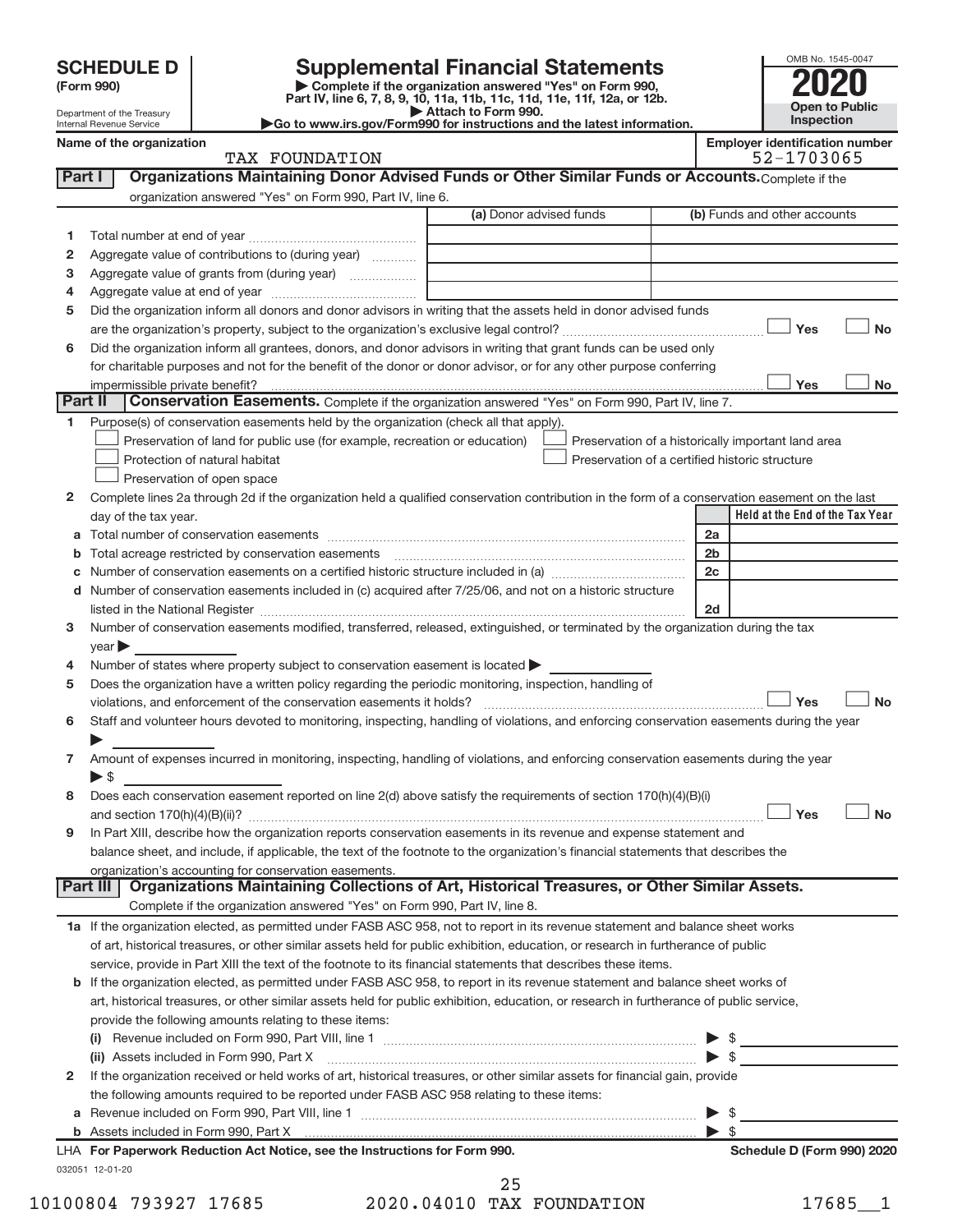|        | TAX FOUNDATION<br>Schedule D (Form 990) 2020                                                                                                                                                                                   |                                         |   |                |                                                                             |                                 | 52-1703065 Page 2 |                |          |           |
|--------|--------------------------------------------------------------------------------------------------------------------------------------------------------------------------------------------------------------------------------|-----------------------------------------|---|----------------|-----------------------------------------------------------------------------|---------------------------------|-------------------|----------------|----------|-----------|
|        | Part III<br>Organizations Maintaining Collections of Art, Historical Treasures, or Other Similar Assets (continued)                                                                                                            |                                         |   |                |                                                                             |                                 |                   |                |          |           |
| 3      | Using the organization's acquisition, accession, and other records, check any of the following that make significant use of its                                                                                                |                                         |   |                |                                                                             |                                 |                   |                |          |           |
|        | collection items (check all that apply):                                                                                                                                                                                       |                                         |   |                |                                                                             |                                 |                   |                |          |           |
| a      | Public exhibition                                                                                                                                                                                                              |                                         |   |                | Loan or exchange program                                                    |                                 |                   |                |          |           |
| b      | Scholarly research                                                                                                                                                                                                             |                                         |   | Other          |                                                                             |                                 |                   |                |          |           |
| C      | Preservation for future generations                                                                                                                                                                                            |                                         |   |                |                                                                             |                                 |                   |                |          |           |
| 4      | Provide a description of the organization's collections and explain how they further the organization's exempt purpose in Part XIII.                                                                                           |                                         |   |                |                                                                             |                                 |                   |                |          |           |
| 5      | During the year, did the organization solicit or receive donations of art, historical treasures, or other similar assets                                                                                                       |                                         |   |                |                                                                             |                                 |                   |                |          |           |
|        |                                                                                                                                                                                                                                |                                         |   |                |                                                                             |                                 |                   | Yes            |          | No        |
|        | Part IV<br><b>Escrow and Custodial Arrangements.</b> Complete if the organization answered "Yes" on Form 990, Part IV, line 9, or                                                                                              |                                         |   |                |                                                                             |                                 |                   |                |          |           |
|        | reported an amount on Form 990, Part X, line 21.                                                                                                                                                                               |                                         |   |                |                                                                             |                                 |                   |                |          |           |
|        | 1a Is the organization an agent, trustee, custodian or other intermediary for contributions or other assets not included                                                                                                       |                                         |   |                |                                                                             |                                 |                   |                |          |           |
|        |                                                                                                                                                                                                                                |                                         |   |                |                                                                             |                                 |                   | Yes            |          | <b>No</b> |
|        | b If "Yes," explain the arrangement in Part XIII and complete the following table:                                                                                                                                             |                                         |   |                |                                                                             |                                 |                   |                |          |           |
|        |                                                                                                                                                                                                                                |                                         |   |                |                                                                             |                                 |                   | Amount         |          |           |
| С      | Beginning balance measurements and contain the contract of the contract of the contract of the contract of the                                                                                                                 |                                         |   |                |                                                                             | 1c                              |                   |                |          |           |
|        | Additions during the year manufactured and an annual contract of the year manufactured and all the year manufactured and all the year manufactured and all the year manufactured and all the state of the state of the state o |                                         |   |                |                                                                             | 1d                              |                   |                |          |           |
|        | Distributions during the year measurement contains and the year measurement of the year measurement of the set                                                                                                                 |                                         |   |                |                                                                             | 1e                              |                   |                |          |           |
|        |                                                                                                                                                                                                                                |                                         |   |                |                                                                             | 1f                              |                   |                |          |           |
|        | 2a Did the organization include an amount on Form 990, Part X, line 21, for escrow or custodial account liability?                                                                                                             |                                         |   |                |                                                                             |                                 |                   | Yes            |          | No        |
|        | Endowment Funds. Complete if the organization answered "Yes" on Form 990, Part IV, line 10.<br>Part V                                                                                                                          |                                         |   |                |                                                                             |                                 |                   |                |          |           |
|        |                                                                                                                                                                                                                                |                                         |   |                | (c) Two years back $\vert$ (d) Three years back $\vert$ (e) Four years back |                                 |                   |                |          |           |
|        |                                                                                                                                                                                                                                | (a) Current year                        |   | (b) Prior year |                                                                             |                                 |                   |                |          |           |
| ٦а     | Beginning of year balance                                                                                                                                                                                                      |                                         |   |                |                                                                             |                                 |                   |                |          |           |
|        | Net investment earnings, gains, and losses                                                                                                                                                                                     |                                         |   |                |                                                                             |                                 |                   |                |          |           |
|        |                                                                                                                                                                                                                                |                                         |   |                |                                                                             |                                 |                   |                |          |           |
|        | e Other expenditures for facilities                                                                                                                                                                                            |                                         |   |                |                                                                             |                                 |                   |                |          |           |
|        |                                                                                                                                                                                                                                |                                         |   |                |                                                                             |                                 |                   |                |          |           |
|        |                                                                                                                                                                                                                                |                                         |   |                |                                                                             |                                 |                   |                |          |           |
|        |                                                                                                                                                                                                                                |                                         |   |                |                                                                             |                                 |                   |                |          |           |
| g<br>2 | Provide the estimated percentage of the current year end balance (line 1g, column (a)) held as:                                                                                                                                |                                         |   |                |                                                                             |                                 |                   |                |          |           |
|        | Board designated or quasi-endowment                                                                                                                                                                                            |                                         | ℅ |                |                                                                             |                                 |                   |                |          |           |
|        | Permanent endowment                                                                                                                                                                                                            | %                                       |   |                |                                                                             |                                 |                   |                |          |           |
| С      | Term endowment $\blacktriangleright$                                                                                                                                                                                           | $\%$                                    |   |                |                                                                             |                                 |                   |                |          |           |
|        | The percentages on lines 2a, 2b, and 2c should equal 100%.                                                                                                                                                                     |                                         |   |                |                                                                             |                                 |                   |                |          |           |
|        | 3a Are there endowment funds not in the possession of the organization that are held and administered for the organization                                                                                                     |                                         |   |                |                                                                             |                                 |                   |                |          |           |
|        | by:                                                                                                                                                                                                                            |                                         |   |                |                                                                             |                                 |                   |                | Yes      | No.       |
|        | (i)                                                                                                                                                                                                                            |                                         |   |                |                                                                             |                                 |                   | 3a(i)          |          |           |
|        |                                                                                                                                                                                                                                |                                         |   |                |                                                                             |                                 |                   | 3a(ii)         |          |           |
|        |                                                                                                                                                                                                                                |                                         |   |                |                                                                             |                                 |                   | 3 <sub>b</sub> |          |           |
|        | Describe in Part XIII the intended uses of the organization's endowment funds.                                                                                                                                                 |                                         |   |                |                                                                             |                                 |                   |                |          |           |
|        | Land, Buildings, and Equipment.<br><b>Part VI</b>                                                                                                                                                                              |                                         |   |                |                                                                             |                                 |                   |                |          |           |
|        | Complete if the organization answered "Yes" on Form 990, Part IV, line 11a. See Form 990, Part X, line 10.                                                                                                                     |                                         |   |                |                                                                             |                                 |                   |                |          |           |
|        | Description of property                                                                                                                                                                                                        | (a) Cost or other<br>basis (investment) |   |                | (b) Cost or other<br>basis (other)                                          | (c) Accumulated<br>depreciation |                   | (d) Book value |          |           |
|        |                                                                                                                                                                                                                                |                                         |   |                |                                                                             |                                 |                   |                |          |           |
| b      |                                                                                                                                                                                                                                |                                         |   |                |                                                                             |                                 |                   |                |          |           |
|        | Leasehold improvements                                                                                                                                                                                                         |                                         |   |                | 645,581.                                                                    | 325, 133.                       |                   |                | 320,448. |           |
|        |                                                                                                                                                                                                                                |                                         |   |                | 493,138.                                                                    | 425,086.                        |                   |                | 68,052.  |           |
|        |                                                                                                                                                                                                                                |                                         |   |                |                                                                             |                                 |                   |                |          |           |
|        | Total. Add lines 1a through 1e. (Column (d) must equal Form 990, Part X, column (B), line 10c.)                                                                                                                                |                                         |   |                |                                                                             |                                 |                   |                | 388,500. |           |

**Schedule D (Form 990) 2020**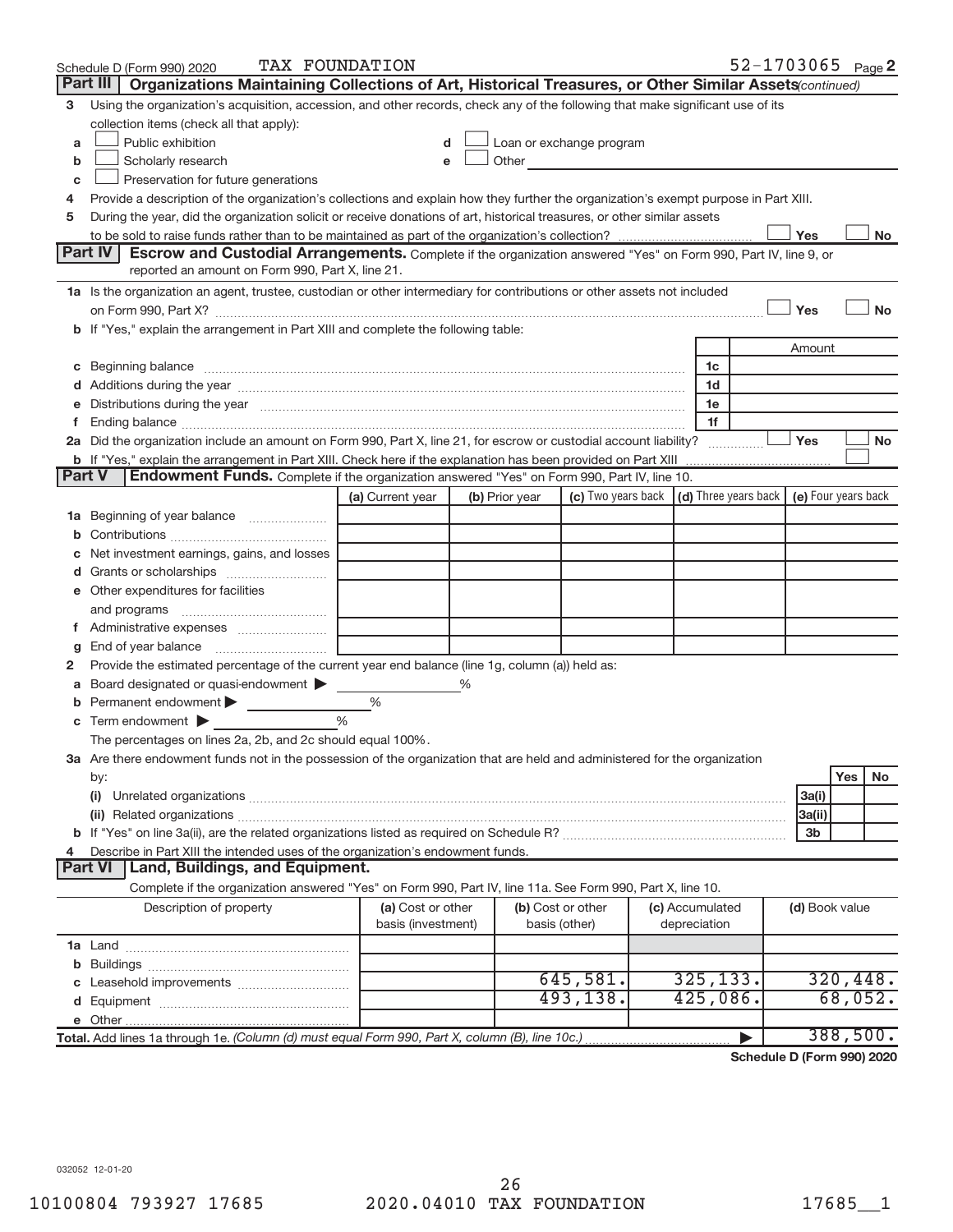TAX FOUNDATION

| Complete if the organization answered "Yes" on Form 990, Part IV, line 11b. See Form 990, Part X, line 12.                                  |                 |                                                           |                |
|---------------------------------------------------------------------------------------------------------------------------------------------|-----------------|-----------------------------------------------------------|----------------|
| (a) Description of security or category (including name of security)                                                                        | (b) Book value  | (c) Method of valuation: Cost or end-of-year market value |                |
| (1) Financial derivatives                                                                                                                   |                 |                                                           |                |
|                                                                                                                                             |                 |                                                           |                |
| $(3)$ Other                                                                                                                                 |                 |                                                           |                |
| (A)                                                                                                                                         |                 |                                                           |                |
| (B)                                                                                                                                         |                 |                                                           |                |
| (C)                                                                                                                                         |                 |                                                           |                |
| (D)                                                                                                                                         |                 |                                                           |                |
| (E)                                                                                                                                         |                 |                                                           |                |
| (F)                                                                                                                                         |                 |                                                           |                |
| (G)                                                                                                                                         |                 |                                                           |                |
| (H)                                                                                                                                         |                 |                                                           |                |
| Total. (Col. (b) must equal Form 990, Part X, col. (B) line 12.)                                                                            |                 |                                                           |                |
| Part VIII Investments - Program Related.                                                                                                    |                 |                                                           |                |
|                                                                                                                                             |                 |                                                           |                |
| Complete if the organization answered "Yes" on Form 990, Part IV, line 11c. See Form 990, Part X, line 13.<br>(a) Description of investment | (b) Book value  | (c) Method of valuation: Cost or end-of-year market value |                |
|                                                                                                                                             |                 |                                                           |                |
| (1)                                                                                                                                         |                 |                                                           |                |
| (2)                                                                                                                                         |                 |                                                           |                |
| (3)                                                                                                                                         |                 |                                                           |                |
| (4)                                                                                                                                         |                 |                                                           |                |
| (5)                                                                                                                                         |                 |                                                           |                |
| (6)                                                                                                                                         |                 |                                                           |                |
| (7)                                                                                                                                         |                 |                                                           |                |
| (8)                                                                                                                                         |                 |                                                           |                |
| (9)                                                                                                                                         |                 |                                                           |                |
| Total. (Col. (b) must equal Form 990, Part X, col. (B) line $13.$ )                                                                         |                 |                                                           |                |
| Part IX<br><b>Other Assets.</b>                                                                                                             |                 |                                                           |                |
| Complete if the organization answered "Yes" on Form 990, Part IV, line 11d. See Form 990, Part X, line 15.                                  |                 |                                                           |                |
|                                                                                                                                             | (a) Description |                                                           | (b) Book value |
| (1)                                                                                                                                         |                 |                                                           |                |
| (2)                                                                                                                                         |                 |                                                           |                |
| (3)                                                                                                                                         |                 |                                                           |                |
| (4)                                                                                                                                         |                 |                                                           |                |
| (5)                                                                                                                                         |                 |                                                           |                |
| (6)                                                                                                                                         |                 |                                                           |                |
| (7)                                                                                                                                         |                 |                                                           |                |
|                                                                                                                                             |                 |                                                           |                |
| (8)                                                                                                                                         |                 |                                                           |                |
| (9)                                                                                                                                         |                 |                                                           |                |
| Total. (Column (b) must equal Form 990, Part X, col. (B) line 15.)<br><b>Other Liabilities.</b><br>Part X                                   |                 |                                                           |                |
|                                                                                                                                             |                 |                                                           |                |
| Complete if the organization answered "Yes" on Form 990, Part IV, line 11e or 11f. See Form 990, Part X, line 25.                           |                 |                                                           |                |
| (a) Description of liability<br>1.                                                                                                          |                 |                                                           | (b) Book value |
| Federal income taxes<br>(1)                                                                                                                 |                 |                                                           |                |
| DEFERRED RENT & LEASE INCENTIVE<br>(2)                                                                                                      |                 |                                                           | 761, 783.      |
| CAPITAL LEASE LIABILITY<br>(3)                                                                                                              |                 |                                                           | 7,513.         |
| (4)                                                                                                                                         |                 |                                                           |                |
| (5)                                                                                                                                         |                 |                                                           |                |
| (6)                                                                                                                                         |                 |                                                           |                |
| (7)                                                                                                                                         |                 |                                                           |                |
| (8)                                                                                                                                         |                 |                                                           |                |
| (9)                                                                                                                                         |                 |                                                           |                |
|                                                                                                                                             |                 |                                                           | 769, 296.      |
|                                                                                                                                             |                 |                                                           |                |

**2.** Liability for uncertain tax positions. In Part XIII, provide the text of the footnote to the organization's financial statements that reports the organization's liability for uncertain tax positions under FASB ASC 740. Check here if the text of the footnote has been provided in Part XIII..  $\boxed{\text{X}}$ 

#### **Schedule D (Form 990) 2020**

032053 12-01-20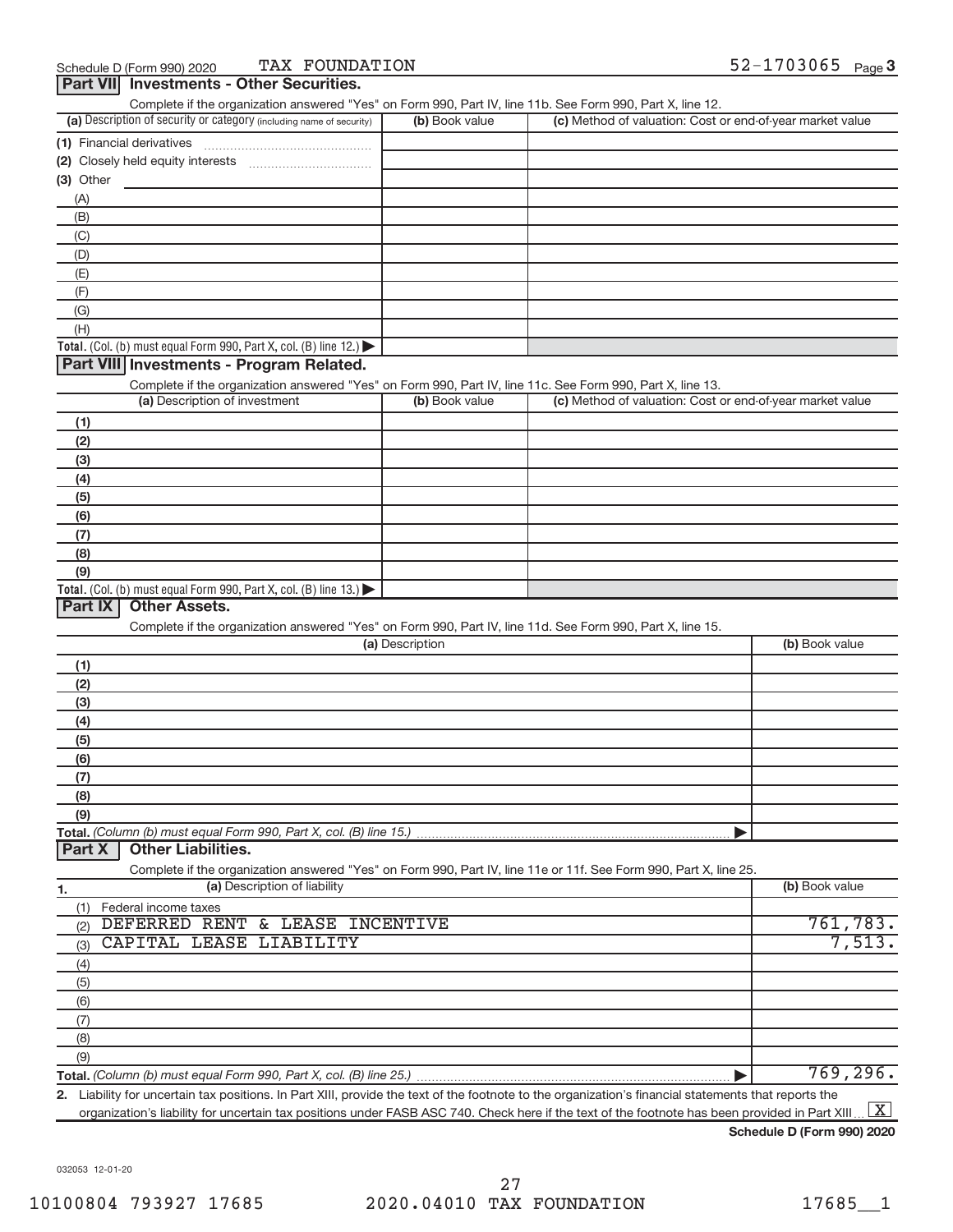|              | <b>TAX FOUNDATION</b><br>Schedule D (Form 990) 2020                                                                                                                                                                                  |                |          |                | 52-1703065 Page 4 |
|--------------|--------------------------------------------------------------------------------------------------------------------------------------------------------------------------------------------------------------------------------------|----------------|----------|----------------|-------------------|
|              | Part XI   Reconciliation of Revenue per Audited Financial Statements With Revenue per Return.                                                                                                                                        |                |          |                |                   |
|              | Complete if the organization answered "Yes" on Form 990, Part IV, line 12a.                                                                                                                                                          |                |          |                |                   |
| 1            | Total revenue, gains, and other support per audited financial statements [[[[[[[[[[[[[[[[[[[[[[[]]]]]]]]]]]]]                                                                                                                        |                |          | 1 <sup>1</sup> | 5,941,815.        |
| 2            | Amounts included on line 1 but not on Form 990, Part VIII, line 12:                                                                                                                                                                  |                |          |                |                   |
| a            |                                                                                                                                                                                                                                      | 2a             | 308,133. |                |                   |
| b            |                                                                                                                                                                                                                                      | 2 <sub>b</sub> |          |                |                   |
| c            |                                                                                                                                                                                                                                      | 2c             |          |                |                   |
| d            |                                                                                                                                                                                                                                      | 2d             |          |                |                   |
| $\mathbf{e}$ | Add lines 2a through 2d <b>Martin Martin Martin Martin Martin Martin Martin Martin Martin Martin Martin Martin Martin Martin Martin Martin Martin Martin Martin Martin Martin Martin Martin Martin Martin Martin Martin Martin M</b> |                |          | 2e             | 308, 133.         |
| 3            |                                                                                                                                                                                                                                      |                |          | $\mathbf{a}$   | 5,633,682.        |
|              | Amounts included on Form 990, Part VIII, line 12, but not on line 1:                                                                                                                                                                 |                |          |                |                   |
| a            |                                                                                                                                                                                                                                      | 4a             |          |                |                   |
|              |                                                                                                                                                                                                                                      | 4 <sub>h</sub> |          |                |                   |
| c.           | Add lines 4a and 4b                                                                                                                                                                                                                  |                |          | 4c             |                   |
| 5            |                                                                                                                                                                                                                                      |                |          | $5^{\circ}$    | 5,633,682.        |
|              | Part XII   Reconciliation of Expenses per Audited Financial Statements With Expenses per Return.                                                                                                                                     |                |          |                |                   |
|              | Complete if the organization answered "Yes" on Form 990, Part IV, line 12a.                                                                                                                                                          |                |          |                |                   |
| 1.           |                                                                                                                                                                                                                                      |                |          | $\blacksquare$ | 4,747,961.        |
| 2            | Amounts included on line 1 but not on Form 990, Part IX, line 25:                                                                                                                                                                    |                |          |                |                   |
| a            |                                                                                                                                                                                                                                      | 2a             |          |                |                   |
|              |                                                                                                                                                                                                                                      | 2 <sub>b</sub> |          |                |                   |
|              |                                                                                                                                                                                                                                      | 2c             |          |                |                   |
|              |                                                                                                                                                                                                                                      | 2d             |          |                |                   |
|              | e Add lines 2a through 2d <b>[10]</b> [10] [10] <b>[10]</b> [10] <b>[10] [10] [10] [10] [10] [10] [10] [10] [10] [10] [10] [10] [10] [10] [10] [10] [10] [10] [10] [10] [10] [10] [10] [10]</b>                                      |                |          | 2e             |                   |
| 3            |                                                                                                                                                                                                                                      |                |          | $\mathbf{a}$   | 4,747,961.        |
| 4            | Amounts included on Form 990, Part IX, line 25, but not on line 1:                                                                                                                                                                   |                |          |                |                   |
| a            |                                                                                                                                                                                                                                      | 4a l           |          |                |                   |
|              |                                                                                                                                                                                                                                      | 4 <sub>h</sub> |          |                |                   |
| $\mathbf{c}$ | Add lines 4a and 4b                                                                                                                                                                                                                  |                |          | 4c             |                   |
|              |                                                                                                                                                                                                                                      |                |          | 5              | 4,747,961.        |
|              | Part XIII Supplemental Information.                                                                                                                                                                                                  |                |          |                |                   |

Provide the descriptions required for Part II, lines 3, 5, and 9; Part III, lines 1a and 4; Part IV, lines 1b and 2b; Part V, line 4; Part X, line 2; Part XI, lines 2d and 4b; and Part XII, lines 2d and 4b. Also complete this part to provide any additional information.

PART X, LINE 2:

|  |  |  |                                       |  | THE FOUNDATION BELIEVES THAT IT HAS APPROPRIATE SUPPORT FOR ANY TAX     |  |  |  |                                                                            |
|--|--|--|---------------------------------------|--|-------------------------------------------------------------------------|--|--|--|----------------------------------------------------------------------------|
|  |  |  |                                       |  | POSITIONS TAKEN, AND AS SUCH, DOES NOT HAVE ANY UNCERTAIN TAX POSITIONS |  |  |  |                                                                            |
|  |  |  |                                       |  |                                                                         |  |  |  | THAT ARE MATERIAL TO THE FINANCIAL STATEMENTS OR THAT WOULD HAVE AN EFFECT |
|  |  |  |                                       |  | ON ITS TAX-EXEMPT STATUS. THERE ARE NO UNRECOGNIZED TAX BENEFITS OR     |  |  |  |                                                                            |
|  |  |  | LIABILITIES THAT NEED TO BE RECORDED. |  |                                                                         |  |  |  |                                                                            |
|  |  |  |                                       |  |                                                                         |  |  |  |                                                                            |

032054 12-01-20

**Schedule D (Form 990) 2020**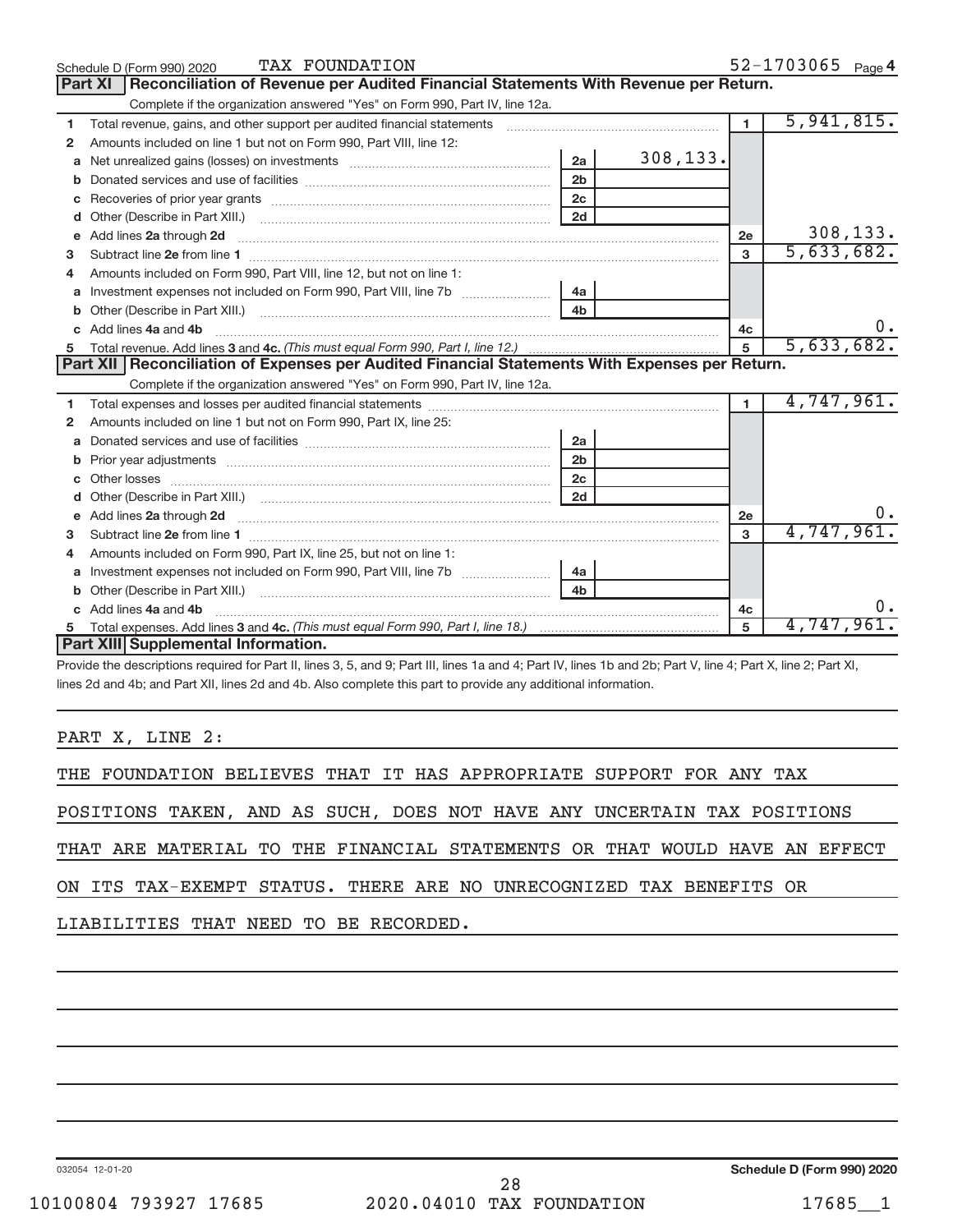| <b>SCHEDULE G</b>                                            |                                  | <b>Supplemental Information Regarding Fundraising or Gaming Activities</b>                                                                                          |     |                                 |                                                              |                                   | OMB No. 1545-0047                     |
|--------------------------------------------------------------|----------------------------------|---------------------------------------------------------------------------------------------------------------------------------------------------------------------|-----|---------------------------------|--------------------------------------------------------------|-----------------------------------|---------------------------------------|
| (Form 990 or 990-EZ)                                         |                                  | Complete if the organization answered "Yes" on Form 990, Part IV, line 17, 18, or 19, or if the<br>organization entered more than \$15,000 on Form 990-EZ, line 6a. |     |                                 |                                                              |                                   |                                       |
| Department of the Treasury                                   |                                  | Attach to Form 990 or Form 990-EZ.                                                                                                                                  |     |                                 |                                                              |                                   | <b>Open to Public</b>                 |
| Internal Revenue Service                                     |                                  | Go to www.irs.gov/Form990 for instructions and the latest information.                                                                                              |     |                                 |                                                              |                                   | Inspection                            |
| Name of the organization                                     |                                  |                                                                                                                                                                     |     |                                 |                                                              |                                   | <b>Employer identification number</b> |
|                                                              |                                  | TAX FOUNDATION                                                                                                                                                      |     |                                 |                                                              | 52-1703065                        |                                       |
| Part I                                                       | required to complete this part.  | Fundraising Activities. Complete if the organization answered "Yes" on Form 990, Part IV, line 17. Form 990-EZ filers are not                                       |     |                                 |                                                              |                                   |                                       |
|                                                              |                                  | 1 Indicate whether the organization raised funds through any of the following activities. Check all that apply.                                                     |     |                                 |                                                              |                                   |                                       |
| $X$ Mail solicitations<br>a                                  |                                  |                                                                                                                                                                     |     |                                 | $e$ $\boxed{\text{X}}$ Solicitation of non-government grants |                                   |                                       |
| $\lfloor x \rfloor$<br>b                                     | Internet and email solicitations |                                                                                                                                                                     |     |                                 | Solicitation of government grants                            |                                   |                                       |
| $\lfloor x \rfloor$ Phone solicitations<br>C                 |                                  | $g\mid X$ Special fundraising events                                                                                                                                |     |                                 |                                                              |                                   |                                       |
| $\lfloor x \rfloor$ In-person solicitations<br>d             |                                  |                                                                                                                                                                     |     |                                 |                                                              |                                   |                                       |
|                                                              |                                  | 2 a Did the organization have a written or oral agreement with any individual (including officers, directors, trustees, or                                          |     |                                 |                                                              |                                   |                                       |
|                                                              |                                  | key employees listed in Form 990, Part VII) or entity in connection with professional fundraising services?                                                         |     |                                 |                                                              | $X \vert Y$ es                    | <b>No</b>                             |
|                                                              |                                  | b If "Yes," list the 10 highest paid individuals or entities (fundraisers) pursuant to agreements under which the fundraiser is to be                               |     |                                 |                                                              |                                   |                                       |
| compensated at least \$5,000 by the organization.            |                                  |                                                                                                                                                                     |     |                                 |                                                              |                                   |                                       |
|                                                              |                                  |                                                                                                                                                                     |     |                                 |                                                              |                                   |                                       |
|                                                              |                                  |                                                                                                                                                                     |     | (iii) Did<br>fundraiser         |                                                              | (v) Amount paid                   | (vi) Amount paid                      |
| (i) Name and address of individual<br>or entity (fundraiser) |                                  | (ii) Activity                                                                                                                                                       |     | have custody                    | (iv) Gross receipts<br>from activity                         | to (or retained by)<br>fundraiser | to (or retained by)                   |
|                                                              |                                  |                                                                                                                                                                     |     | or control of<br>contributions? |                                                              | listed in col. (i)                | organization                          |
| DAVIDSON & CO. DONOR                                         |                                  | ASSIST WITH DIRECT MAIL                                                                                                                                             | Yes | <b>No</b>                       |                                                              |                                   |                                       |
| ACQUISITION & DEV.                                           |                                  | CAMPAIGN & FOUNDATION                                                                                                                                               |     | X                               | 671,281.                                                     | 86,531                            | 584,750.                              |
| GREYSTONE STRATEGIES, LLC -                                  |                                  | GRANTS STRATEGY AND                                                                                                                                                 |     |                                 |                                                              |                                   |                                       |
| 50 WOODSIDE PLAZA, SUITE 204,                                |                                  | WRITING                                                                                                                                                             |     | х                               | 520,000.                                                     | 40,000                            | 480,000.                              |
|                                                              |                                  |                                                                                                                                                                     |     |                                 |                                                              |                                   |                                       |
|                                                              |                                  |                                                                                                                                                                     |     |                                 |                                                              |                                   |                                       |
|                                                              |                                  |                                                                                                                                                                     |     |                                 |                                                              |                                   |                                       |
|                                                              |                                  |                                                                                                                                                                     |     |                                 |                                                              |                                   |                                       |
|                                                              |                                  |                                                                                                                                                                     |     |                                 |                                                              |                                   |                                       |
|                                                              |                                  |                                                                                                                                                                     |     |                                 |                                                              |                                   |                                       |
|                                                              |                                  |                                                                                                                                                                     |     |                                 |                                                              |                                   |                                       |
|                                                              |                                  |                                                                                                                                                                     |     |                                 |                                                              |                                   |                                       |
|                                                              |                                  |                                                                                                                                                                     |     |                                 |                                                              |                                   |                                       |
|                                                              |                                  |                                                                                                                                                                     |     |                                 |                                                              |                                   |                                       |
|                                                              |                                  |                                                                                                                                                                     |     |                                 |                                                              |                                   |                                       |
|                                                              |                                  |                                                                                                                                                                     |     |                                 |                                                              |                                   |                                       |
|                                                              |                                  |                                                                                                                                                                     |     |                                 |                                                              |                                   |                                       |
|                                                              |                                  |                                                                                                                                                                     |     |                                 |                                                              |                                   |                                       |
|                                                              |                                  |                                                                                                                                                                     |     |                                 |                                                              |                                   |                                       |
|                                                              |                                  |                                                                                                                                                                     |     |                                 |                                                              |                                   |                                       |
|                                                              |                                  |                                                                                                                                                                     |     |                                 |                                                              |                                   |                                       |
|                                                              |                                  |                                                                                                                                                                     |     |                                 |                                                              |                                   |                                       |
| Total                                                        |                                  |                                                                                                                                                                     |     |                                 | 1,191,281.                                                   | 126,531.                          | 1,064,750.                            |
|                                                              |                                  | 3 List all states in which the organization is registered or licensed to solicit contributions or has been notified it is exempt from registration                  |     |                                 |                                                              |                                   |                                       |
| or licensing.                                                |                                  |                                                                                                                                                                     |     |                                 |                                                              |                                   |                                       |
|                                                              |                                  | AL, AK, AR, CA, CO, CT, DC, FL, GA, HI, IL, KS, KY, ME, MD, MA, MI, MN, MS, NV, NH, NJ, NM, NY, NC                                                                  |     |                                 |                                                              |                                   |                                       |

ND,OH,OK,OR,PA,RI,SC,TN,UT,VA,WA,WV,WI

**For Paperwork Reduction Act Notice, see the Instructions for Form 990 or 990-EZ. Schedule G (Form 990 or 990-EZ) 2020** LHA SEE PART IV FOR CONTINUATIONS

032081 11-25-20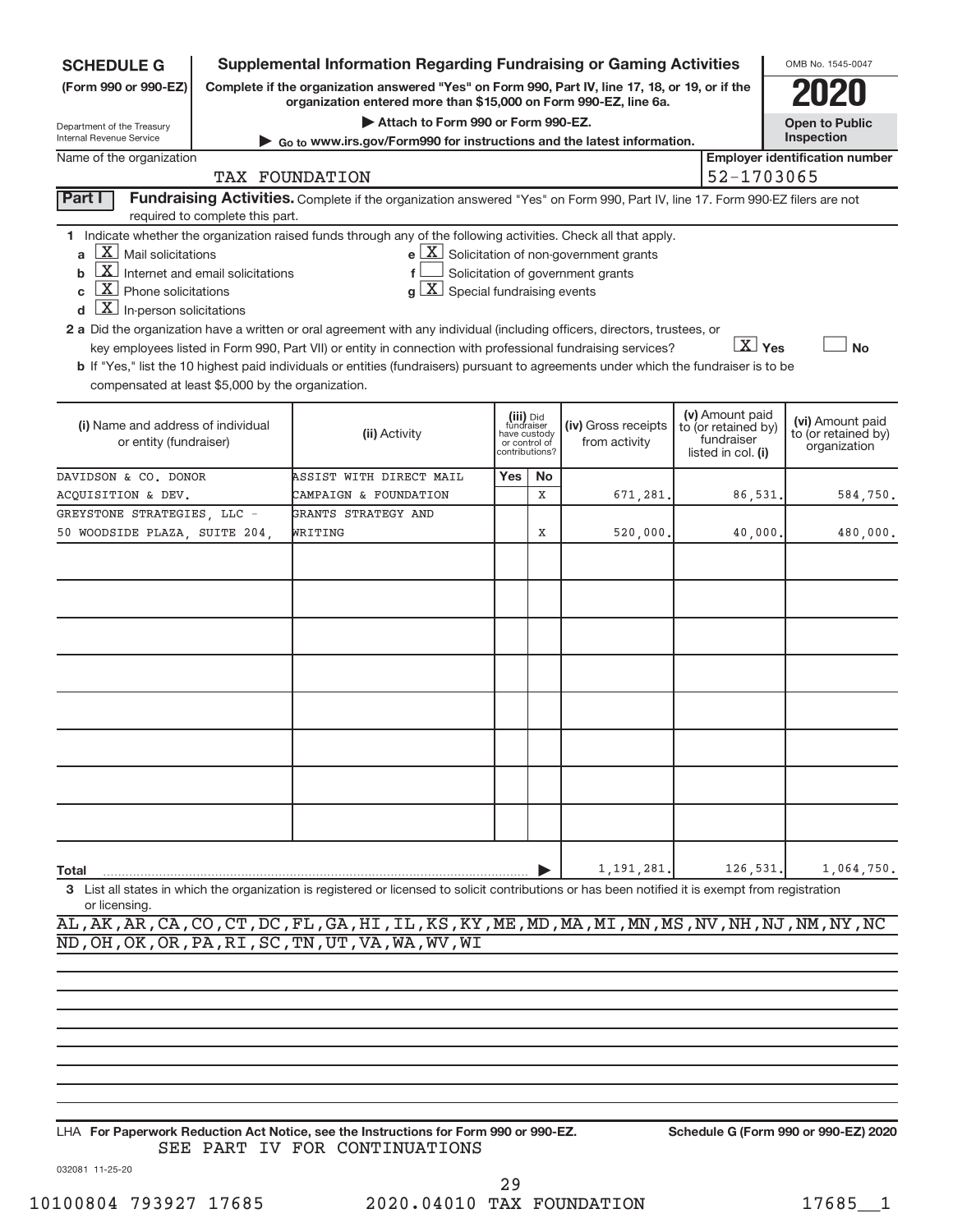#### Schedule G (Form 990 or 990-EZ) 2020  $\texttt{TAX}$   $\texttt{FOUNDATION}$   $\texttt{S2--1703065}$   $\texttt{Page}$

Part II | Fundraising Events. Complete if the organization answered "Yes" on Form 990, Part IV, line 18, or reported more than \$15,000

|                 |              | of fundraising event contributions and gross income on Form 990-EZ, lines 1 and 6b. List events with gross receipts greater than \$5,000.     |                                                |                         |                                 |                                           |
|-----------------|--------------|-----------------------------------------------------------------------------------------------------------------------------------------------|------------------------------------------------|-------------------------|---------------------------------|-------------------------------------------|
|                 |              |                                                                                                                                               | (a) Event #1<br><b>ANNUAL</b><br><b>DINNER</b> | (b) Event #2            | (c) Other events<br><b>NONE</b> | (d) Total events<br>(add col. (a) through |
|                 |              |                                                                                                                                               | (event type)                                   | (event type)            | (total number)                  | col. (c)                                  |
| Revenue         | 1            |                                                                                                                                               | 298,000.                                       |                         |                                 | 298,000.                                  |
|                 | $\mathbf{2}$ |                                                                                                                                               | 298,000.                                       |                         |                                 | 298,000.                                  |
|                 |              |                                                                                                                                               |                                                |                         |                                 |                                           |
|                 | 3            | Gross income (line 1 minus line 2)                                                                                                            |                                                |                         |                                 |                                           |
|                 | 4            |                                                                                                                                               |                                                |                         |                                 |                                           |
|                 | 5            |                                                                                                                                               |                                                |                         |                                 |                                           |
|                 | 6            |                                                                                                                                               |                                                |                         |                                 |                                           |
| Direct Expenses | 7            | Food and beverages                                                                                                                            |                                                |                         |                                 |                                           |
|                 | 8            |                                                                                                                                               |                                                |                         |                                 |                                           |
|                 | 9            |                                                                                                                                               | 43,696.                                        |                         |                                 | 43,696.                                   |
|                 | 10           | Direct expense summary. Add lines 4 through 9 in column (d)                                                                                   |                                                |                         |                                 | 43,696.                                   |
|                 | 11           |                                                                                                                                               |                                                |                         |                                 | $-43,696.$                                |
| <b>Part III</b> |              | Gaming. Complete if the organization answered "Yes" on Form 990, Part IV, line 19, or reported more than<br>\$15,000 on Form 990-EZ, line 6a. |                                                |                         |                                 |                                           |
|                 |              |                                                                                                                                               |                                                | (b) Pull tabs/instant   |                                 | (d) Total gaming (add                     |
| Revenue         |              |                                                                                                                                               | (a) Bingo                                      | bingo/progressive bingo | (c) Other gaming                | col. (a) through col. (c))                |
|                 |              |                                                                                                                                               |                                                |                         |                                 |                                           |
|                 | 1            |                                                                                                                                               |                                                |                         |                                 |                                           |
|                 | 2            |                                                                                                                                               |                                                |                         |                                 |                                           |
| Direct Expenses | 3            |                                                                                                                                               |                                                |                         |                                 |                                           |
|                 | 4            |                                                                                                                                               |                                                |                         |                                 |                                           |
|                 |              |                                                                                                                                               |                                                |                         |                                 |                                           |
|                 |              |                                                                                                                                               | %<br>Yes                                       | Yes<br>%                | Yes<br>$\frac{0}{0}$            |                                           |
|                 | 6.           | Volunteer labor                                                                                                                               | No                                             | <b>No</b>               | No                              |                                           |
|                 | $\mathbf{7}$ | Direct expense summary. Add lines 2 through 5 in column (d)                                                                                   |                                                |                         | ▶                               |                                           |
|                 |              |                                                                                                                                               |                                                |                         |                                 |                                           |
|                 |              |                                                                                                                                               |                                                |                         |                                 |                                           |
| 9               |              | Enter the state(s) in which the organization conducts gaming activities:                                                                      |                                                |                         |                                 | Yes<br><b>No</b>                          |
|                 |              |                                                                                                                                               |                                                |                         |                                 |                                           |
|                 |              |                                                                                                                                               |                                                |                         |                                 |                                           |
|                 |              | 10a Were any of the organization's gaming licenses revoked, suspended, or terminated during the tax year?                                     |                                                |                         |                                 | Yes<br>No                                 |
|                 |              | b If "Yes," explain:                                                                                                                          |                                                |                         |                                 |                                           |
|                 |              |                                                                                                                                               |                                                |                         |                                 |                                           |
|                 |              |                                                                                                                                               |                                                |                         |                                 |                                           |
|                 |              | 032082 11-25-20                                                                                                                               |                                                |                         |                                 | Schedule G (Form 990 or 990-EZ) 2020      |

**Schedule G (Form 990 or 990-EZ) 2020**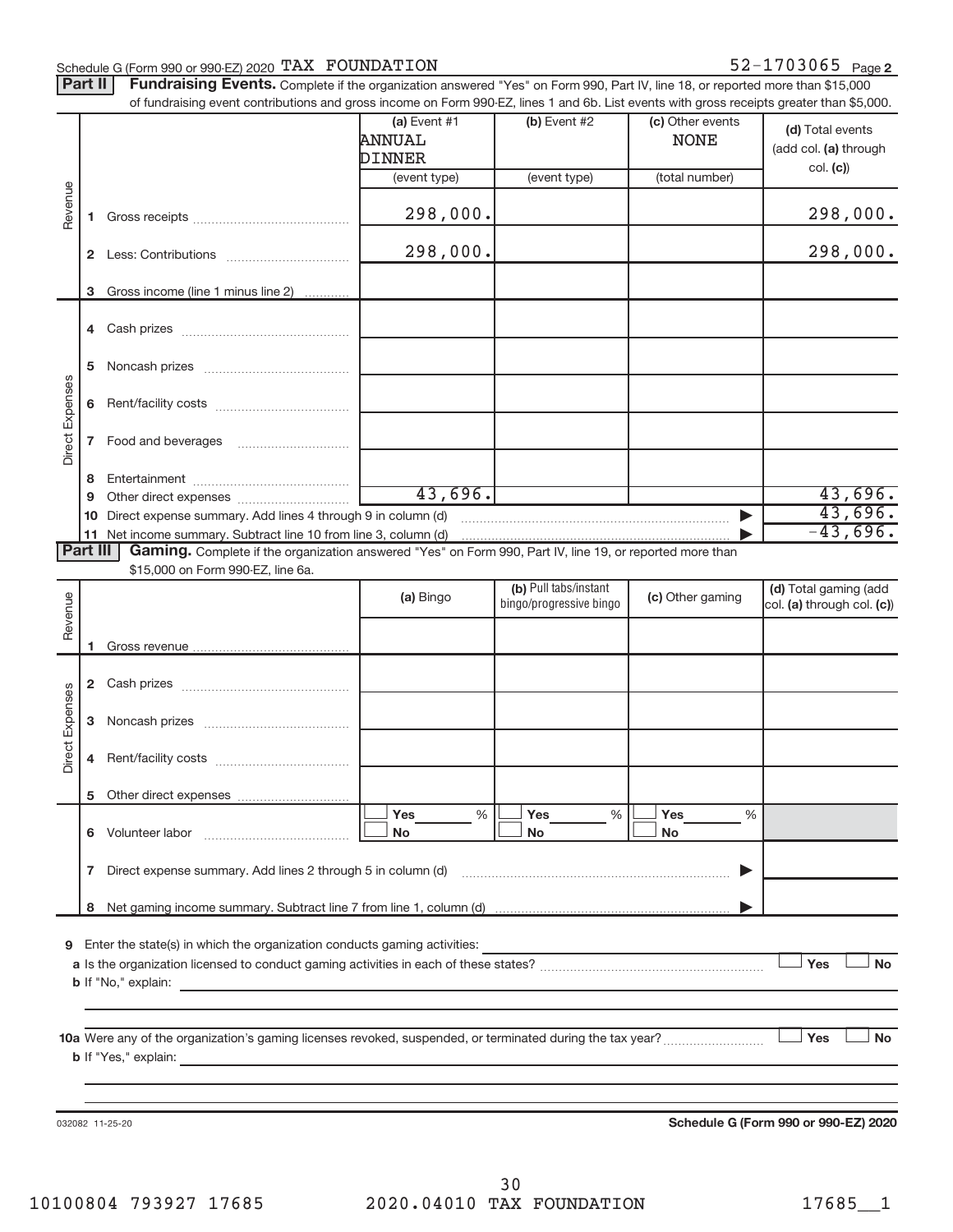|     | Schedule G (Form 990 or 990-EZ) 2020 TAX FOUNDATION                                                                                                                                                                                  | 52-1703065 Page 3                    |           |
|-----|--------------------------------------------------------------------------------------------------------------------------------------------------------------------------------------------------------------------------------------|--------------------------------------|-----------|
|     |                                                                                                                                                                                                                                      | Yes                                  | <b>No</b> |
|     | 12 Is the organization a grantor, beneficiary or trustee of a trust, or a member of a partnership or other entity formed                                                                                                             |                                      |           |
|     |                                                                                                                                                                                                                                      | Yes                                  | <b>No</b> |
|     | 13 Indicate the percentage of gaming activity conducted in:                                                                                                                                                                          |                                      |           |
|     | a The organization's facility www.communication.communications.com/international/                                                                                                                                                    | 13a                                  | %         |
|     | b An outside facility www.communications.com/communications.com/communications.com/communications.com/communications.com/communications.com/communications.com/communications.com/communications.com/communications.com/commun       | 13 <sub>b</sub>                      | $\%$      |
|     | 14 Enter the name and address of the person who prepares the organization's gaming/special events books and records:                                                                                                                 |                                      |           |
|     | Name $\sum_{n=1}^{\infty}$                                                                                                                                                                                                           |                                      |           |
|     |                                                                                                                                                                                                                                      |                                      |           |
|     | 15a Does the organization have a contract with a third party from whom the organization receives gaming revenue?                                                                                                                     | Yes                                  | <b>No</b> |
|     |                                                                                                                                                                                                                                      |                                      |           |
|     | of gaming revenue retained by the third party $\triangleright$ \$                                                                                                                                                                    |                                      |           |
|     | c If "Yes," enter name and address of the third party:                                                                                                                                                                               |                                      |           |
|     | Name $\sum_{n=1}^{\infty}$                                                                                                                                                                                                           |                                      |           |
|     |                                                                                                                                                                                                                                      |                                      |           |
|     | 16 Gaming manager information:                                                                                                                                                                                                       |                                      |           |
|     |                                                                                                                                                                                                                                      |                                      |           |
|     | Name $\blacktriangleright$<br><u> 1989 - Johann Barn, fransk politik amerikansk politik (d. 1989)</u>                                                                                                                                |                                      |           |
|     | Gaming manager compensation > \$                                                                                                                                                                                                     |                                      |           |
|     | Description of services provided <b>Denote the Constantine Constantine Constantine Constantine Constantine Constantine Constantine Constantine Constantine Constantine Constantine Constantine Constantine Constantine Constanti</b> |                                      |           |
|     |                                                                                                                                                                                                                                      |                                      |           |
|     |                                                                                                                                                                                                                                      |                                      |           |
|     | Director/officer<br>Employee<br>$\perp$ Independent contractor                                                                                                                                                                       |                                      |           |
|     |                                                                                                                                                                                                                                      |                                      |           |
|     | 17 Mandatory distributions:                                                                                                                                                                                                          |                                      |           |
|     | a Is the organization required under state law to make charitable distributions from the gaming proceeds to                                                                                                                          |                                      |           |
|     | retain the state gaming license? $\Box$ No<br><b>b</b> Enter the amount of distributions required under state law to be distributed to other exempt organizations or spent in the                                                    |                                      |           |
|     | organization's own exempt activities during the tax year $\triangleright$ \$                                                                                                                                                         |                                      |           |
|     | Supplemental Information. Provide the explanations required by Part I, line 2b, columns (iii) and (v); and Part III, lines 9, 9b, 10b,<br><b>Part IV</b>                                                                             |                                      |           |
|     | 15b, 15c, 16, and 17b, as applicable. Also provide any additional information. See instructions.                                                                                                                                     |                                      |           |
|     | SCHEDULE G, PART I, LINE 2B, LIST OF TEN HIGHEST PAID FUNDRAISERS:                                                                                                                                                                   |                                      |           |
|     |                                                                                                                                                                                                                                      |                                      |           |
|     | (I) NAME OF FUNDRAISER:                                                                                                                                                                                                              |                                      |           |
|     | DAVIDSON & CO. DONOR ACQUISITION & DEV. STRATEGIES, LLC                                                                                                                                                                              |                                      |           |
| (T) | ADDRESS OF FUNDRAISER:                                                                                                                                                                                                               |                                      |           |
|     | 2127 CALIFORNIA ST., NW, #104, WASHINGTON, DC<br>20008                                                                                                                                                                               |                                      |           |
|     |                                                                                                                                                                                                                                      |                                      |           |
|     | ACTIVITY: ASSIST WITH DIRECT MAIL CAMPAIGN & FOUNDATION GRANT PROPOSAL<br>(TI)                                                                                                                                                       |                                      |           |
| (I  | OF FUNDRAISER: GREYSTONE STRATEGIES, LLC<br><b>NAME</b>                                                                                                                                                                              |                                      |           |
|     | 032083 11-25-20                                                                                                                                                                                                                      | Schedule G (Form 990 or 990-EZ) 2020 |           |
|     | 31                                                                                                                                                                                                                                   |                                      |           |

<sup>10100804 793927 17685 2020.04010</sup> TAX FOUNDATION 17685\_\_1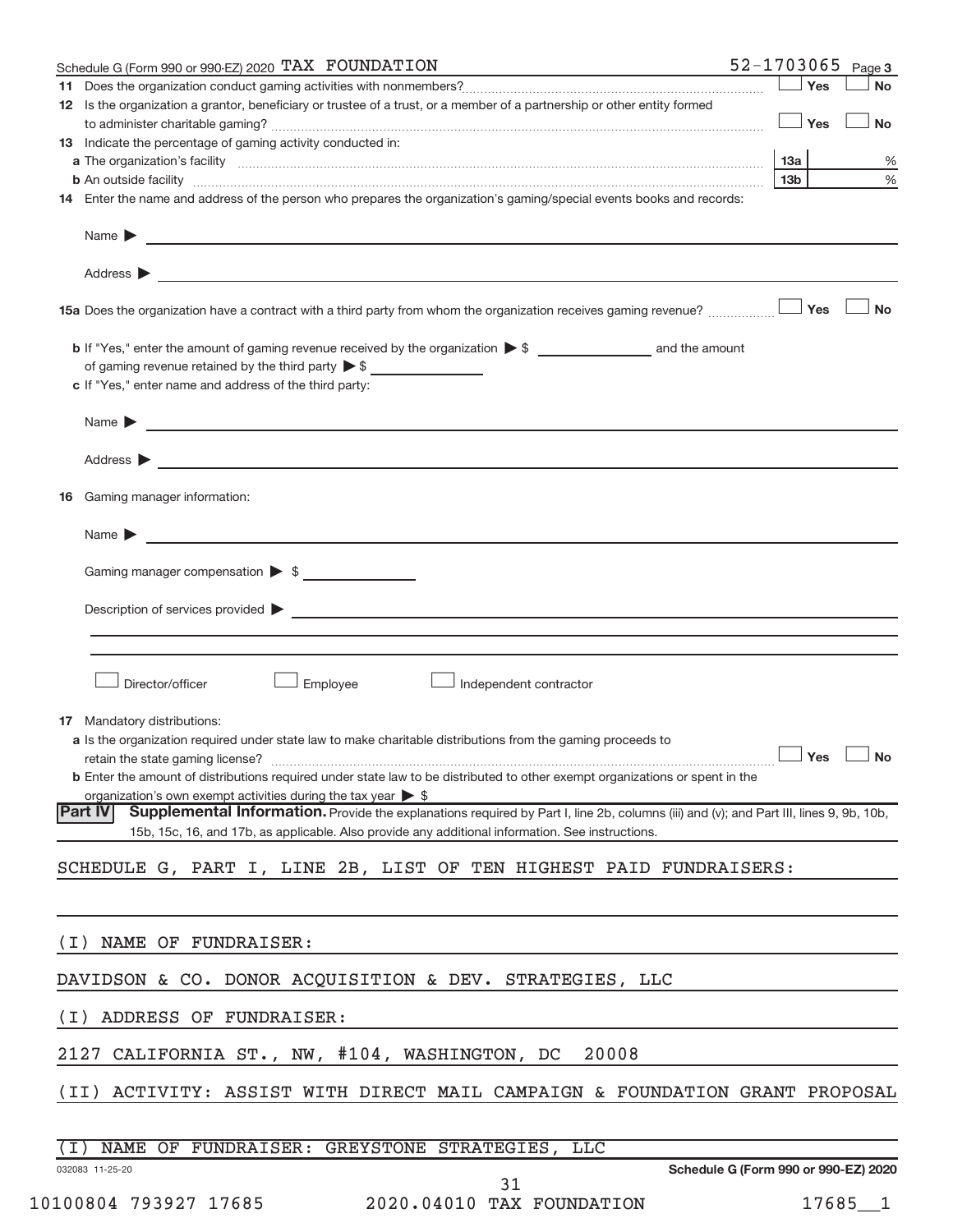| Schedule G (Form 990 or 990-EZ) | TAX | FOUNDATION | 703065<br>∵ – ∠ ر | Page 4 |
|---------------------------------|-----|------------|-------------------|--------|
|                                 |     |            |                   |        |

**Part IV** | Supplemental Information (continued)

(I) ADDRESS OF FUNDRAISER:

50 WOODSIDE PLAZA, SUITE 204, REDWOOD CITY, CA 94061

**Schedule G (Form 990 or 990-EZ)**

032084 04-01-20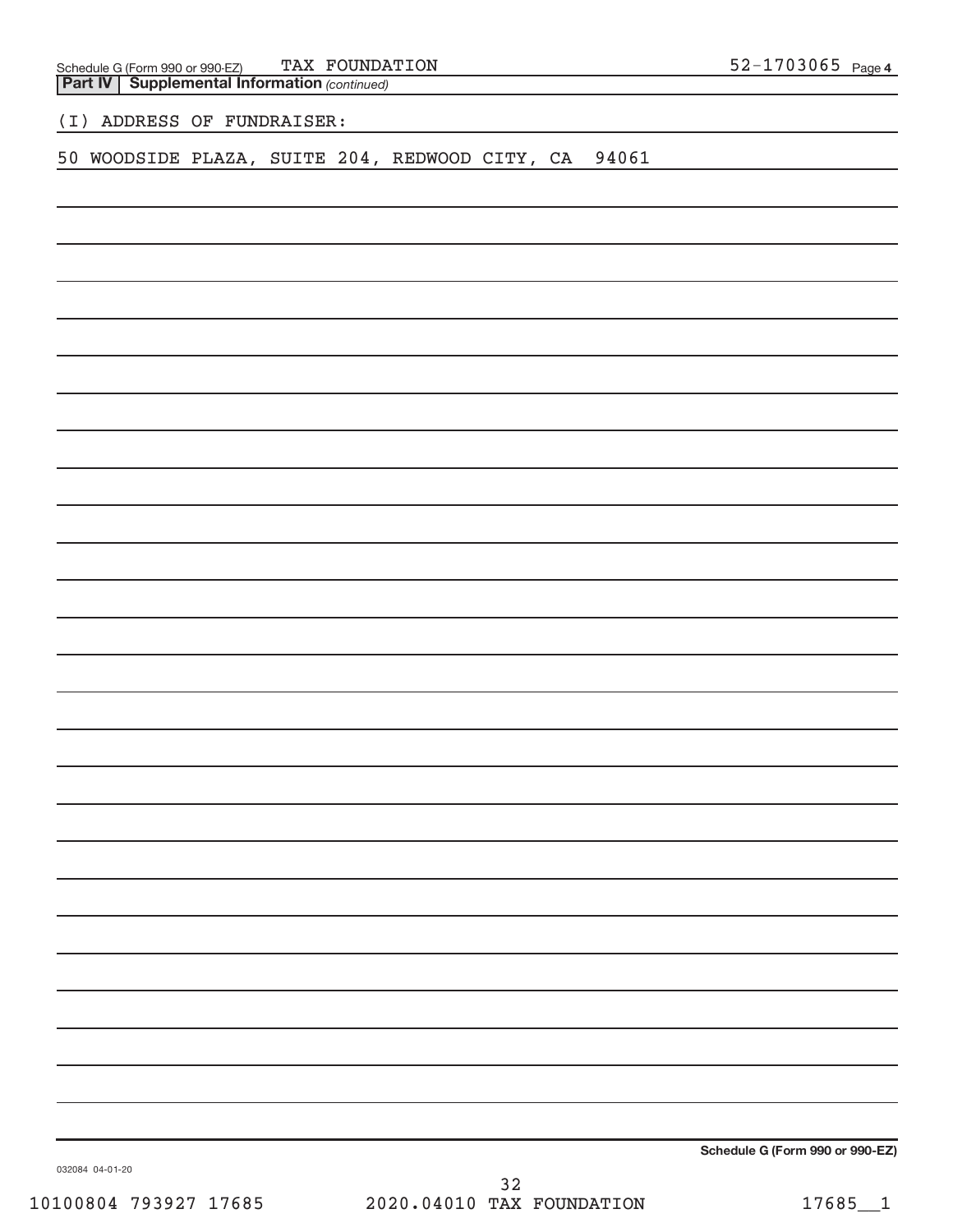|              | <b>SCHEDULE J</b>                       | <b>Compensation Information</b>                                                                                           |                                       | OMB No. 1545-0047          |     |                         |
|--------------|-----------------------------------------|---------------------------------------------------------------------------------------------------------------------------|---------------------------------------|----------------------------|-----|-------------------------|
|              | (Form 990)                              | For certain Officers, Directors, Trustees, Key Employees, and Highest                                                     |                                       |                            |     |                         |
|              |                                         | <b>Compensated Employees</b><br>Complete if the organization answered "Yes" on Form 990, Part IV, line 23.                |                                       |                            |     |                         |
|              | Department of the Treasury              | Attach to Form 990.                                                                                                       |                                       | <b>Open to Public</b>      |     |                         |
|              | Internal Revenue Service                | Go to www.irs.gov/Form990 for instructions and the latest information.                                                    |                                       | <b>Inspection</b>          |     |                         |
|              | Name of the organization                |                                                                                                                           | <b>Employer identification number</b> |                            |     |                         |
|              |                                         | TAX FOUNDATION                                                                                                            |                                       | 52-1703065                 |     |                         |
|              | Part I                                  | <b>Questions Regarding Compensation</b>                                                                                   |                                       |                            |     |                         |
|              |                                         |                                                                                                                           |                                       |                            | Yes | No                      |
|              |                                         | 1a Check the appropriate box(es) if the organization provided any of the following to or for a person listed on Form 990, |                                       |                            |     |                         |
|              |                                         | Part VII, Section A, line 1a. Complete Part III to provide any relevant information regarding these items.                |                                       |                            |     |                         |
|              | First-class or charter travel           | Housing allowance or residence for personal use                                                                           |                                       |                            |     |                         |
|              | Travel for companions                   | Payments for business use of personal residence                                                                           |                                       |                            |     |                         |
|              |                                         | Health or social club dues or initiation fees<br>Tax indemnification and gross-up payments                                |                                       |                            |     |                         |
|              |                                         | Discretionary spending account<br>Personal services (such as maid, chauffeur, chef)                                       |                                       |                            |     |                         |
|              |                                         |                                                                                                                           |                                       |                            |     |                         |
|              |                                         | <b>b</b> If any of the boxes on line 1a are checked, did the organization follow a written policy regarding payment or    |                                       |                            |     |                         |
|              |                                         |                                                                                                                           |                                       | 1 <sub>b</sub>             |     |                         |
| $\mathbf{2}$ |                                         | Did the organization require substantiation prior to reimbursing or allowing expenses incurred by all directors,          |                                       |                            |     |                         |
|              |                                         |                                                                                                                           |                                       | $\overline{2}$             |     |                         |
|              |                                         |                                                                                                                           |                                       |                            |     |                         |
| 3            |                                         | Indicate which, if any, of the following the organization used to establish the compensation of the organization's        |                                       |                            |     |                         |
|              |                                         | CEO/Executive Director. Check all that apply. Do not check any boxes for methods used by a related organization to        |                                       |                            |     |                         |
|              |                                         | establish compensation of the CEO/Executive Director, but explain in Part III.                                            |                                       |                            |     |                         |
|              | Compensation committee                  | Written employment contract                                                                                               |                                       |                            |     |                         |
|              |                                         | $ \mathbf{X} $ Compensation survey or study<br>Independent compensation consultant                                        |                                       |                            |     |                         |
|              |                                         | $ \mathbf{X} $ Approval by the board or compensation committee<br>Form 990 of other organizations                         |                                       |                            |     |                         |
|              |                                         |                                                                                                                           |                                       |                            |     |                         |
| 4            |                                         | During the year, did any person listed on Form 990, Part VII, Section A, line 1a, with respect to the filing              |                                       |                            |     |                         |
|              | organization or a related organization: |                                                                                                                           |                                       |                            |     |                         |
| а            |                                         | Receive a severance payment or change of control payment?                                                                 |                                       | 4a                         |     | х                       |
| b            |                                         |                                                                                                                           |                                       | 4b                         |     | $\overline{\textbf{X}}$ |
| С            |                                         |                                                                                                                           |                                       | 4c                         |     | $\overline{\text{X}}$   |
|              |                                         | If "Yes" to any of lines 4a-c, list the persons and provide the applicable amounts for each item in Part III.             |                                       |                            |     |                         |
|              |                                         |                                                                                                                           |                                       |                            |     |                         |
|              |                                         | Only section 501(c)(3), 501(c)(4), and 501(c)(29) organizations must complete lines 5-9.                                  |                                       |                            |     |                         |
|              |                                         | For persons listed on Form 990, Part VII, Section A, line 1a, did the organization pay or accrue any compensation         |                                       |                            |     |                         |
|              | contingent on the revenues of:          |                                                                                                                           |                                       |                            |     |                         |
|              |                                         |                                                                                                                           |                                       | 5a                         |     | х                       |
|              |                                         |                                                                                                                           |                                       | 5b                         |     | X                       |
|              |                                         | If "Yes" on line 5a or 5b, describe in Part III.                                                                          |                                       |                            |     |                         |
| 6            |                                         | For persons listed on Form 990, Part VII, Section A, line 1a, did the organization pay or accrue any compensation         |                                       |                            |     |                         |
|              | contingent on the net earnings of:      |                                                                                                                           |                                       |                            |     |                         |
|              |                                         |                                                                                                                           |                                       | 6a                         |     | х                       |
|              |                                         |                                                                                                                           |                                       | 6b                         |     | $\overline{\mathbf{X}}$ |
|              |                                         | If "Yes" on line 6a or 6b, describe in Part III.                                                                          |                                       |                            |     |                         |
|              |                                         | 7 For persons listed on Form 990, Part VII, Section A, line 1a, did the organization provide any nonfixed payments        |                                       |                            |     |                         |
|              |                                         |                                                                                                                           |                                       | $\overline{7}$             | Χ   |                         |
|              |                                         | 8 Were any amounts reported on Form 990, Part VII, paid or accrued pursuant to a contract that was subject to the         |                                       |                            |     |                         |
|              |                                         |                                                                                                                           |                                       | 8                          |     | x                       |
| 9            |                                         | If "Yes" on line 8, did the organization also follow the rebuttable presumption procedure described in                    |                                       |                            |     |                         |
|              |                                         |                                                                                                                           |                                       | 9                          |     |                         |
|              |                                         | LHA For Paperwork Reduction Act Notice, see the Instructions for Form 990.                                                |                                       | Schedule J (Form 990) 2020 |     |                         |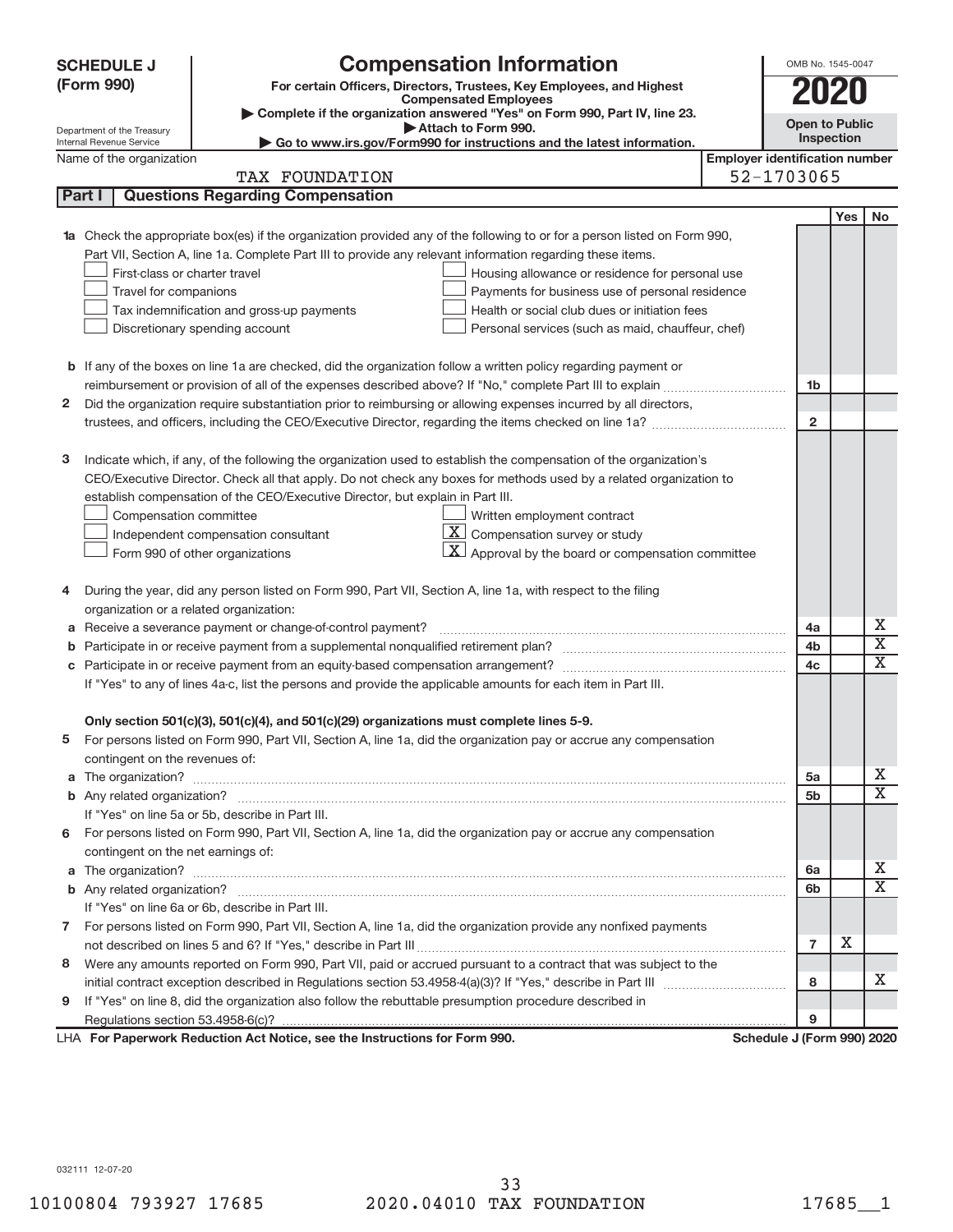| Schedule J (Form 990) 2020                                                                                                                                                                              |                    | TAX FOUNDATION                                   |                                                    |                                                 | 52-1703065                                                                                                         |                            |                                                 | $\mathbf{N}$<br>Page:                     |
|---------------------------------------------------------------------------------------------------------------------------------------------------------------------------------------------------------|--------------------|--------------------------------------------------|----------------------------------------------------|-------------------------------------------------|--------------------------------------------------------------------------------------------------------------------|----------------------------|-------------------------------------------------|-------------------------------------------|
| Officers, Directors, Trustees, Key Employees, and Highest Compensated Employees. Use duplicate copies if additional space is needed<br>PartII                                                           |                    |                                                  |                                                    |                                                 |                                                                                                                    |                            |                                                 |                                           |
| For each individual whose compensation must be reported on Schedule J, report compensation from the organization on row (i) and from related organizations, described in the instructions, on row (ii). |                    |                                                  |                                                    |                                                 |                                                                                                                    |                            |                                                 |                                           |
| Note: The sum of columns (B)(i)-(iii) for each listed individual must equal the<br>Do not list any individuals that aren't listed on Form 990, Part VII.                                                |                    |                                                  |                                                    |                                                 | total amount of Form 990, Part VII, Section A, line 1a, applicable column (D) and (E) amounts for that individual. |                            |                                                 |                                           |
|                                                                                                                                                                                                         |                    |                                                  |                                                    |                                                 |                                                                                                                    |                            |                                                 |                                           |
|                                                                                                                                                                                                         |                    |                                                  | (B) Breakdown of W-2 and/or 1099-MISC compensation |                                                 | (C) Retirement and<br>other deferred                                                                               | (D) Nontaxable<br>benefits | <b>(E)</b> Total of columns<br>$(B)(i)$ - $(D)$ | (F) Compensation<br>in column (B)         |
| (A) Name and Title                                                                                                                                                                                      |                    | compensation<br>(i) Base                         | compensation<br>(ii) Bonus &<br>incentive          | compensation<br>reportable<br>(iii) Other       | compensation                                                                                                       |                            |                                                 | reported as deferred<br>on prior Form 990 |
| SCOTT HODGE<br>(1)                                                                                                                                                                                      | $\widehat{=}$      | $\overline{300}$ .<br>347,                       | $\bullet$<br>0                                     | $\bullet$<br>0                                  | 15,000.                                                                                                            | $\bullet$<br>779           | 079<br>363                                      | $\dot{\overline{6}}$                      |
| PRESIDENT/SECRETARY                                                                                                                                                                                     | $\widehat{\equiv}$ | $\dot{\circ}$                                    | $\dot{\circ}$                                      | $\overline{\overline{\cdot}}$                   | $\overline{\phantom{0}}$                                                                                           | $\dot{\circ}$              | $\dot{\circ}$                                   | $  \cdot \rangle$                         |
| MICHAEL VOGLER<br>(2)                                                                                                                                                                                   | $\widehat{=}$      | $\overline{\phantom{0}880}$ .<br>$\overline{72}$ | $\dot{\circ}$                                      | $\ddot{\circ}$                                  | 250.<br>l∞                                                                                                         | 79.                        | $-606$<br>181                                   | $ \cdot $                                 |
| MAJOR GIFTS OFFICER                                                                                                                                                                                     | $\widehat{\equiv}$ | $ .\rangle$                                      | $\overline{\cdot}$                                 | $\dot{\circ}$                                   | $\bullet$<br>0                                                                                                     | $\frac{1}{\circ}$          | $\overline{\bullet}$                            |                                           |
| DANIEL D. BUNN<br>(3)                                                                                                                                                                                   | $\widehat{=}$      | 486.<br>$\frac{18}{3}$                           | $\dot{\circ}$                                      | $\overline{\overline{\overline{}}\overline{0}}$ | 500.<br>ما                                                                                                         | 755.                       | 741.<br>152                                     | $\dot{\circ}$                             |
| VP OF GLOBAL PROJECTS                                                                                                                                                                                   | $\widehat{\equiv}$ | $\bullet$<br>0                                   | 10                                                 | $\bullet$<br>10                                 | $\bullet$<br>0                                                                                                     | 0                          | 0                                               | 10                                        |
|                                                                                                                                                                                                         | $\widehat{=}$      |                                                  |                                                    |                                                 |                                                                                                                    |                            |                                                 |                                           |
|                                                                                                                                                                                                         | $\widehat{\equiv}$ |                                                  |                                                    |                                                 |                                                                                                                    |                            |                                                 |                                           |
|                                                                                                                                                                                                         | $\widehat{=}$      |                                                  |                                                    |                                                 |                                                                                                                    |                            |                                                 |                                           |
|                                                                                                                                                                                                         | $\widehat{\equiv}$ |                                                  |                                                    |                                                 |                                                                                                                    |                            |                                                 |                                           |
|                                                                                                                                                                                                         | $\widehat{=}$      |                                                  |                                                    |                                                 |                                                                                                                    |                            |                                                 |                                           |
|                                                                                                                                                                                                         | $\widehat{\equiv}$ |                                                  |                                                    |                                                 |                                                                                                                    |                            |                                                 |                                           |
|                                                                                                                                                                                                         | $\widehat{=}$      |                                                  |                                                    |                                                 |                                                                                                                    |                            |                                                 |                                           |
|                                                                                                                                                                                                         | $\widehat{\equiv}$ |                                                  |                                                    |                                                 |                                                                                                                    |                            |                                                 |                                           |
|                                                                                                                                                                                                         | $\widehat{=}$      |                                                  |                                                    |                                                 |                                                                                                                    |                            |                                                 |                                           |
|                                                                                                                                                                                                         | $\widehat{\equiv}$ |                                                  |                                                    |                                                 |                                                                                                                    |                            |                                                 |                                           |
|                                                                                                                                                                                                         | $\widehat{=}$      |                                                  |                                                    |                                                 |                                                                                                                    |                            |                                                 |                                           |
|                                                                                                                                                                                                         | $\widehat{\Xi}$    |                                                  |                                                    |                                                 |                                                                                                                    |                            |                                                 |                                           |
|                                                                                                                                                                                                         | $\widehat{=}$      |                                                  |                                                    |                                                 |                                                                                                                    |                            |                                                 |                                           |
|                                                                                                                                                                                                         | $\widehat{\equiv}$ |                                                  |                                                    |                                                 |                                                                                                                    |                            |                                                 |                                           |
|                                                                                                                                                                                                         | $\widehat{=}$      |                                                  |                                                    |                                                 |                                                                                                                    |                            |                                                 |                                           |
|                                                                                                                                                                                                         | $\widehat{\equiv}$ |                                                  |                                                    |                                                 |                                                                                                                    |                            |                                                 |                                           |
|                                                                                                                                                                                                         | $\widehat{=}$      |                                                  |                                                    |                                                 |                                                                                                                    |                            |                                                 |                                           |
|                                                                                                                                                                                                         | $\widehat{\equiv}$ |                                                  |                                                    |                                                 |                                                                                                                    |                            |                                                 |                                           |
|                                                                                                                                                                                                         | $\widehat{=}$      |                                                  |                                                    |                                                 |                                                                                                                    |                            |                                                 |                                           |
|                                                                                                                                                                                                         | $\widehat{\equiv}$ |                                                  |                                                    |                                                 |                                                                                                                    |                            |                                                 |                                           |
|                                                                                                                                                                                                         | $\widehat{=}$      |                                                  |                                                    |                                                 |                                                                                                                    |                            |                                                 |                                           |
|                                                                                                                                                                                                         | $\widehat{\equiv}$ |                                                  |                                                    |                                                 |                                                                                                                    |                            |                                                 |                                           |
|                                                                                                                                                                                                         | $\widehat{=}$      |                                                  |                                                    |                                                 |                                                                                                                    |                            |                                                 |                                           |
|                                                                                                                                                                                                         | $\widehat{\equiv}$ |                                                  |                                                    |                                                 |                                                                                                                    |                            |                                                 |                                           |
|                                                                                                                                                                                                         | $\widehat{=}$      |                                                  |                                                    |                                                 |                                                                                                                    |                            |                                                 |                                           |
|                                                                                                                                                                                                         | $\widehat{\equiv}$ |                                                  |                                                    |                                                 |                                                                                                                    |                            |                                                 |                                           |
|                                                                                                                                                                                                         |                    |                                                  |                                                    |                                                 |                                                                                                                    |                            |                                                 | Schedule J (Form 990) 2020                |

34

032112 12-07-20 032112 12-07-20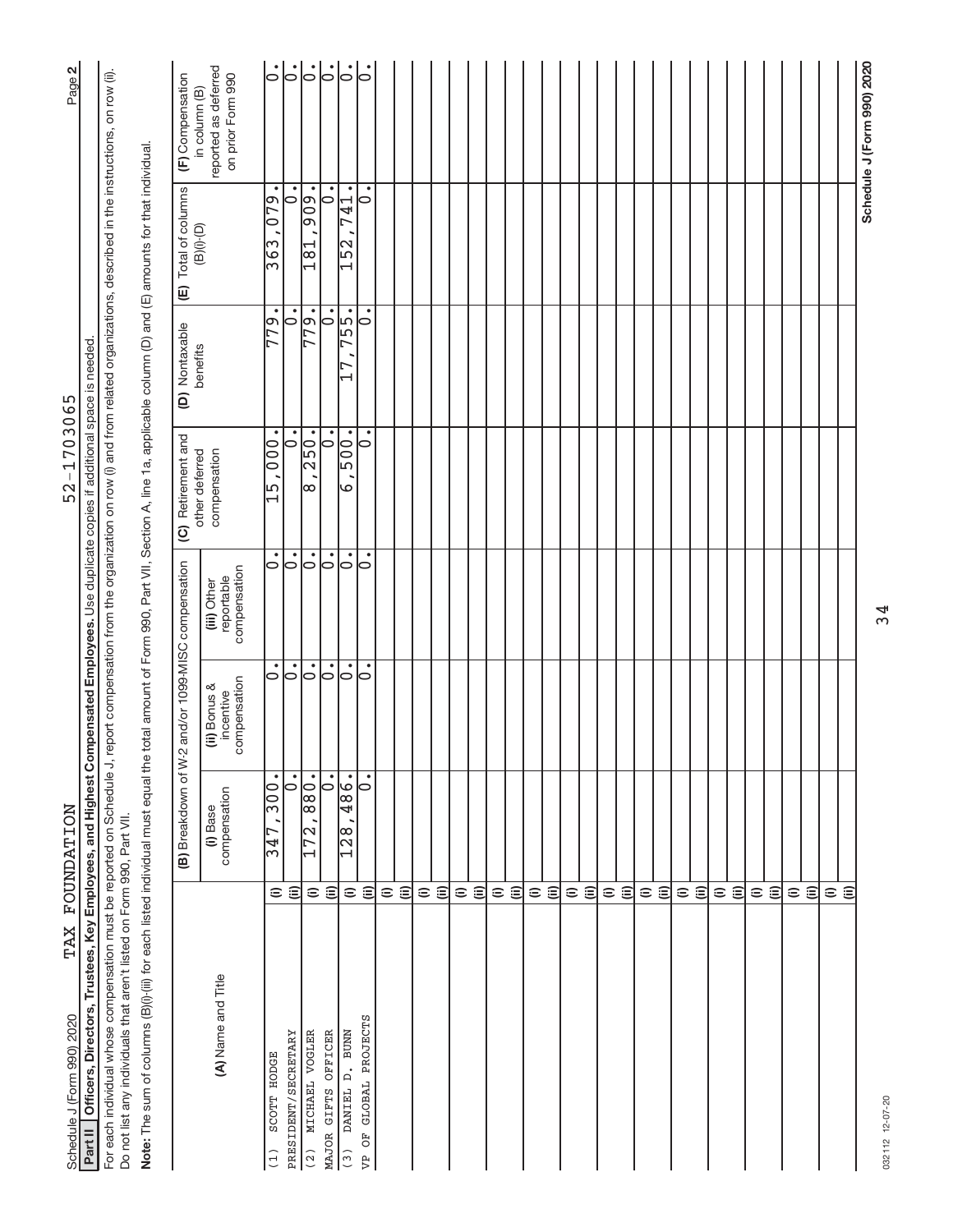| <b>NOINDATION</b><br>TAX<br>Schedule J (Form 990) 2020                                                                                                                                                                                             | Page 3<br>1703065<br>$\mathbf{I}$<br>$\overline{N}$<br>ഥ |
|----------------------------------------------------------------------------------------------------------------------------------------------------------------------------------------------------------------------------------------------------|----------------------------------------------------------|
| 1a, 1b, 3, 4a, 4b, 4c, 5a, 5b, 6a, 6b, 7, and 8, and for Part II. Also complete this part for any additional information.<br>Provide the information, explanation, or descriptions required for Part I, lines<br>Part III Supplemental Information |                                                          |
|                                                                                                                                                                                                                                                    |                                                          |
| $\bullet$<br>$\infty$<br>LINE<br>$\overrightarrow{H}$<br>PART                                                                                                                                                                                      |                                                          |
| ANNUAL THINK TANK COMPENSATION<br>THE<br>ΣI<br>FOUNDATION PARTICIPATES<br>TAX<br>THE                                                                                                                                                               |                                                          |
| THINK<br>$\Omega$<br><b>RELEVANT</b><br><b>DATA</b><br><b>BENEFITS</b><br><b>AND</b><br>COMPENSATION<br>COLLECTS<br><b>WHICH</b><br><b>SURVEY</b>                                                                                                  |                                                          |
| CONDUCT<br>THAT<br>UNITED STATES<br>IN THE<br><b>ORGANIZATIONS</b><br><b>RESEARCH</b><br><b>OTHER</b><br><b>AND</b><br><b>TANKS</b>                                                                                                                |                                                          |
| <b>RELATIONS</b><br><b>INTERNATIONAL</b><br><b>AND</b><br>POLICY,<br>FOREIGN<br>POLICY,<br>PUBLIC<br>THE<br>ΣZ<br><b>RESEARCH</b>                                                                                                                  |                                                          |
| ΣI<br>AND EXPERTISE<br>EXPERIENCE<br><b>TTS</b><br>CΩ<br>DIRECTORS UTILIZE<br>FO<br><b>BOARD</b><br>THE<br>ARENAS.                                                                                                                                 |                                                          |
| SALARY<br><b>APPROPRIATE</b><br>THE<br>DETERMINING<br>ΣZ<br><b>RESULTS</b><br><b>SURVEY</b><br>THE<br><b>HILM NOILON MILH</b>                                                                                                                      |                                                          |
| ΣZ<br>DIRECTORS COMMUNICATES<br>FIO<br><b>BOARD</b><br>THE<br>FO<br>O<br><b>CHAIRPERSON</b><br>THE<br>ANNUALLY.<br>LEVEL                                                                                                                           |                                                          |
| <b>AND</b><br>APPROPRIATE ACCOUNTING<br>BOARD TO THE<br>THE<br>ВY<br><b>APPROVED</b><br>SALARY<br>THE<br>WRITTING                                                                                                                                  |                                                          |
| PERSONNEL<br><b>RESOURCES</b><br><b>NAMOH</b>                                                                                                                                                                                                      |                                                          |
|                                                                                                                                                                                                                                                    |                                                          |
| $\ddot{ }$ .<br>LINE<br>$\overline{H}$<br>PART                                                                                                                                                                                                     |                                                          |
| SEVERAL EMPLOYEES<br>$\overline{C}$<br><b>BONUSES</b><br><b>BASED</b><br>PERFORMANCE<br><b>AWARDED</b><br><b>FOUNDATION</b><br>TAX<br>THE                                                                                                          |                                                          |
| PART<br>990,<br><b>FORM</b><br><b>NO GRISIT</b><br><b>EMPLOYEES</b><br>日<br>COMPENSAT<br><b>HIGHEST</b><br>THE<br>FO<br>O<br>ALL<br><b>INCLUDING</b>                                                                                               |                                                          |
| PART<br>990,<br><b>FORM</b><br>NO<br><b>REPORTED</b><br><b>AMOUNTS</b><br>THE<br>ΣZ<br>INCLUDED<br><b>ARE</b><br><b>BONUSES</b><br>THESE<br>$\bullet$<br>VII                                                                                       |                                                          |
| COMPENSATION.<br>REPORTABLE<br>$\mathsf{L}$<br>$\Box$<br><b>COLUMN</b><br>$\mathbb{A}$ ,<br><b>NATION</b><br><b>LIA</b>                                                                                                                            |                                                          |
|                                                                                                                                                                                                                                                    |                                                          |
|                                                                                                                                                                                                                                                    |                                                          |
|                                                                                                                                                                                                                                                    | Schedule J (Form 990) 2020                               |

35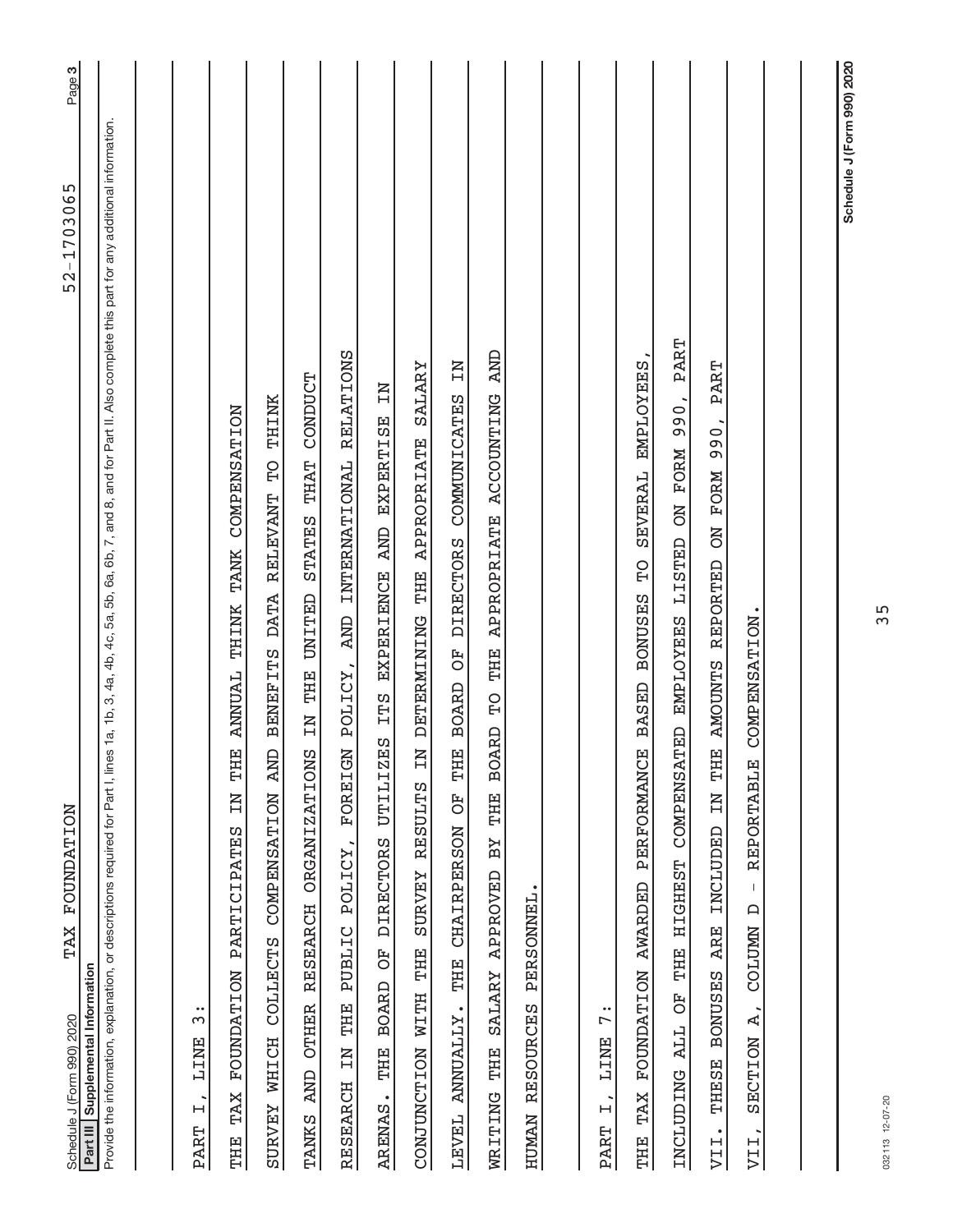#### **SCHEDULE M (Form 990)**

## **Noncash Contributions**

OMB No. 1545-0047

**Employer identification number**

Department of the Treasury Internal Revenue Service

◆ Complete if the organizations answered "Yes" on Form 990, Part IV, lines 29 or 30.<br>● Complete if the organizations answered "Yes" on Form 990, Part IV, lines 29 or 30. **Attach to Form 990.**  $\blacktriangleright$ 

 **Go to www.irs.gov/Form990 for instructions and the latest information.**

**Open to Public Inspection**

Name of the organization

#### TAX FOUNDATION 52-1703065

 $\blacktriangleright$ 

| Part I | <b>Types of Property</b>                                                                                                                                                                                                                  |                               |                                      |                                                    |                                                              |     |     |    |  |
|--------|-------------------------------------------------------------------------------------------------------------------------------------------------------------------------------------------------------------------------------------------|-------------------------------|--------------------------------------|----------------------------------------------------|--------------------------------------------------------------|-----|-----|----|--|
|        |                                                                                                                                                                                                                                           | (a)<br>Check if<br>applicable | (b)<br>Number of<br>contributions or | (c)<br>Noncash contribution<br>amounts reported on | (d)<br>Method of determining<br>noncash contribution amounts |     |     |    |  |
|        |                                                                                                                                                                                                                                           |                               |                                      | items contributed Form 990, Part VIII, line 1g     |                                                              |     |     |    |  |
| 1.     |                                                                                                                                                                                                                                           |                               |                                      |                                                    |                                                              |     |     |    |  |
| 2      |                                                                                                                                                                                                                                           |                               |                                      |                                                    |                                                              |     |     |    |  |
| з      | Art - Fractional interests                                                                                                                                                                                                                |                               |                                      |                                                    |                                                              |     |     |    |  |
| 4      | Books and publications                                                                                                                                                                                                                    |                               |                                      |                                                    |                                                              |     |     |    |  |
| 5      | Clothing and household goods                                                                                                                                                                                                              |                               |                                      |                                                    |                                                              |     |     |    |  |
| 6      | Cars and other vehicles                                                                                                                                                                                                                   |                               |                                      |                                                    |                                                              |     |     |    |  |
| 7      |                                                                                                                                                                                                                                           |                               |                                      |                                                    |                                                              |     |     |    |  |
| 8      |                                                                                                                                                                                                                                           | $\overline{\textnormal{x}}$   | 5                                    | 40,077.FMV                                         |                                                              |     |     |    |  |
| 9      | Securities - Publicly traded                                                                                                                                                                                                              |                               |                                      |                                                    |                                                              |     |     |    |  |
| 10     | Securities - Closely held stock                                                                                                                                                                                                           |                               |                                      |                                                    |                                                              |     |     |    |  |
| 11     | Securities - Partnership, LLC, or<br>trust interests                                                                                                                                                                                      |                               |                                      |                                                    |                                                              |     |     |    |  |
| 12     |                                                                                                                                                                                                                                           |                               |                                      |                                                    |                                                              |     |     |    |  |
| 13     | Qualified conservation contribution -                                                                                                                                                                                                     |                               |                                      |                                                    |                                                              |     |     |    |  |
|        |                                                                                                                                                                                                                                           |                               |                                      |                                                    |                                                              |     |     |    |  |
| 14     | Qualified conservation contribution - Other                                                                                                                                                                                               |                               |                                      |                                                    |                                                              |     |     |    |  |
| 15     | Real estate - Residential                                                                                                                                                                                                                 |                               |                                      |                                                    |                                                              |     |     |    |  |
| 16     | Real estate - Commercial                                                                                                                                                                                                                  |                               |                                      |                                                    |                                                              |     |     |    |  |
| 17     |                                                                                                                                                                                                                                           |                               |                                      |                                                    |                                                              |     |     |    |  |
| 18     |                                                                                                                                                                                                                                           |                               |                                      |                                                    |                                                              |     |     |    |  |
| 19     |                                                                                                                                                                                                                                           |                               |                                      |                                                    |                                                              |     |     |    |  |
| 20     | Drugs and medical supplies                                                                                                                                                                                                                |                               |                                      |                                                    |                                                              |     |     |    |  |
| 21     |                                                                                                                                                                                                                                           |                               |                                      |                                                    |                                                              |     |     |    |  |
| 22     |                                                                                                                                                                                                                                           |                               |                                      |                                                    |                                                              |     |     |    |  |
| 23     |                                                                                                                                                                                                                                           |                               |                                      |                                                    |                                                              |     |     |    |  |
| 24     |                                                                                                                                                                                                                                           |                               |                                      |                                                    |                                                              |     |     |    |  |
| 25     | Other $\blacktriangleright$                                                                                                                                                                                                               |                               |                                      |                                                    |                                                              |     |     |    |  |
| 26     | Other                                                                                                                                                                                                                                     |                               |                                      |                                                    |                                                              |     |     |    |  |
| 27     | Other                                                                                                                                                                                                                                     |                               |                                      |                                                    |                                                              |     |     |    |  |
| 28     | Other                                                                                                                                                                                                                                     |                               |                                      |                                                    |                                                              |     |     |    |  |
| 29     | Number of Forms 8283 received by the organization during the tax year for contributions                                                                                                                                                   |                               |                                      |                                                    |                                                              |     |     |    |  |
|        | for which the organization completed Form 8283, Part V, Donee Acknowledgement                                                                                                                                                             |                               |                                      | 29                                                 |                                                              |     |     |    |  |
|        |                                                                                                                                                                                                                                           |                               |                                      |                                                    |                                                              |     | Yes | No |  |
|        | 30a During the year, did the organization receive by contribution any property reported in Part I, lines 1 through 28, that it                                                                                                            |                               |                                      |                                                    |                                                              |     |     |    |  |
|        | must hold for at least three years from the date of the initial contribution, and which isn't required to be used for                                                                                                                     |                               |                                      |                                                    |                                                              |     |     |    |  |
|        |                                                                                                                                                                                                                                           |                               |                                      |                                                    |                                                              | 30a |     | x  |  |
|        | <b>b</b> If "Yes," describe the arrangement in Part II.                                                                                                                                                                                   |                               |                                      |                                                    |                                                              |     |     | x  |  |
| 31     | Does the organization have a gift acceptance policy that requires the review of any nonstandard contributions?<br>31<br>32a Does the organization hire or use third parties or related organizations to solicit, process, or sell noncash |                               |                                      |                                                    |                                                              |     |     |    |  |
|        | contributions?                                                                                                                                                                                                                            |                               |                                      |                                                    |                                                              | 32a |     | х  |  |
|        | b If "Yes," describe in Part II.                                                                                                                                                                                                          |                               |                                      |                                                    |                                                              |     |     |    |  |
|        |                                                                                                                                                                                                                                           |                               |                                      |                                                    |                                                              |     |     |    |  |

**33** If the organization didn't report an amount in column (c) for a type of property for which column (a) is checked, describe in Part II.

**For Paperwork Reduction Act Notice, see the Instructions for Form 990. Schedule M (Form 990) 2020** LHA

032141 11-23-20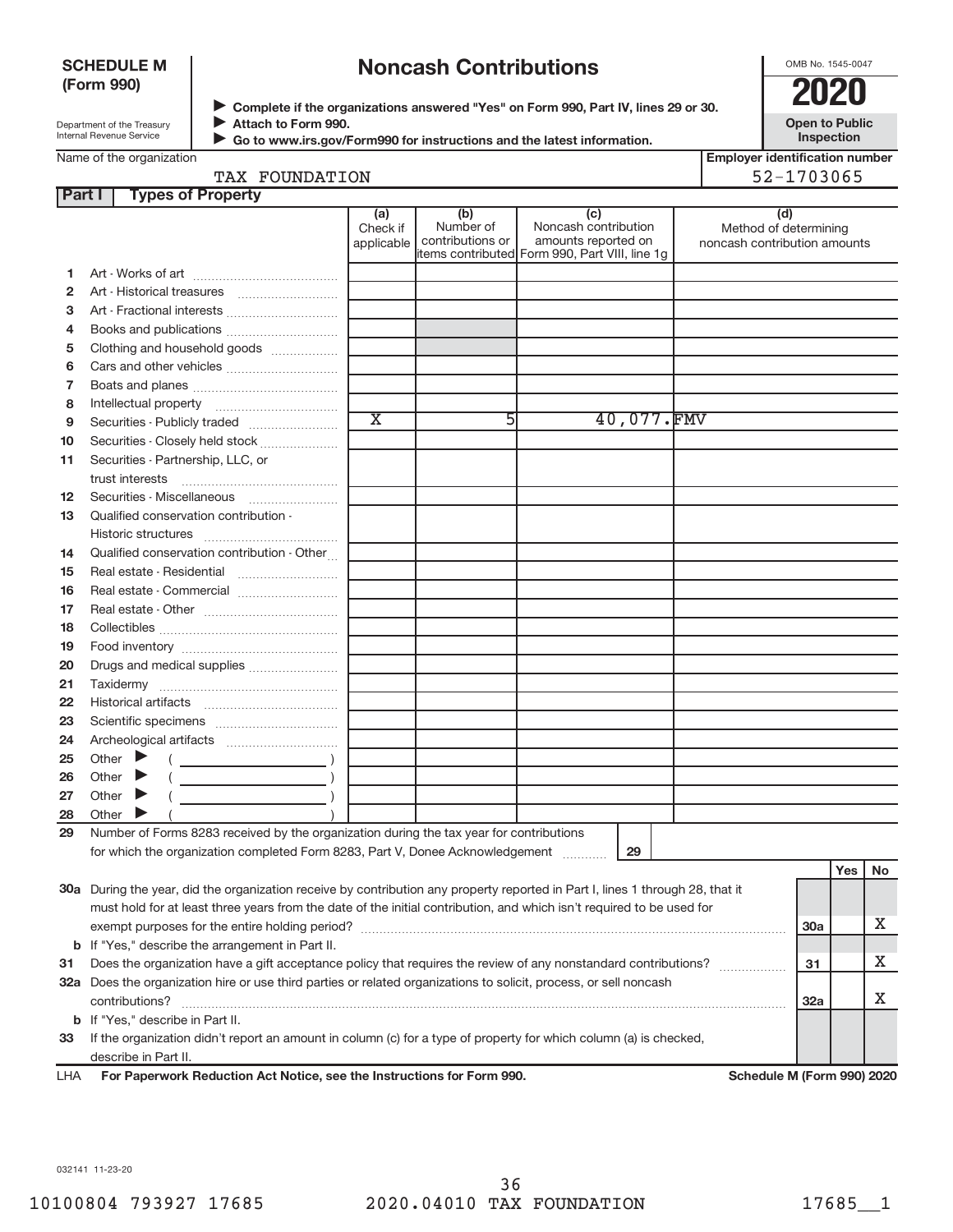| Schedule M (Form 990) 2020 |  |  | TAX FOUNDATION | $-1703065$<br>$52 - 1$ | Page |  |
|----------------------------|--|--|----------------|------------------------|------|--|
|----------------------------|--|--|----------------|------------------------|------|--|

Part II | Supplemental Information. Provide the information required by Part I, lines 30b, 32b, and 33, and whether the organization is reporting in Part I, column (b), the number of contributions, the number of items received, or a combination of both. Also complete this part for any additional information.

SCHEDULE M, PART I, COLUMN (B):

#### TAX FOUNDATION REPORTS THE NUMBER OF CONTRIBUTIONS.

**Schedule M (Form 990) 2020**

032142 11-23-20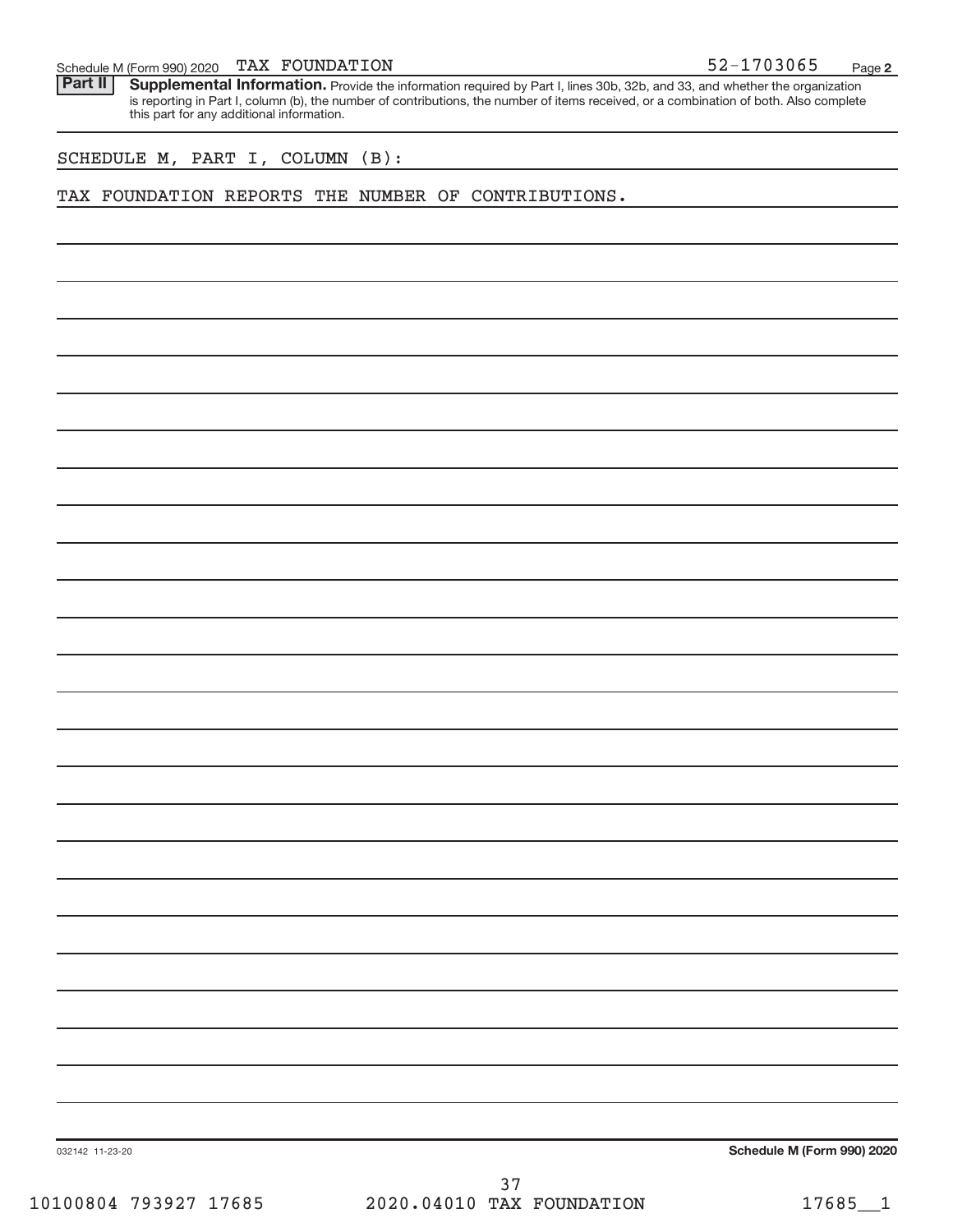Department of the Treasury **(Form 990 or 990-EZ)**

Name of the organization

Internal Revenue Service

**Complete to provide information for responses to specific questions on Form 990 or 990-EZ or to provide any additional information. | Attach to Form 990 or 990-EZ. | Go to www.irs.gov/Form990 for the latest information. SCHEDULE O Supplemental Information to Form 990 or 990-EZ 2020**<br>(Form 990 or 990-EZ) **2020** 

TAX FOUNDATION 52-1703065

**Employer identification number**

OMB No. 1545-0047

**Open to Public Inspection**

FORM 990, PART I, LINE 1, DESCRIPTION OF ORGANIZATION MISSION:

PRINCIPLED RESEARCH, INSIGHTFUL ANALYSIS, AND ENGAGED EXPERTS HAVE

INFORMED SMARTER TAX POLICY AT THE FEDERAL, STATE, AND GLOBAL LEVELS.

FOR OVER 80 YEARS, OUR GOAL HAS REMAINED THE SAME: TO IMPROVE LIVES

THROUGH TAX POLICIES THAT LEAD TO GREATER ECONOMIC GROWTH AND

OPPORTUNITY.

FORM 990, PART III, LINE 3, CHANGES IN PROGRAM SERVICES:

THE TAX FOUNDATION ENDED ITS LEGAL PROGRAM AS OF DECEMBER 31, 2019.

LEGAL PROGRAM CULTIVATED, EXPLAINED, AND ADVOCATED FOR TAX LEGAL

REFORM. WE DEVELOPED INNOVATIVE PRO-GROWTH IDEAS IN TAX LAW WITH

LEADING EXPERTS, EDUCATED THE LEGAL COMMUNITY AND THE PUBLIC ABOUT

ECONOMICS AND TAXPAYER PROTECTIONS, AND ADVOCATED THAT JUDICIAL AND

POLICY DECISIONS ON TAX LAW PROMOTE SIMPLE, NEUTRAL, TRANSPARENT, AND

STABLE TAX POLICIES.

FORM 990, PART III, LINE 4B, PROGRAM SERVICE ACCOMPLISHMENTS:

MILLION IMPRESSIONS; AND ITS EMAIL NEWSLETTER GREW TO 47,508

SUBSCRIBERS.

FORM 990, PART III, LINE 4D, OTHER PROGRAM SERVICES:

GLOBAL TAX REFORM PROGRAM WAS LAUNCHED IN 2018 IN ORDER TO PROMOTE

PRO-GROWTH TAX POLICIES THROUGHOUT THE WORLD WITH A PRIMARY FOCUS ON

EUROPE. THE GLOBAL PROGRAM PRODUCES IN-DEPTH STUDIES OF ECONOMIC DATA

AND USES A VARIETY OF MEASURES, SUCH AS THE INTERNATIONAL TAX

**For Paperwork Reduction Act Notice, see the Instructions for Form 990 or 990-EZ. Schedule O (Form 990 or 990-EZ) 2020** LHA COMPETITIVENESS INDEX, TO COMPARE TAX SYSTEMS. THE FOUNDATION'S EXPERTS

032211 11-20-20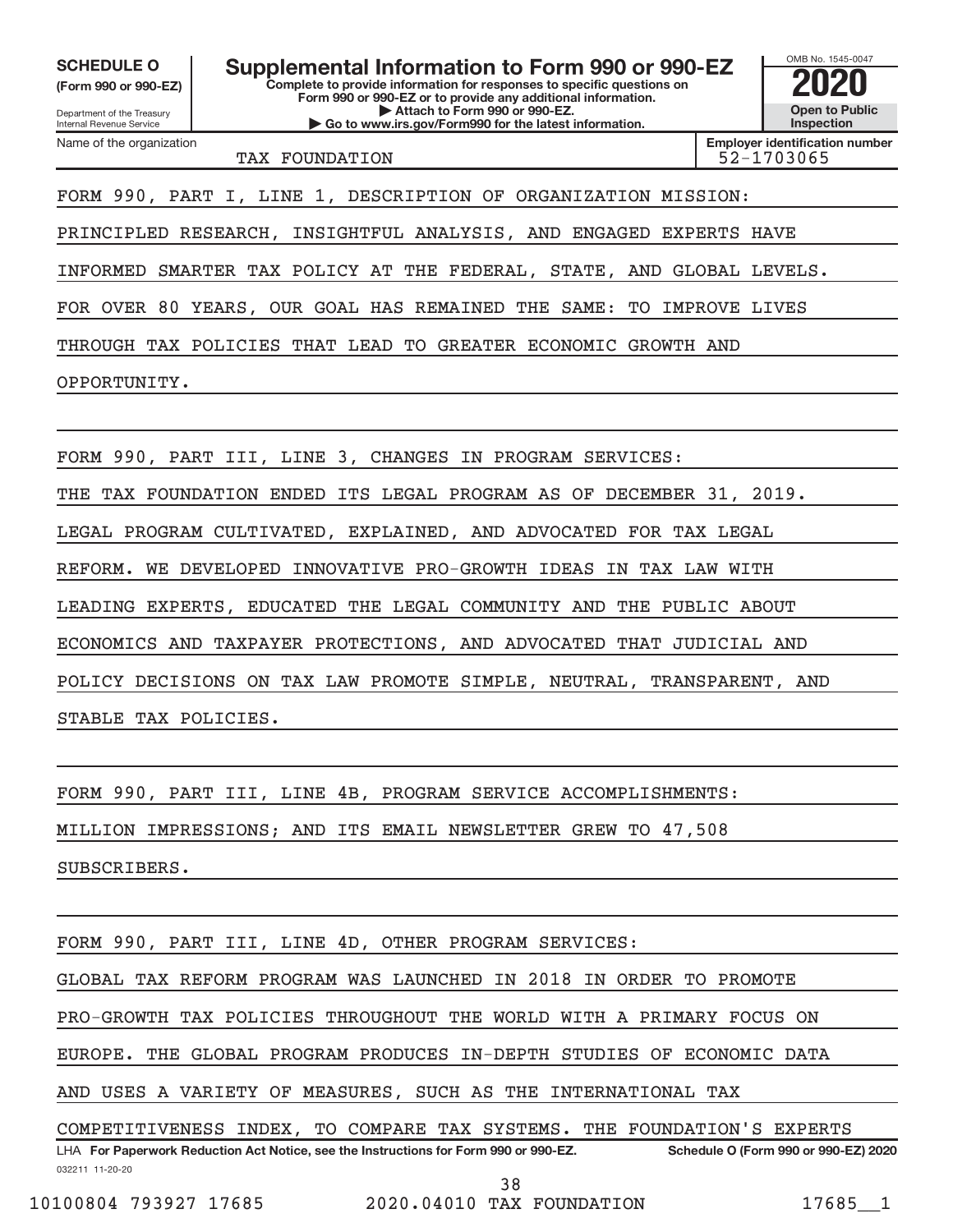| Schedule O (Form 990 or 990-EZ) 2020                                  | Page 2                                              |
|-----------------------------------------------------------------------|-----------------------------------------------------|
| Name of the organization<br>TAX FOUNDATION                            | <b>Employer identification number</b><br>52-1703065 |
| HAVE PROVIDED BRIEFINGS IN COUNTRIES THROUGHOUT EUROPE AND ARE RELIED |                                                     |
| UPON BY MEDIA, POLICY MAKERS, AND OTHER POLICY GROUPS TO PROVIDE      |                                                     |
| ANALYSIS OF TAX PROPOSALS THROUGHOUT THE WORLD. THE TAX FOUNDATION'S  |                                                     |
| WORK RECEIVED 3,730 INTERNATIONAL MEDIA CITATIONS.                    |                                                     |
| EXPENSES \$ 399,389.<br>INCLUDING GRANTS OF \$7,500.                  | REVENUE \$ 0.                                       |
|                                                                       |                                                     |

FORM 990, PART VI, SECTION B, LINE 11B:

THE FEDERAL FORM 990 IS REVIEWED BY THE ACCOUNTING PERSONNEL AND THE PRESIDENT OF THE TAX FOUNDATION BEFORE BEING SIGNED BY THE PRESIDENT. A COPY OF THE 990 IS PROVIDED TO ALL MEMBERS OF THE BOARD OF DIRECTORS ELECTRONICALLY PRIOR TO BEING FILED.

FORM 990, PART VI, SECTION B, LINE 12C:

AS A GENERAL POLICY MATTER THE TAX FOUNDATION DOES NOT PERMIT MEMBERS OF THE BOARD OF DIRECTORS TO ENTER INTO FINANCIAL ARRANGEMENTS, PROVIDE SERVICES, OR OTHERWISE BE COMPENSATED IN ANY MANNER, INCLUDING ANY COMPANY WITH WHICH SUCH BOARD MEMBER MAY BE ASSOCIATED. BIANNUALLY, ALL OFFICERS AND MEMBERS OF THE BOARD OF DIRECTORS MUST REVIEW AND SIGN A CONFLICT OF INTEREST POLICY STATEMENT. THE MONITORING OF COMPLIANCE IS HANDLED INFORMALLY AT REGULARLY SCHEDULED BOARD MEETINGS. FOR EMPLOYEES, THE CONFLICT OF INTEREST POLICY IS CONTAINED WITHIN THEIR EMPLOYEE MANUAL. THEY SIGN THE MANUAL WHEN THEY ARE HIRED OR WHEN CHANGES ARE MADE TO THE MANUAL.

| FORM 990, PART VI, SECTION B, LINE 15A:                                |  |  |  |  |    |                           |  |                                                                            |  |
|------------------------------------------------------------------------|--|--|--|--|----|---------------------------|--|----------------------------------------------------------------------------|--|
| THE TAX FOUNDATION PARTICIPATES IN THE ANNUAL THINK TANK COMPENSATION  |  |  |  |  |    |                           |  |                                                                            |  |
| SURVEY WHICH COLLECTS COMPENSATION AND BENEFITS DATA RELEVANT TO THINK |  |  |  |  |    |                           |  |                                                                            |  |
|                                                                        |  |  |  |  |    |                           |  | TANKS AND OTHER RESEARCH ORGANIZATIONS IN THE UNITED STATES THAT CONDUCT   |  |
|                                                                        |  |  |  |  |    |                           |  | RESEARCH IN THE PUBLIC POLICY, FOREIGN POLICY, AND INTERNATIONAL RELATIONS |  |
| 032212 11-20-20                                                        |  |  |  |  |    |                           |  | Schedule O (Form 990 or 990-EZ) 2020                                       |  |
| 10100804 793927 17685                                                  |  |  |  |  | 39 | 2020.04010 TAX FOUNDATION |  | 17685 1                                                                    |  |